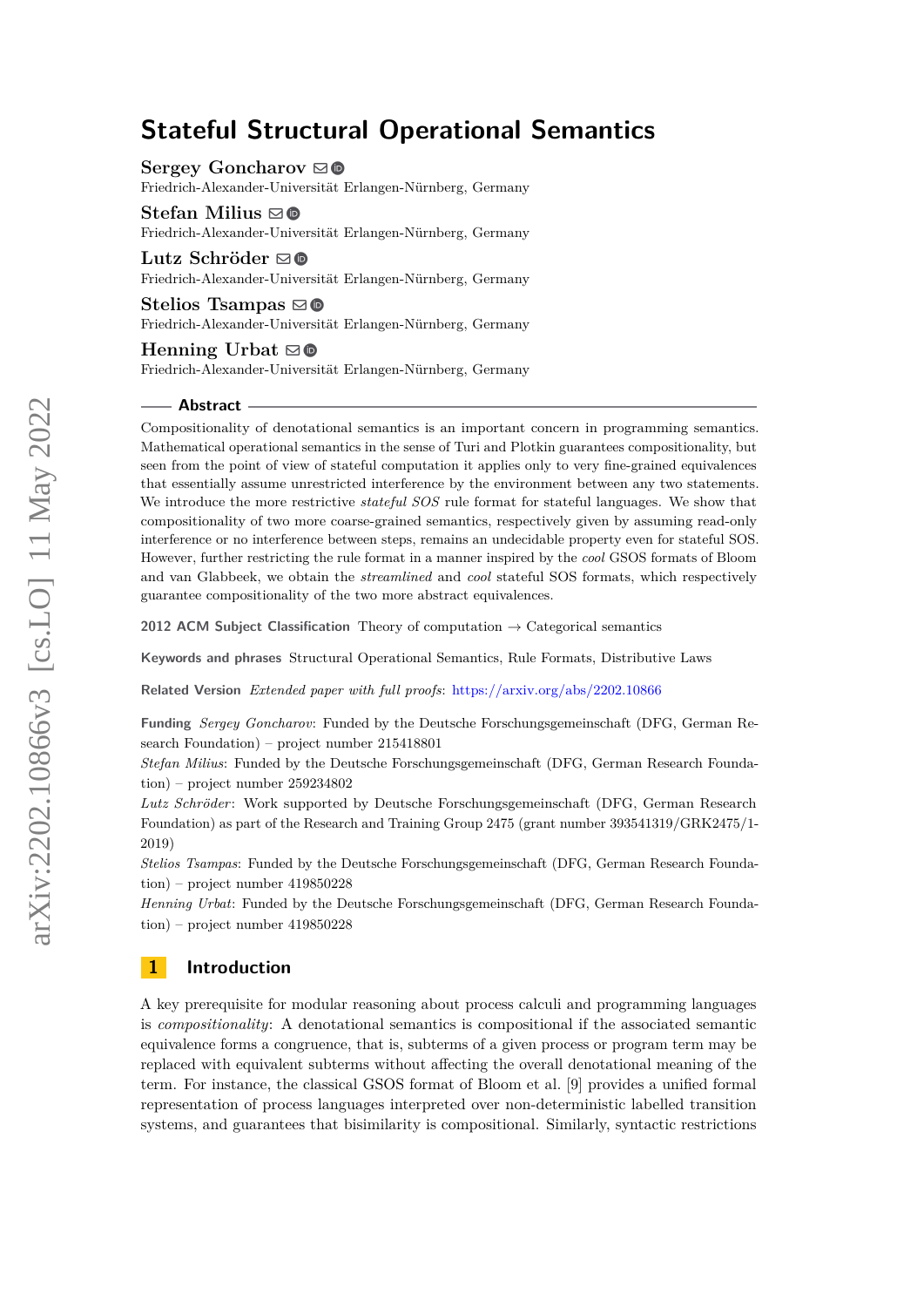of the GSOS format due to Bloom [\[8\]](#page-16-1) and van Glabbeek [\[40\]](#page-18-0) guarantee compositionality for coarser equivalences.

More abstractly, GSOS is captured in Turi and Plotkin's bialgebraic framework of *mathematical operational semantics* [\[39\]](#page-18-1), in which sets of operational semantic rules are represented as distributive laws of a monad over a comonad, a principle that has come to be used in widely varying semantic settings [\[6,](#page-16-2) [22,](#page-17-0) [13,](#page-17-1) [24\]](#page-17-2). In particular, Turi and Plotkin demonstrated that GSOS rules correspond precisely to natural transformations of type

$$
\varrho_X\colon \Sigma(X\times (\mathscr{P}_\omega X)^L)\to (\mathscr{P}_\omega \Sigma^* X)^L,
$$

where  $\Sigma$  is a polynomial functor on the category of sets (representing the signature of the process language at hand), *L* is a set of (transition) labels,  $\mathscr{P}_{\omega}$  is the finite power set functor, corresponding to finitary non-determinism, and  $\Sigma^*$  denotes the free (term) monad on  $\Sigma$ . This is an instance of an *abstract GSOS law*, a natural transformation of type  $\Sigma(\text{Id} \times T) \Longrightarrow T\Sigma^*$ , with *T*, the *behaviour functor*, instantiated to the functor  $\mathscr{P}_{\omega}^{L}$ , which is associated with image-finite *L*-labelled transition systems.

There is long-standing interest in SOS style specifications of stateful programming languages [\[33\]](#page-18-2). The natural instantiation of mathematical operational semantics to this setting would use  $TX = (S \times (X + 1))^S$  as the behaviour functor (for a given set S of *states*). This gives rise to an extremely expressive rule format: In abstract GSOS laws of type  $\Sigma(\text{Id} \times T) \implies T\Sigma^*$ , program constructs receive their arguments as full-blown state transformers, which in particular they can execute or probe on any number of input states. The semantic domain provided by mathematical operational semantics in this case is the final coalgebra for *T*, which consists of possibly infinite *S*-branching, *S*-labelled trees, and thus is an instance of *(coalgebraic) resumption semantics* [\[30\]](#page-18-3), originally developed for concurrent settings [\[14,](#page-17-3) [11\]](#page-16-3). The induced notion of semantic equivalence, for which the format guarantees compositionality, is very fine-grained: Being a resumption semantics, it assumes that programs cede complete control to the environment between any two consecutive steps, and thus makes rather few programs equivalent. Capturing less sceptical semantics, such as standard sequential end-to-end net execution, in a compositional manner has proved rather more challenging; generally speaking, compositionality is harder for coarser equivalences because less information is available about the behaviour of subterms [\[40\]](#page-18-0).

In the present work, we approach this problem by restricting the rule format to various degrees. We first note that the operational rules typically associated to imperative languages resemble GSOS rules with an additional input parameter, the present state. We correspondingly introduce the *stateful SOS* format for the specification of stateful languages, and show that stateful SOS specifications are in an one-to-one correspondence with natural transformations of type

$$
\delta_X \colon S \times \Sigma(X \times S \times (X+1)) \to S \times (\Sigma^* X + 1).
$$

In a small-step operational semantics given in terms of transitions on pairs consisting of states in *S* and program terms (or a termination marker  $\checkmark \in 1$ ),  $\delta_X$  assigns to a given state (in *S*) and a program construct applied to argument variables with given next-step operational behaviour (i.e. an element of  $\Sigma(X \times S \times (X+1))$ ) its small-step operational behaviour. Effectively, this means that, in small-step operational semantics, program constructs can execute and probe their arguments only on the current state. We give a resumption semantics (over the final coalgebra for  $T$  as above) for stateful SOS, and show that this semantics agrees with the one obtained by converting  $\delta$  into a GSOS law, in particular is compositional.

We go on to define two successive coarsenings of resumption semantics: *Trace semantics* assumes that the environment can observe but not manipulate states reached in between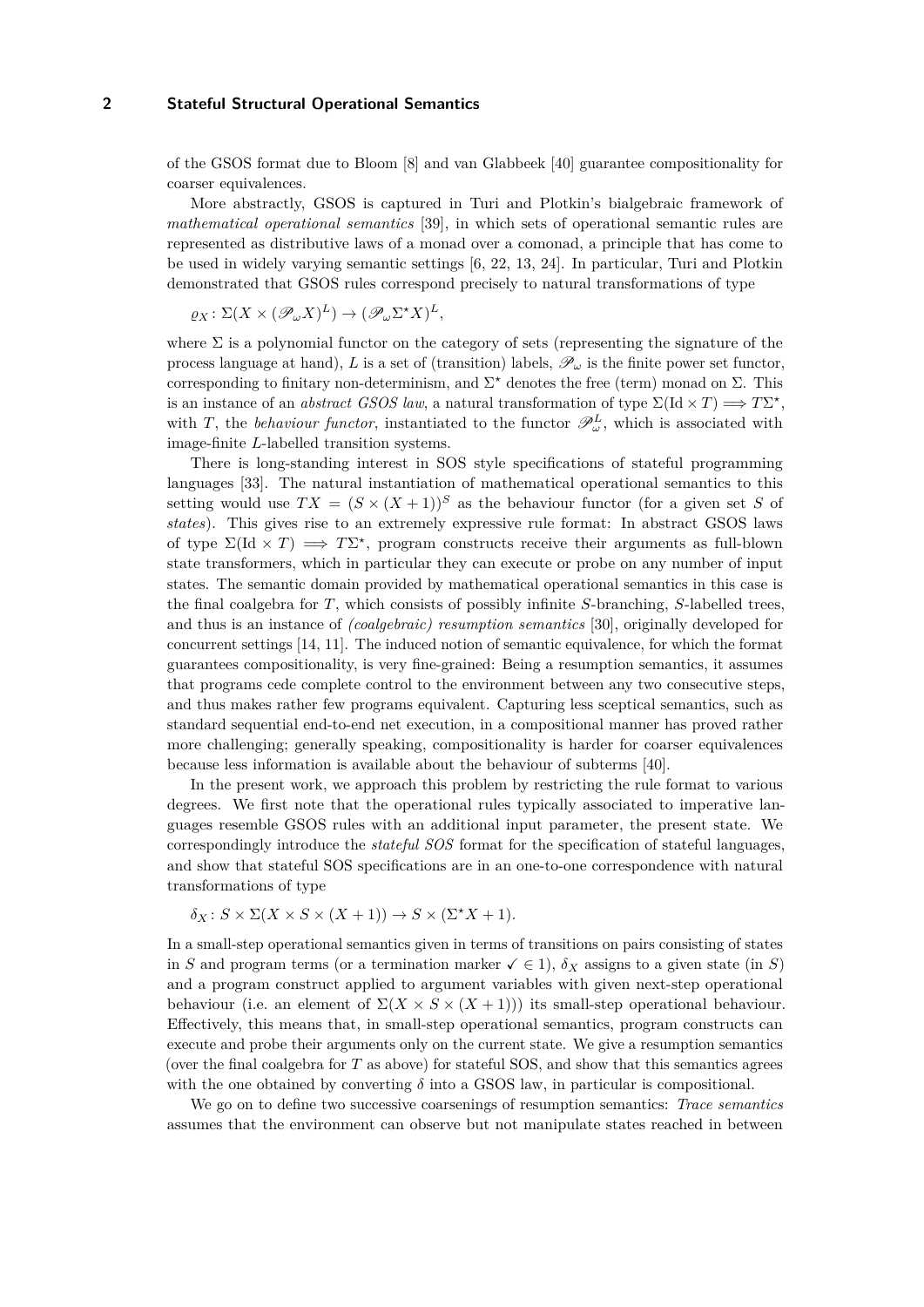<span id="page-2-0"></span>

| $(x := 1; y := x) = (x := 1; y := 1)$ | $(x := 1; x := 2) = (x := 2)$ |             |                        |             |                        |                        |                        |                        |                        |                        |                        |                        |                        |                        |                        |                        |                        |                        |                        |                        |                        |                        |                        |                        |                        |                        |                        |                        |                        |                        |                        |                        |                        |
|---------------------------------------|-------------------------------|-------------|------------------------|-------------|------------------------|------------------------|------------------------|------------------------|------------------------|------------------------|------------------------|------------------------|------------------------|------------------------|------------------------|------------------------|------------------------|------------------------|------------------------|------------------------|------------------------|------------------------|------------------------|------------------------|------------------------|------------------------|------------------------|------------------------|------------------------|------------------------|------------------------|------------------------|------------------------|
| $(S^+ + S^{\omega})^S$                | $(S + 1)^S$                   | $(S + 1)^S$ | $(S^+ + S^{\omega})^S$ | $(S + 1)^S$ | $(S^+ + S^{\omega})^S$ | $(S^+ + S^{\omega})^S$ | $(S^+ + S^{\omega})^S$ | $(S^+ + S^{\omega})^S$ | $(S^+ + S^{\omega})^S$ | $(S^+ + S^{\omega})^S$ | $(S^+ + S^{\omega})^S$ | $(S^+ + S^{\omega})^S$ | $(S^+ + S^{\omega})^S$ | $(S^+ + S^{\omega})^S$ | $(S^+ + S^{\omega})^S$ | $(S^+ + S^{\omega})^S$ | $(S^+ + S^{\omega})^S$ | $(S^+ + S^{\omega})^S$ | $(S^+ + S^{\omega})^S$ | $(S^+ + S^{\omega})^S$ | $(S^+ + S^{\omega})^S$ | $(S^+ + S^{\omega})^S$ | $(S^+ + S^{\omega})^S$ | $(S^+ + S^{\omega})^S$ | $(S^+ + S^{\omega})^S$ | $(S^+ + S^{\omega})^S$ | $(S^+ + S^{\omega})^S$ | $(S^+ + S^{\omega})^S$ | $(S^+ + S^{\omega})^S$ | $(S^+ + S^{\omega})^S$ | $(S^+ + S^{\omega})^S$ | $(S^+ + S^{\omega})^S$ | $(S^+ + S^{\omega})^S$ |

**Table 1** Separating denotational domains by program equivalences.

successive computation steps, and correspondingly uses the semantic domain  $(S^+ + S^{\omega})^S$ , the set of functions expecting an initial state and returning a possibly terminating *S*-stream. The, yet coarser, *termination semantics* additionally abstracts from the intermediate states of a computation, and thus is defined over the semantic domain  $(S+1)^S$ , the set of functions expecting an initial state and returning either a final state or divergence. Trace semantics has been used, e.g., in the type-theoretic semantics of program logics [\[26\]](#page-17-4) and in formalizing concurrent systems that feature memory isolation mechanisms [\[28,](#page-18-4) [29\]](#page-18-5). Termination semantics is the semantic domain typically associated with *big-step* [\[23,](#page-17-5) [27\]](#page-17-6) or *natural* semantics [\[19\]](#page-17-7), and is a popular choice in settings where fine architectural details are less relevant [\[34,](#page-18-6) [32,](#page-18-7) [31\]](#page-18-8). [Table 1](#page-2-0) presents the three domains in decreasing order of granularity and illustrates their differences in terms of the programs they distinguish. Here, *S* is the set of variable stores assigning to every program variable its current value. First, consider the programs  $x:=1$ ;  $x:=2$ and  $x := 2$ . These are clearly equivalent in termination semantics but not in trace semantics. as the additional initial step of the first program is visible in trace semantics. Similarly, the programs  $x = 1$ ;  $y = x$  and  $x = 1$ ;  $y = 1$  are clearly equivalent under trace semantics but not under resumption semantics, as the latter assumes that the value of x may be changed by the environment between the two steps. In fact, we show as our first main result that despite the restricted expressiveness, it is undecidable whether the coarser program equivalences are compositional for a given stateful SOS specification. In a subsequent step, we thus introduce two sets of syntactic restrictions in the spirit of Bloom [\[8\]](#page-16-1) and van Glabbeek [\[40\]](#page-18-0), and show that these guarantee that stateful SOS specifications have compositional trace semantics or termination semantics, respectively.

**Related Work** The above-mentioned *cool* GSOS rules of Bloom [\[8\]](#page-16-1) and van Glabbeek [\[40\]](#page-18-0) guarantee compositionality w.r.t. various flavours of weak bisimilarity; they motivate the *cool stateful SOS* format we introduce here. In a similar vein, Tsampas et al. [\[37\]](#page-18-9) present abstract compositionality criteria for weak bisimilarity in the context of mathematical operational semantics [\[38\]](#page-18-10). Weak bisimilarity is still rather finer than the main semantics of interest for the present work (trace semantics and termination semantics), as it only abstracts away from steps that do not modify the state, such as skip.

Abou-Saleh and Pattinson [\[1,](#page-16-4) [2\]](#page-16-5) consider abstract GSOS specifications for while-languages and construct semantics in Kleisli categories, working at a somewhat higher level of generality than we do here, in particular parametrizing over notions of side-effect. Roughly speaking, the coarsest of their semantics amounts to a *steps-until-termination* semantics that counts but does not enumerate intermediate states, and thus is coarser than trace semantics but finer than termination semantics. They propose an abstract *condition on cones* [\[1,](#page-16-4) Sec. 4.4] that guarantees compositionality for steps-until-termination semantics. This condition is hard to verify in concrete instances but ensured by *evaluation-in-context* rule formats [\[2\]](#page-16-5) that correspond roughly to our *cool* stateful SOS format, for which we show compositionality even w.r.t. termination semantics (a goal explicitly mentioned by Abou-Saleh and Pattinson [\[2,](#page-16-5)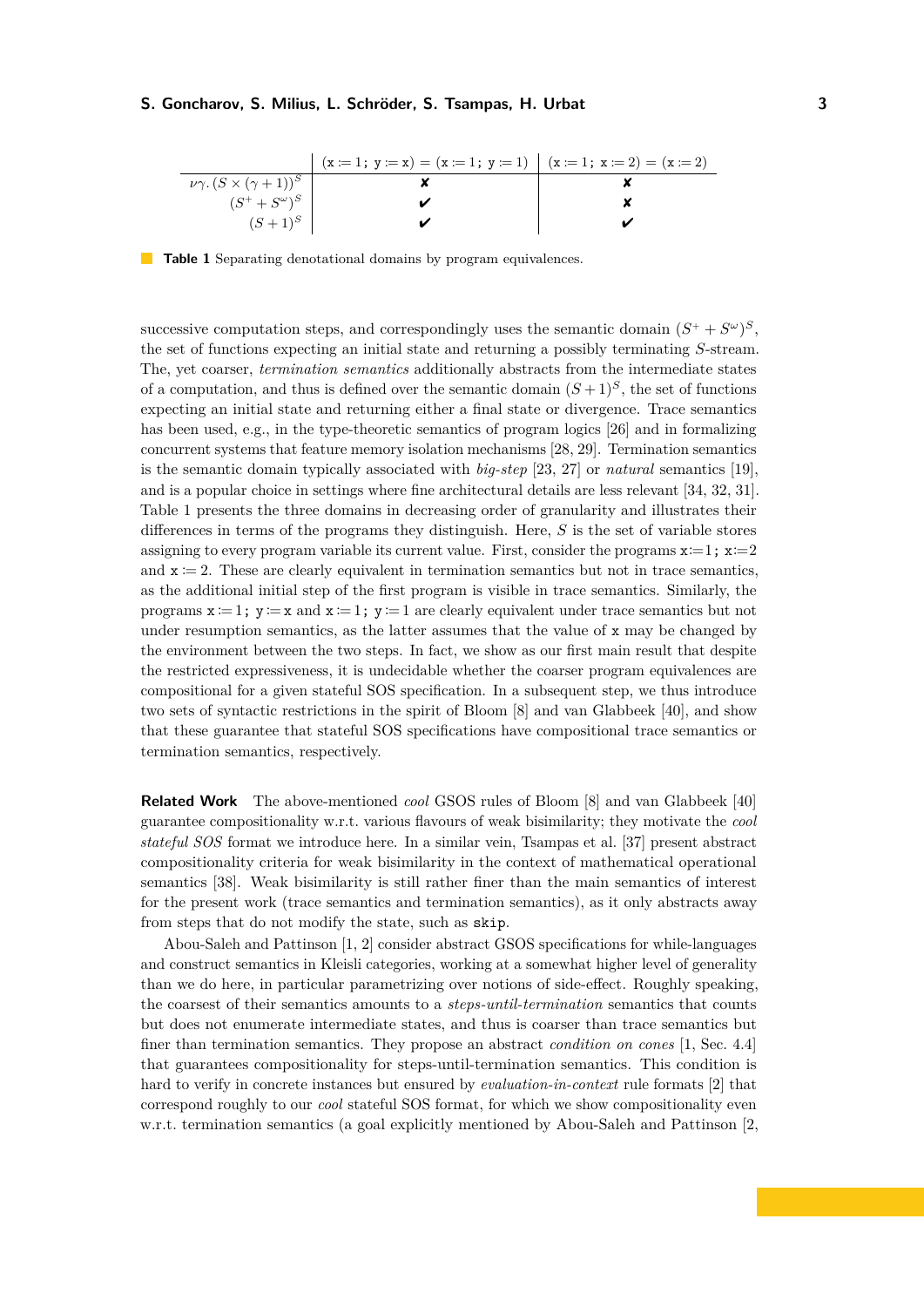Section 6]). Our *streamlined* stateful SOS format, which guarantees compositionality of trace semantics, appears to be more permissive than evaluation-in-context.

Bloom and Vandraager [\[10\]](#page-16-6) and Mousavi et al. [\[25\]](#page-17-8) propose further SOS-style formats for computations with data and prove compositionality results for semantic equivalences resembling our resumption semantics. We note that these results require fairly tedious proofs; this again highlights the advantage of the categorical approach where they come entirely for free (see [Theorem 4.6\)](#page-9-0). The *Sfisl* format [\[25\]](#page-17-8) is shown to make trace semantics compositional, but in contrast to our streamlined format it is not expressive enough to cover a fully fledged while-language. Termination semantics is not considered in either of these works.

# <span id="page-3-0"></span>**2 Preliminaries**

We assume that readers are familiar with basic notions from category theory such as functors, natural transformations, and monads. In the following we briefly recall some terminology concerning algebras and coalgebras. Throughout, **Set** denotes the category of sets and functions. We write  $1 = \{*\}$  for the terminal object. For a pair  $X_1, X_2$  of objects we write  $X_1 \times X_2$  for the product with the projections fst:  $X_1 \times X_2 \to X_1$  and snd:  $X_1 \times X_2 \to X_2$ . For a pair of morphisms  $f_i: Y \to X_i$ ,  $i = 1, 2$ , we let  $\langle f_1, f_2 \rangle: Y \to X_1 \times X_2$  denote the unique induced morphism. The *canonical strength* of an endofunctor  $F: Set \rightarrow Set$ is the natural transformation with components  $\mathsf{st}_{X,Y}: X \times FY \to F(X \times Y)$  defined by  $\mathsf{st}_{X,Y}(x,p) = F(\lambda y \cdot (x,y))(p)$ . We usually drop the subscripts X and Y.

**Algebras** Given an endofunctor *F* on a category *C*, an *F*-algebra is a pair  $(A, \alpha)$  of an object *A* (the *carrier* of the algebra) and a morphism  $\alpha: FA \rightarrow A$  (its *structure*). A *homomorphism* from an *F*-algebra  $(A, \alpha)$  to an *F*-algebra  $(B, \beta)$  is a morphism  $h: A \rightarrow B$ of C such that  $h \cdot \alpha = \beta \cdot F h$ . Algebras for F and their homomorphims form a category Alg F, and an *initial F*-algebra is simply an initial object in that category. If it exists, we denote the initial *F*-algebra by  $\mu F$  and its structure by  $\iota: F(\mu F) \to \mu F$ .

A common example of functor algebras are algebras over a signature. An *algebraic signature* consists of a set  $\Sigma$  of operation symbols together with a map ar:  $\Sigma \to \mathbb{N}$  associating to every operation symbol f its *arity* ar(f). Symbols of arity 0 are called *constants*. Every signature  $\Sigma$  induces the polynomial functor  $\prod_{f \in \Sigma} (-)^{ar(f)}$  on **Set**, which we denote by the same letter Σ. An algebra for the functor Σ then is precisely an algebra for the signature  $\Sigma$ , i.e. a set *A* equipped with an operation  $f_A: A^n \to A$  for every *n*-ary operation symbol  $f \in \Sigma$ . Homomorphisms between  $\Sigma$ -algebras are maps respecting the algebraic structure.

Given a set *X* of variables, we write  $\Sigma^* X$  for the  $\Sigma$ -algebra of terms generated by  $\Sigma$ with variables from *X*. It is the *free*  $\Sigma$ -*algebra* on *X*, that is, every map  $f: X \to A$  into the carrier of a  $\Sigma$ -algebra  $(A, \alpha)$  uniquely extends to a homomorphism  $\bar{f} : \Sigma^* X \to A$ . In particular, the free algebra on the empty set is the initial algebra  $\mu\Sigma$ ; it is formed by all *closed terms* of the signature. As shown by Barr [\[5\]](#page-16-7), the formation of free algebras extends to a monad  $\Sigma^*$ : **Set**  $\to$  **Set**, the *free monad* on  $\Sigma$ . For every  $\Sigma$ -algebra  $(A, \alpha)$  we obtain an Eilenberg-Moore algebra  $\hat{\alpha} \colon \Sigma^* A \to A$  as the free extension of  $\mathsf{id}_A$ . This is the map evaluating terms over *A* in the algebra.

**Coalgebras** A *coalgebra* for an endofunctor *F* on C is a pair  $(C, \gamma)$  of an object C (the *carrier*) and a morphism *γ*:  $C \rightarrow FC$  (its *structure*). A *homomorphism* from an *F*-coalgebra  $(C, \gamma)$  to an *F*-coalgebra  $(D, \delta)$  is a morphism  $h: C \to D$  such that  $Fh \cdot \gamma = \delta \cdot h$ . Coalgebras for *F* and their homomorphisms form a category Coalg *F*, and a *final* coalgebra is a final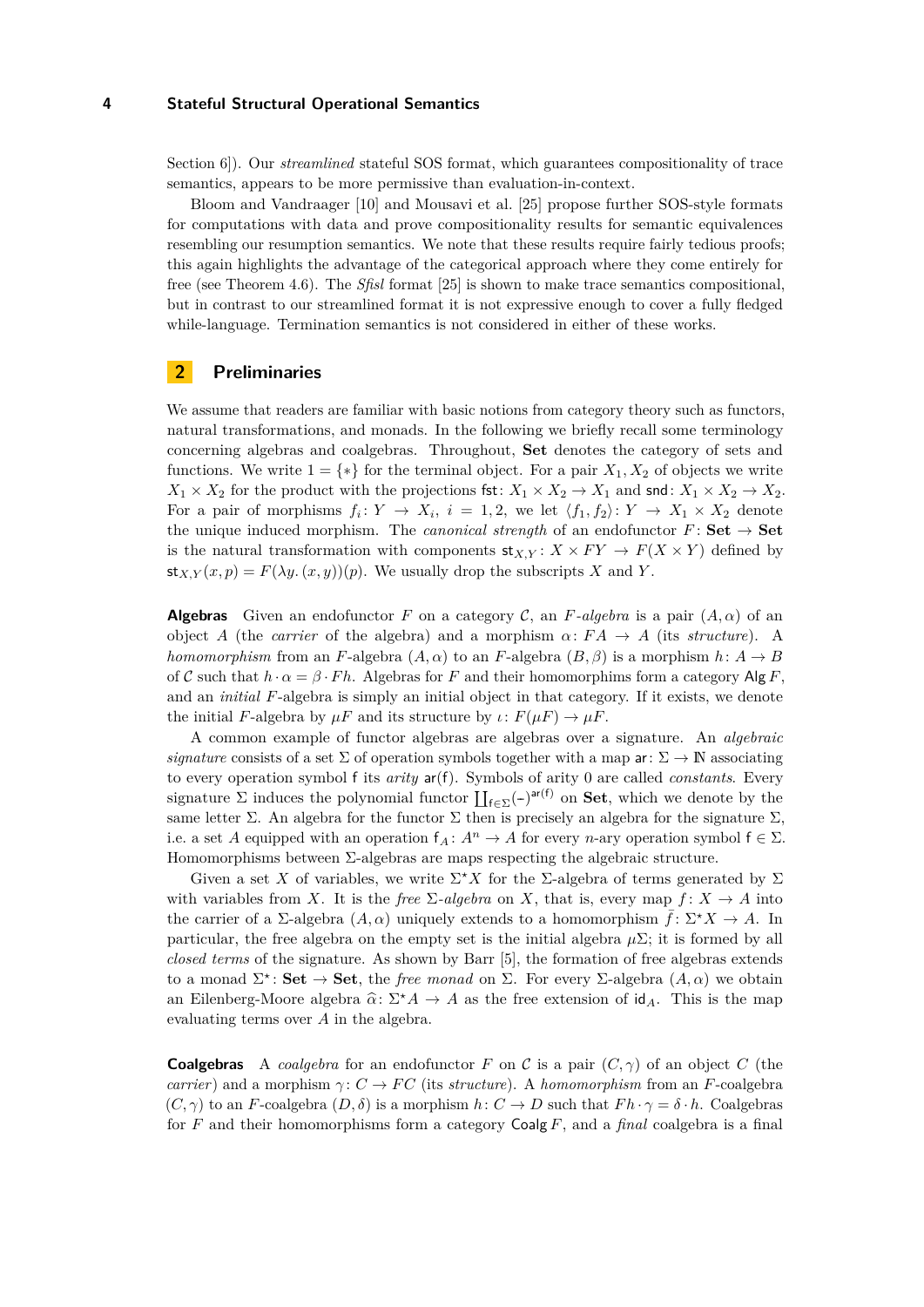object in that category. If it exists, we denote the final  $F$ -coalgebra by  $\nu F$  and its structure by  $\tau : \nu F \to F(\nu F)$ , and we write  $\gamma^{\sharp} : (C, \gamma) \to (\nu F, \tau)$  for the unique homomorphism.

- **Example 2.1.** 1. Fix a set *S*. The set functor  $BX = S \times (X + 1)$  has a final coalgebra carried by  $\nu B = S^+ + S^{\omega}$ , the set of all non-empty possibly terminating *S*-streams. Its coalgebra structure  $S^+ + S^{\omega} \rightarrow S \times (S^+ + S^{\omega} + 1)$  sends a stream *sw* (where  $s \in S$  and  $w \in S^* + S^\omega$  to  $(s, w)$  if  $w \in S^* + S^\omega$  and to  $(s, *)$  if *w* is empty.
- **2.** Similarly, for the set functor  $TX = (BX)^S = (S \times (X + 1))^S$ , the terminal coalgebra is carried by the set of possibly infinite *S*-ary trees (i.e. every node is either a leaf or has an *S*-indexed set of children) that have more than one node and where every edge is labelled by an element of *S*. The coalgebra structure  $\nu T \rightarrow (S \times (\nu T + 1))^S$  sends a tree *t* to the map  $s \mapsto (s', t')$  where  $s'$  is the label of the edge from the root to its *s*-th child, and  $t'$  is the subtree rooted at that child if it has more than one node, or ∗ otherwise.

### **3 Stateful SOS Specifications**

We start off with an observation on the standard operational semantics for sequential composition in imperative languages (see e.g. Plotkin [\[33\]](#page-18-2)), given by the following rules:

$$
\sec q1 \frac{s, p \downarrow s'}{s, (p; q) \to s', q} \qquad \sec q2 \frac{s, p \to s', p'}{s, (p; q) \to s', (p'; q)} \tag{3.1}
$$

Rule seq1 asserts that if a program *p*, on input (state) *s*, terminates and produces a new state *s* ′ , then the program *p*; *q*, on input state *s*, evolves to program *q* and produces the new state *s* ′ . The other case is captured by rule seq2, which asserts that if *p*, on input *s*, transitions to  $p'$  and produces  $s'$ , then  $p$ ;  $q$ , on input  $s$ , transitions to  $p'$ ;  $q$  and produces  $s'$ . Note that for both rules, the *input s* is the same in the premiss and in the conclusion. Consequently, to decide how *p*; *q* transitions from *s* in the next step, we need to know only how *p* behaves on *s*, which we can regard as the input of the entire rule. This allows us to give a concise categorical formulation of the rules seq1 and seq2 in terms of a natural transformation  $S \times (X \times S \times (X + 1))^2 \rightarrow (S \times \Sigma^* X + 1)$  where  $\Sigma$  is a signature containing the binary operation symbol ';'. The transformation is defined by

$$
(s,(x,s',*),(y,\_,\_) ) \mapsto (s',y) \qquad \text{and} \qquad (s,(x,s',x'),(y,\_,\_) ) \mapsto (s',(x';y)).
$$

Compare the above with the interpretation obtained by instantiating the GSOS principle [\[39\]](#page-18-1) to stateful computations in the standard manner [\[38\]](#page-18-10). The interpretation of  $\cdot$ ; is then given as a natural transformation  $(X \times (S \times (X+1))^{S})^{2} \to (S \times (\Sigma^{*} X + 1))^{S}$  whose uncurried form  $S \times (X \times (S \times (X + 1))^{S})^2 \rightarrow S \times (\Sigma^* X + 1)$  is defined by

$$
(s,(x,f),(y,\_))\mapsto \begin{cases} (s',y) & \text{if } f(s)=(s',*),\\ (s',(x';y)) & \text{if } f(s)=(s',x').\end{cases}
$$

In this setting, the semantics of  $p$ ;  $q$  receives the next-step behaviours of  $p$ ,  $q$  as state transformers, and can in principle probe these state transformers on arbitrary states (of course, for ';', this does not actually happen). By contrast, our rule format, the stateful SOS format formally introduced next, embodies the restriction that the behaviour of a complex term on an input state *s* is predicated only on the behaviour of its subterms on *s*. It is this trade-off in expressiveness that buys our compositionality results for stateful SOS specifications.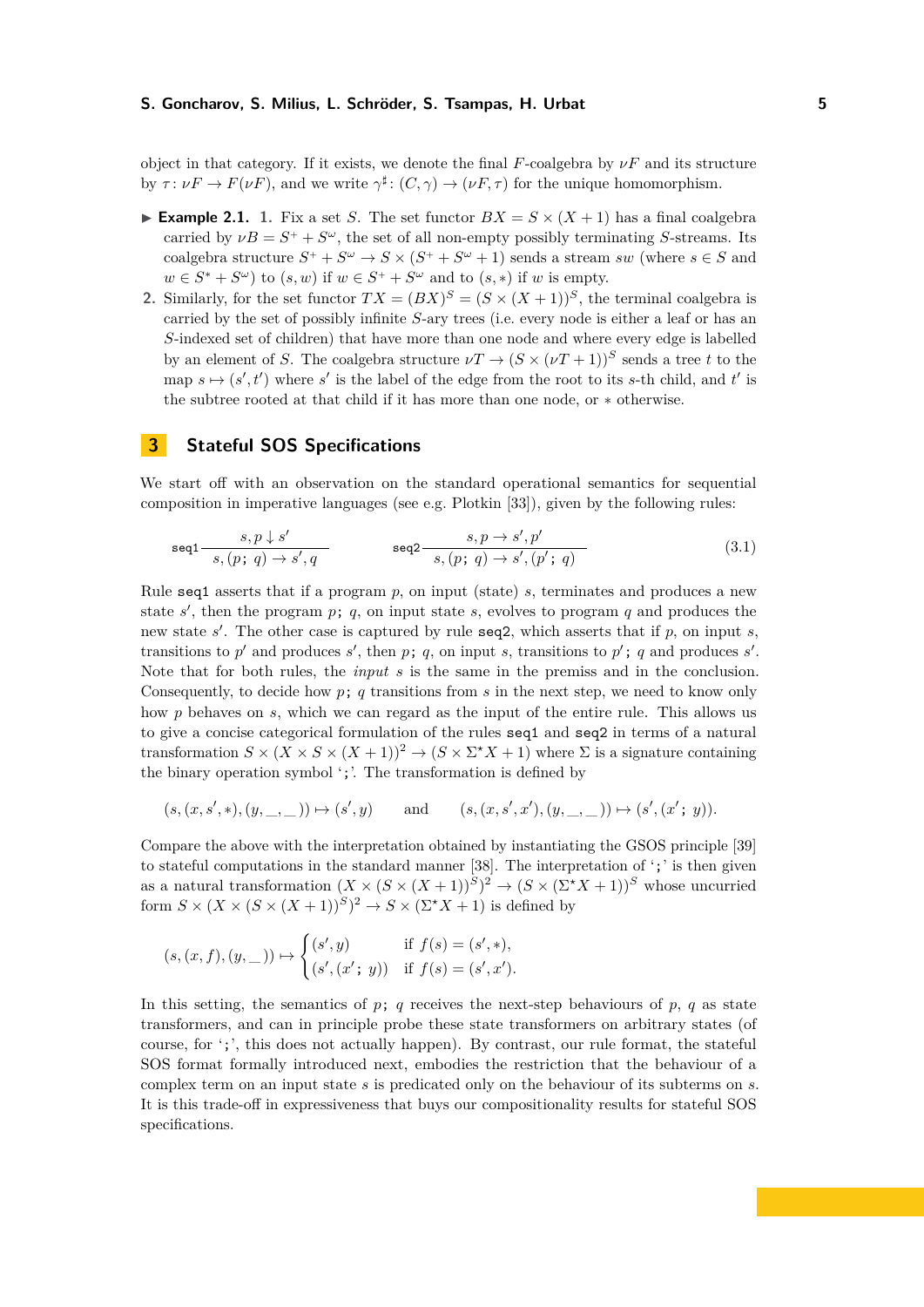**The Stateful SOS Rule Format** We proceed to underpin the intuition given above with formal definitions. We fix a countably infinite set  $V = \{x_1, x_2, \dots\} \cup \{y_1, y_2, \dots\}$  of (*meta-*)*variables* and a countable set *S* of *states*; in typical applications the elements of *S* are variable stores. Moreover, we fix an algebraic signature  $\Sigma$ , equivalently a polynomial functor also denoted  $\Sigma$  (cf. [Section 2\)](#page-3-0). We think of the operations in  $\Sigma$  as program constructs, and correspondingly, *programs* are closed Σ-terms, i.e. terms formed using only the operations in  $\Sigma$ , with constants in  $\Sigma$  forming the base case.

 $\blacktriangleright$  **Definition 3.1** (Literals). A *progressing*  $\Sigma$ -literal is an expression  $s, p \to s'$ , q with  $p, q \in \Sigma^* \mathcal{V}$ and  $s, s' \in S$ . We say that *s* is the *input*, *p* is the *source*, *s'* is the *output* and *q* is the *target* of the literal. A *terminating*  $\Sigma$ -literal is an expression  $s, p \downarrow s'$  with  $s, s' \in S$  and  $p \in \Sigma^{\star} \mathcal{V}$ . In this case, *s* is the input, *p* is the source and *s'* is the output of the literal. A  $\Sigma$ -literal (without further qualification) is either a progressing or a terminating  $\Sigma$ -literal.

Our rule format shares some similarities with *stream GSOS* [\[20,](#page-17-9) Def. 37].

**► Definition 3.2** (Rules). A *stateful SOS rule* for an *n*-ary operator  $f \in \Sigma$  is an expression

$$
\frac{l_1 \quad \ldots \quad l_n}{L} \tag{3.2}
$$

(or, in inline notation,  $l_1 \ldots l_n/L$ ) where  $l_1, \ldots, l_n$  (the *premisses* of the rule) and L (the *conclusion* of the rule) are  $\Sigma$ -literals that have the same input  $s \in S$ , the *input* of the rule, and satisfy the following conditions:

- **1.** The source of the premiss  $l_j$  is the variable  $x_j$ , and the target is  $y_j$  if  $l_j$  is progressing.
- **2.** The source of the conclusion *L* is the term  $f(x_1, \ldots, x_n)$ . Moreover, if *L* is progressing, the variables of its target term appear either as the source or the target of some premiss.

The rule is *progressing* if *L* is progressing, and otherwise the rule is *terminating*. The *trigger* of the rule is the tuple formed by its input *s* together with the sequence of pairs  $\overline{(s', \mathbf{c})} = (s'_1, \mathbf{c}_1), \ldots, (s'_n, \mathbf{c}_n)$ , where  $s'_j$  is the output of *l<sub>j</sub>* and  $\mathbf{c}_j \in \{pr, \mathbf{t}\}\$ indicates whether  $l_i$  is progressing  $(c_i = \text{pr})$  or terminating  $(c_i = \text{te})$ .

<span id="page-5-1"></span>▶ **Definition 3.3.** A *stateful SOS specification* is a set of stateful SOS rules such that for  $\epsilon$  cannot *n*-ary operator f, each  $s \in S$  and each sequence  $(s', c) = (s'_1, c_1), \ldots, (s'_n, c_n)$  where  $s'_j \in S$  and  $c_j \in \{\text{pr}, \text{te}\},$  there is exactly one rule for f with trigger  $(s, \overline{(s', c)})$ .

<span id="page-5-0"></span>▶ **Notation 3.4.** By writing

$$
\frac{l_1 \cdots l_{j-1} \quad l_{j+1} \cdots l_n}{L}
$$

we mean the set of all stateful SOS rules of the form  $l_1 \ldots l_n/L$  (with the missing premiss  $l_j$ filled in in any way possible). This captures the situation where the behaviour of the source  $f(x_1, \ldots, x_n)$  of *L* does not depend on the behaviour of  $x_j$ , given  $l_1, \ldots, l_{j-1}, l_{j+1}, \ldots, l_n$ .

<span id="page-5-2"></span>**• Remark 3.5.** The use of fixed enumerated variables  $x_1, x_2, \ldots$  and  $y_1, y_2, \ldots$  simplifies abstract reasoning about stateful SOS (e.g. [Theorem 3.9](#page-7-0) below). In examples, we use arbitrary variable names such as  $p, q, x, y$ , and we typically write rules using rule schemes, using hopefully self-explanatory notation. For instance, rule seq1 in [Figure 1](#page-6-0) (discussed in detail in [Example 3.6\)](#page-6-1) is to be understood as the set  $\{ s, p \downarrow s' / s, (p; q) \rightarrow s', q \mid s, s' \in S \}$  of stateful SOS rules, with variables  $p, q$ , and rule while1 as the set  $\{ /s, \text{while } e p \downarrow s \mid s \in S, [e]_s = 0 \}$ (with premiss omitted as per [Notation 3.4\)](#page-5-0). Note the side condition  $[e]_s = 0$  (expression  $e$ evaluates to 0 in state *s*) of while1; the rule schemes and their side conditions need to be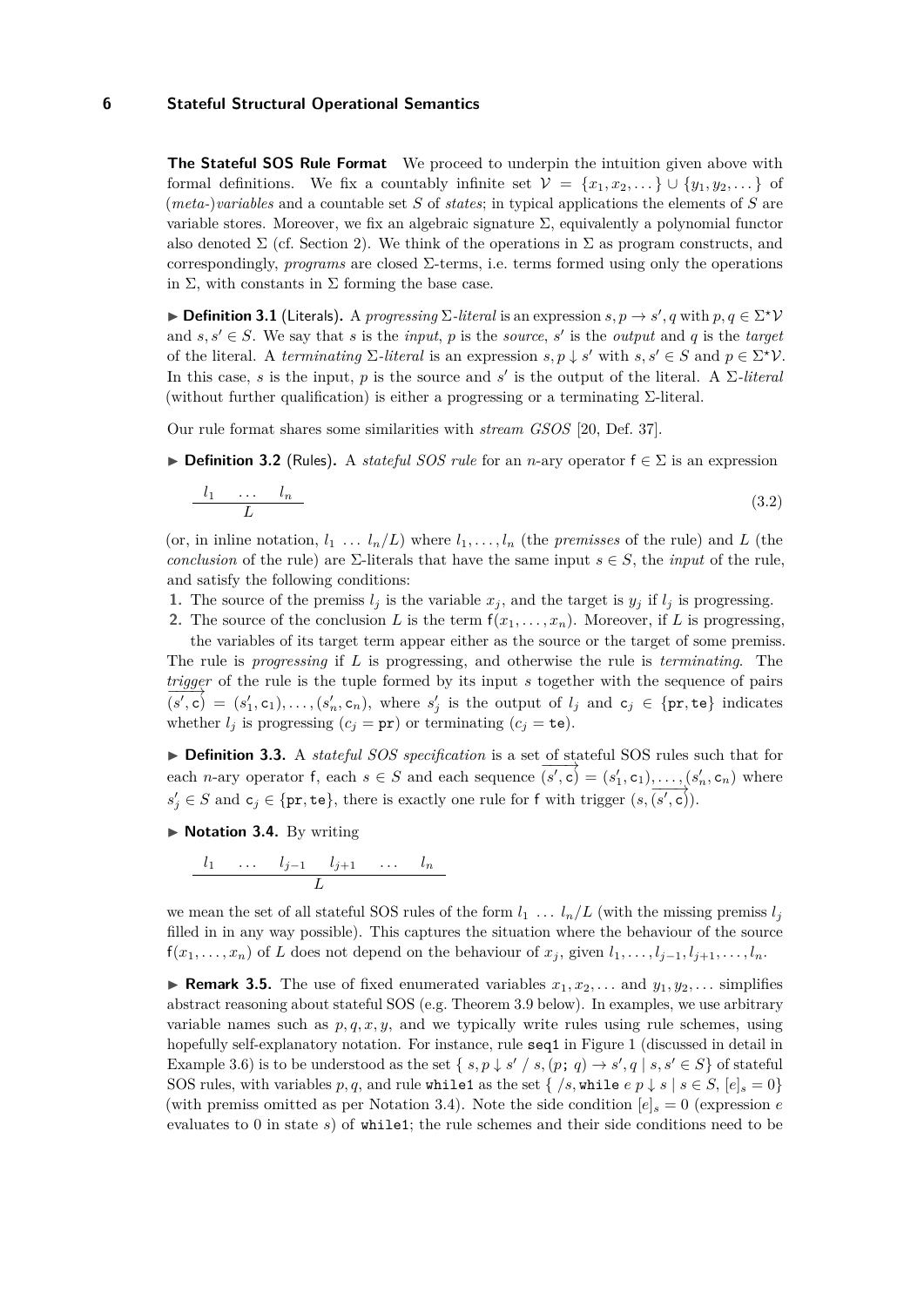<span id="page-6-0"></span>
$$
\begin{array}{ll}\n\text{skip} & \text{as} & \\
\hline\ns, \text{skip} \downarrow s & \\
\text{while} & 1 \\
\hline\n\text{while} & 1 \quad \text{while } e \ p \downarrow s \\
\text{while} & e \ p \downarrow s\n\end{array}\n\quad\n\begin{array}{ll}\n\text{as} & \\
\text{as} & \\
\hline\ns, (x := e) \downarrow s_{[x \leftarrow [e]_s]}} \\
\text{while} & 2 \quad \text{while } e \ p \to s, (p; \text{ while } e \ p)\n\end{array}\n\quad\n\begin{array}{ll}\n[e]_s \neq 0 \\
\hline\n\text{in} & \\
\hline\ns, (p; q) \to s', p'\n\end{array}\n\quad\n\begin{array}{ll}\n[e]_s \neq 0 \\
\hline\n\end{array}
$$

**Figure 1** Operational semantics of *While*.

set up in such a way that they actually obey the restrictions in [Definition 3.3.](#page-5-1) For example, in the case of while1 and while2, this is ensured by the respective side conditions ( $[e]_s = 0$ and  $[e]_s \neq 0$ ) being exhaustive and mutually exclusive.

<span id="page-6-1"></span>▶ **Example 3.6.** We will use a prototypical imperative language, *While*, as a running example. Fix a countably infinite set A of program variables; then, the set *S* of *stores* consists of all maps  $s: \mathcal{A} \to \mathbb{N}$  whose *support*  $\{x \in \mathcal{A} \mid s(x) \neq 0\}$  is finite. We denote by  $s_{[x \leftarrow v]}$  the result of changing the value of variable *x* to *v* in a store *s*. Moreover, we assume a set *E* of expressions that include the arithmetic operations  $+,-,*,$  constants  $n \in \mathbb{N}$  and variables  $x \in \mathcal{A}$ . We write  $[e]_s$  for the evaluation of expression *e* under store *s* (in the literature, evaluation is often defined stepwise by induction on the structure of the expression [\[33\]](#page-18-2); since this process does not affect the program state, we instead assume a denotational semantics for simplicity). The syntax of *While* is given by the grammar

$$
\langle \text{prog} \rangle \ ::= \ \texttt{skip} \ | \ x \coloneqq e \ | \ \langle \text{prog} \rangle; \ \langle \text{prog} \rangle \ | \ \texttt{while} \ e \ \langle \text{prog} \rangle \quad (x \in \mathcal{A}, e \in E),
$$

which in terms of algebraic operations means that the signature  $\Sigma$  includes constants skip and  $x = e$  for all  $x \in A$ ,  $e \in E$ , a binary operation; and a unary operation while *e* for each  $e \in E$ . The corresponding polynomial functor is

 $\Sigma X = 1 + A \times E + X \times X + E \times X$ .

The operational semantics of *While* in the form of a stateful SOS specification is shown in [Figure 1,](#page-6-0) using rule schemes as per [Remark 3.5.](#page-5-2)

As indicated by the discussion at the beginning of this section, stateful SOS specifications can be represented as natural transformations:

<span id="page-6-2"></span>▶ **Definition 3.7.** A *stateful SOS law* is a natural transformation

 $\delta_X$ :  $S \times \Sigma(X \times S \times (X+1)) \rightarrow S \times (\Sigma^* X + 1)$  (*X* ∈ **Set**).

<span id="page-6-4"></span>**• Remark 3.8.** 1. Every stateful SOS specification  $\mathcal{L}$  yields a stateful SOS law

$$
\delta_X = [\delta_X^{\mathsf{f}}]_{\mathsf{f} \in \Sigma} \colon S \times \Sigma(X \times S \times (X+1)) \to S \times (\Sigma^* X + 1) \qquad (X \in \mathbf{Set})
$$

by distributing  $S \times (-)$  over  $\Sigma(X \times S \times (X + 1))$  and copairing the maps

<span id="page-6-3"></span>
$$
\delta_X^{\mathsf{f}} : S \times (X \times S \times (X+1))^{\mathsf{ar}(\mathsf{f})} \to S \times (\Sigma^* X + 1) \qquad (\mathsf{f} \in \Sigma) \tag{3.3}
$$

defined as follows. Given  $(s, ((v_1, s'_1, w_1), \ldots, (v_n, s'_n, w_n))) \in S \times (X \times S \times (X + 1))^n$ with  $n = \text{ar}(f)$ , let  $l_1 \ldots l_n/L$  be the unique rule in  $\mathcal L$  with source f and trigger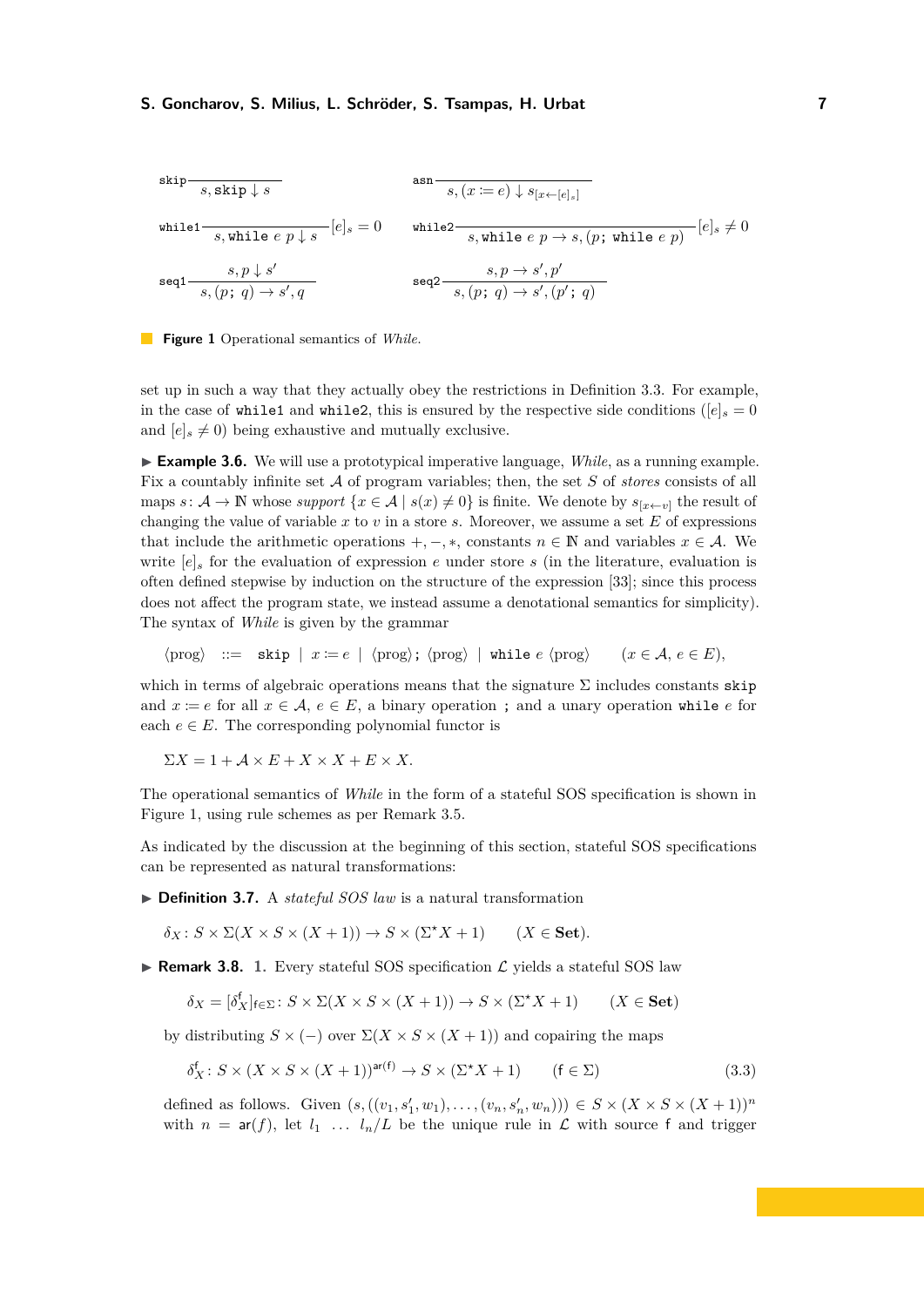$(s, ((s'_1, c_1), \ldots, (s'_n, c_n))$  where  $c_j = \text{pr if } w_j \in X$  and  $c_j = \text{te if } w_j = *$ . Let s' be the output of *L*. Then  $\delta_X^{\mathsf{f}}(s, ((v_1, s'_1, w_1), \ldots, (v_n, s'_n, w_n)))$  is  $(s', *)$  if the rule is terminating, and otherwise  $(s', t')$  where  $t' \in \Sigma^* X$  is the term obtained from the target  $t \in \Sigma^* \mathcal{V}$  of *L* by substituting  $x_j$  by  $v_j$  and  $y_j$  by  $w_j$  (the latter whenever  $c_j = \text{pr}$ ).

<span id="page-7-3"></span>**2.** Conversely, every stateful SOS law  $\delta$  yields a stateful SOS specification  $\mathcal{L}$  whose rules are defined as follows. For every *n*-ary operation symbol  $f \in \Sigma$ ,  $s, s'_1, \ldots, s'_n \in S$  and  $W \subseteq \{1, ..., n\}$ , let  $(s', t)$  be the value of  $\delta_V^{\mathsf{f}}$  on  $(s, ((x_1, s'_1, w_1), ..., (x_n, s'_n, w_n)))$  where *w*<sup>*j*</sup> = *y*<sup>*j*</sup> if *j* ∈ *W* and *w*<sup>*j*</sup> = ∗ otherwise. If *t* ∈  $\Sigma^*$ V, then  $\mathcal L$  contains the rule

$$
\frac{(s,x_j \to s'_j,y_j)_{j \in W} \qquad (s,x_j \downarrow s'_j)_{j \in \{1,\ldots,n\} \smallsetminus W}}{s,\mathsf{f}(x_1,\ldots,x_n) \to s',t},
$$

and if  $t = *$ , then  $\mathcal L$  contains the rule

 $\overline{a}$ 

$$
\frac{(s, x_j \to s'_j, y_j)_{j \in W} \qquad (s, x_j \downarrow s'_j)_{j \in \{1, \dots, n\} \setminus W}}{s, f(x_1, \dots, x_n) \downarrow s'}.
$$

<span id="page-7-0"></span>▶ **Theorem 3.9.** *There is a bijective correspondence between (1) stateful SOS specifications, (2) stateful SOS laws, and (3) families of maps of the form*

$$
(r_{\mathsf{f},W} \colon S \times S^{\mathsf{ar}(\mathsf{f})} \to S \times \Sigma^{\star}(\mathsf{ar}(\mathsf{f}) + W) + S)_{\mathsf{f} \in \Sigma, W \subseteq \mathsf{ar}(\mathsf{f})}.
$$

*Here we identify the natural number*  $ar(f)$  *with the set*  $\{1, \ldots, ar(f)\}$ *.* 

The correspondence between (1) and (2) is given by the translations of [Remark 3.8,](#page-0-0) and the correspondence between (2) and (3) is shown using the Yoneda lemma.

### **4 Categorical Semantics and Compositionality**

We proceed to develop a categorical treatment of stateful SOS along the lines of mathematical operational semantics in the style of Turi and Plotkin [\[39\]](#page-18-1) and Bartels [\[6\]](#page-16-2). Furthermore, we shall define two semantic domains of interest, both coarser than the one initially obtained through Turi-Plotkin semantics, and show that the problem of whether a given stateful SOS specification is compositional is undecidable. We recall that if the denotational semantics of a programming language is given by a map  $\llbracket - \rrbracket$ :  $\mu \Sigma \to D$  into a semantic domain *D*, then it is called *compositional* if the corresponding behavioural equivalence forms a congruence, that is, for every *n*-ary operator  $f \in \Sigma$  and programs  $p_i, q_i \in \mu\Sigma$   $(i = 1, ..., n)$ ,

$$
[\![p_i]\!] = [\![q_i]\!] \text{ for } i = 1, \ldots, n \quad \text{ implies } \quad [\![\mathsf{f}(p_1, \ldots, p_n)]\!] = [\![\mathsf{f}(q_1, \ldots, q_n)]\!].
$$

Compositionality asserts that subprograms of a program *p* may be replaced with equivalent subprograms without affecting the semantics of *p*, and thus allows modular reasoning.

### <span id="page-7-2"></span>**4.1 GSOS Laws**

Turi and Plotkin's *mathematical operational semantics* [\[39\]](#page-18-1) identifies sets of rules in structural operational semantics (SOS) with distributive laws of various types on a cartesian base category. We will work more specifically with distributive laws of free monads over cofree copointed functors on the base category **Set**, where the free monad is associated to a polynomial functor. Such distributive laws can equivalently be presented as follows.

<span id="page-7-1"></span>▶ **Definition 4.1.** Given a polynomial functor Σ and an endofunctor *T* on **Set**, a *GSOS law of*  $\Sigma$  *over*  $T$  is a natural transformation  $\varrho: \Sigma(\text{Id} \times T) \Longrightarrow T\Sigma^*$ .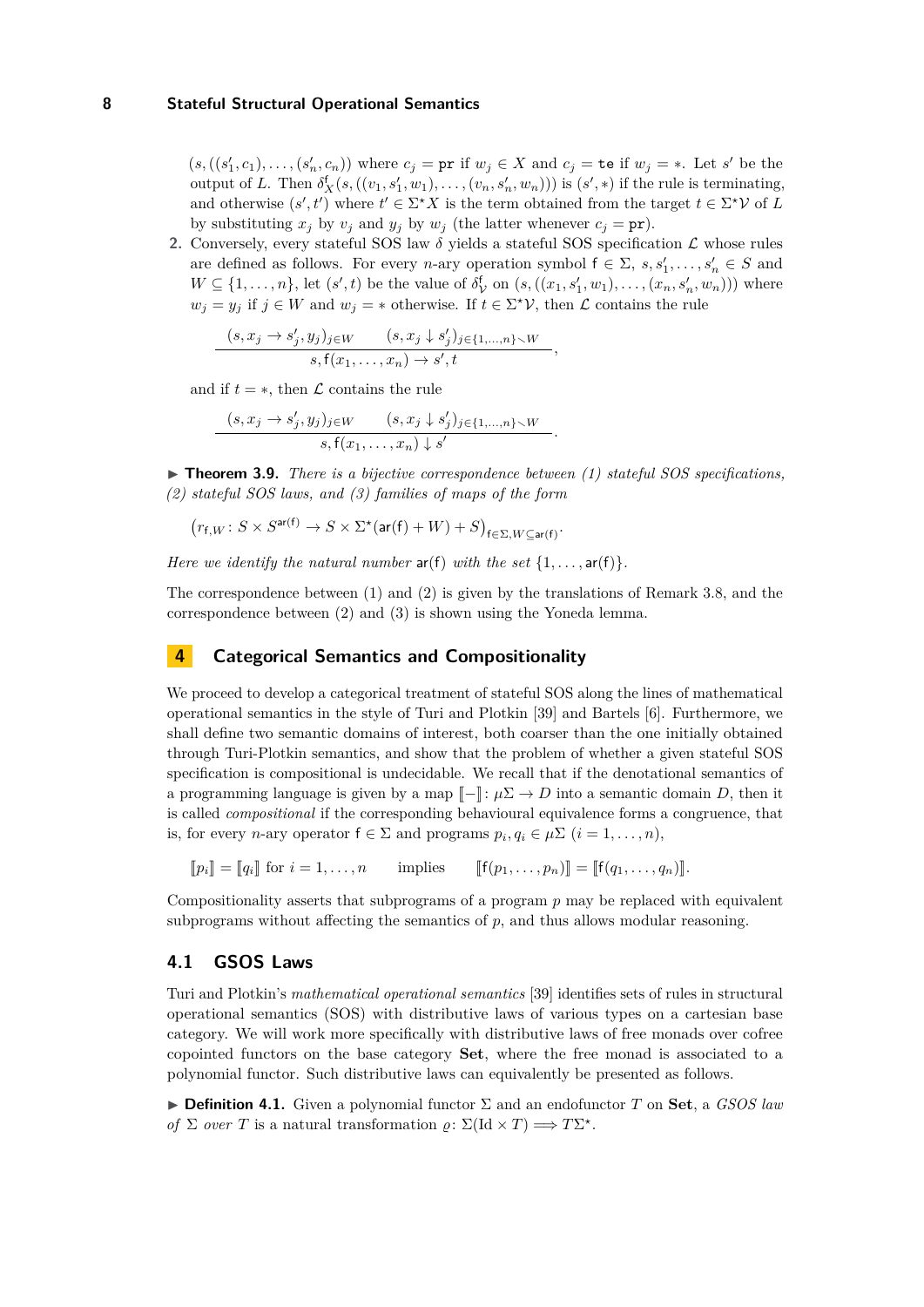We shall see below that stateful SOS laws determine GSOS laws. The interested reader may find further examples of GSOS laws in the literature [\[38,](#page-18-10) [6,](#page-16-2) [20\]](#page-17-9). Roughly speaking, the input of *ϱ* is a (program) operation applied to pairs each consisting of a meta-variable and its assumed next-step behaviour (encapsulated in *T*), and the output is a next-step behaviour reaching poststates given as programs with meta-variables.

Given a GSOS law  $\rho$ , the initial  $\Sigma$ -algebra can be equipped with a unique *T*-coalgebra structure  $\gamma: \mu \Sigma \to T(\mu \Sigma)$  such that the diagram

<span id="page-8-0"></span>
$$
\Sigma(\mu\Sigma) \longrightarrow \mu\Sigma
$$
  
\n
$$
\Sigma(i\mathbf{d},\gamma) \downarrow \qquad \qquad \downarrow \gamma
$$
  
\n
$$
\Sigma(\mu\Sigma \times T(\mu\Sigma)) \xrightarrow{\varrho_{\mu\Sigma}} T\Sigma^{\star}(\mu\Sigma) \xrightarrow{T\hat{\iota}} T(\mu\Sigma)
$$
\n(4.1)

commutes (see [Section 2](#page-3-0) for the notation). The coalgebra  $(\mu\Sigma, \gamma)$  is called the *operational model* of  $\rho$ . Dually, assuming the existence of a final coalgebra  $\nu T$ , there is a unique Σ-algebra structure  $\alpha \colon \Sigma(\nu) \to \nu$  such that the following diagram commutes:

<span id="page-8-2"></span>
$$
\Sigma(\nu T) \xrightarrow{\Sigma(\text{id}, \tau)} \Sigma(\nu T \times T(\nu T)) \xrightarrow{\varrho_{\nu T}} T\Sigma^{\star}(\nu T)
$$
\n
$$
\downarrow_{\mathcal{T}\hat{\alpha}} \qquad \qquad \downarrow_{\mathcal{T}\hat{\alpha}} \qquad \qquad \downarrow_{\mathcal{T}} \qquad (4.2)
$$
\n
$$
\nu T \xrightarrow{\tau} \qquad \qquad \tau \qquad \qquad \to T(\nu T)
$$

The algebra  $(\nu T, \alpha)$  is the *denotational model* of  $\rho$ *.* A fundamental well-behavedness property of GSOS laws is that the unique  $\Sigma$ -algebra homomorphism  $(\mu \Sigma, \iota) \to (\nu T, \alpha)$  and the unique *T*-coalgebra homomorphism  $(\mu \Sigma, \gamma) \rightarrow (\nu T, \tau)$  coincide. We denote this morphism by

<span id="page-8-1"></span>
$$
\mathsf{beh}_{\varrho} \colon \mu \Sigma \to \nu T,\tag{4.3}
$$

and we think of it as assigning to programs their denotational behaviour. Compositionality of this semantics is immediate from the fact that  $\mathsf{beh}_{\rho}$  is a  $\Sigma$ -algebra homomorphism.

### **4.2 Semantic Domains for Stateful SOS**

We proceed to introduce three denotational semantics of stateful SOS, in order of increasing abstraction: *resumption semantics*, in which the program essentially cedes control to the environment between any two program steps; *trace semantics*, where the environment may observe but not manipulate the state between program steps; and *termination semantics*, in which only the effect of executing the program end-to-end is observable.

▶ **Notation 4.2.** From now on, we instantiate the functor *T* of [Definition 4.1](#page-7-1) to

 $TX = (S \times (X + 1))^S$ 

for a fixed set *S* of states. Thus *T* represents state transformers with possible non-termination.

**Resumption semantics** Every stateful SOS law *δ* (see [Definition 3.7\)](#page-6-2) canonically induces a GSOS law

 $\hat{\delta}$ :  $\Sigma(\text{Id} \times T) \Longrightarrow T\Sigma^*$ .

This will guarantee compositionality for the most fine-grained of our semantics, which we shall refer to as *resumption semantics*, via established methods of mathematical operational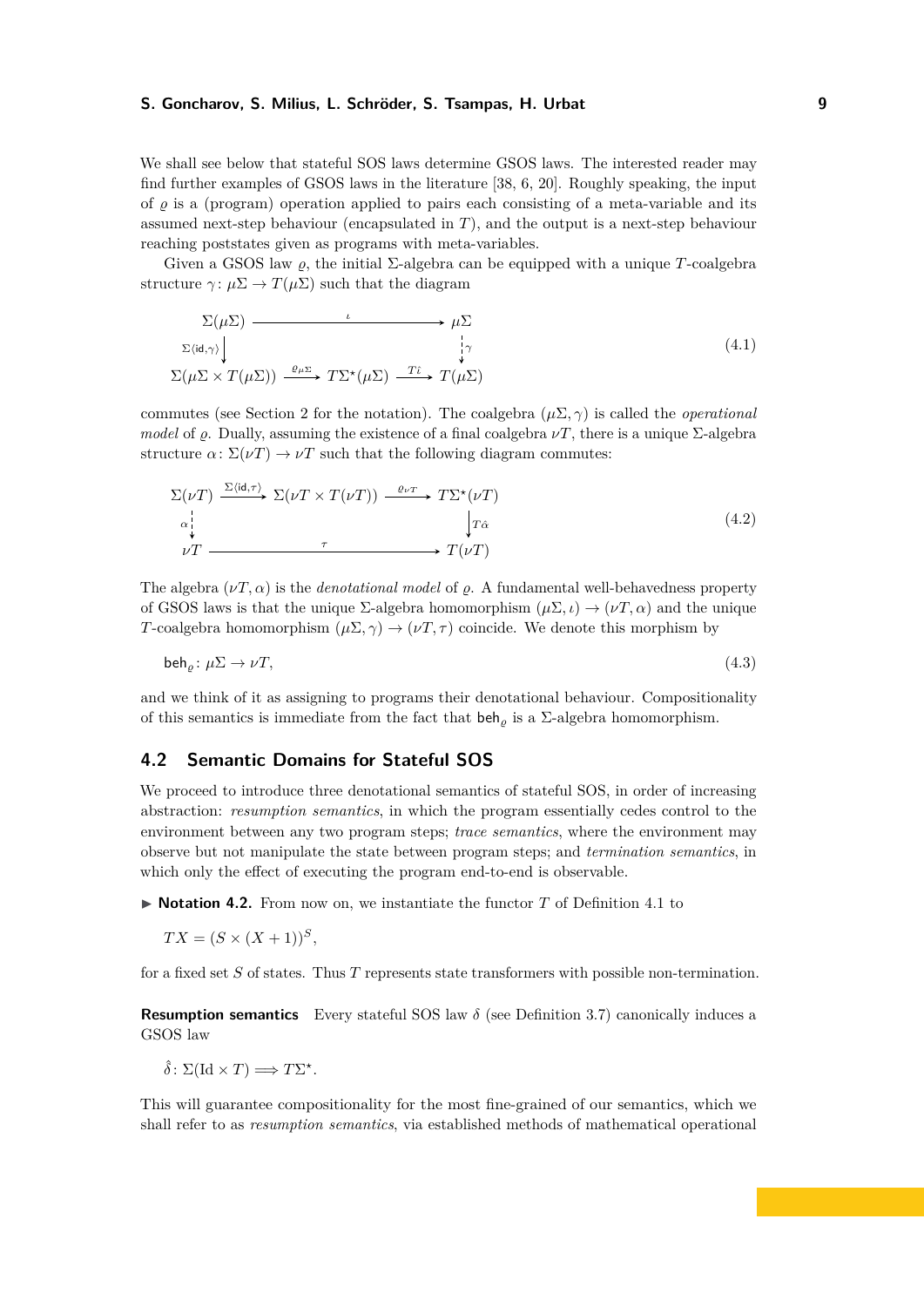semantics as recalled above. Details are as follows. The component  $\hat{\delta}_X$  is obtained by currying the composite

<span id="page-9-1"></span>
$$
S \times \Sigma(X \times TX) \xrightarrow{\langle \text{fst}, \text{st} \rangle} S \times \Sigma(S \times (X \times TX)) \cong S \times \Sigma(X \times (S \times TX))
$$
\n
$$
\xrightarrow{\text{id} \times \Sigma(\text{id} \times \text{ev})} S \times \Sigma(X \times S \times (X + 1)) \xrightarrow{\delta_X} S \times (\Sigma^* X + 1),
$$
\n
$$
(4.4)
$$

where  $st: S \times \Sigma(X \times TX) \rightarrow \Sigma(S \times (X \times TX))$  is the strength (cf. [Section 2\)](#page-3-0) and ev: *S* ×  $TX = S \times (S \times (X+1))^S \rightarrow S \times (X+1)$  denotes the evaluation map. Recall from [Ex](#page-0-0)[ample 2.1](#page-0-0) that the final coalgebra for *T* is carried by the set of possibly infinite *S*-branching trees, with edges labelled in *S*. Using [\(4.1\)](#page-8-0) we obtain the operational model  $\gamma$ :  $\mu\Sigma \to T(\mu\Sigma)$ associated to  $\hat{\delta}$ . In terms of stateful SOS specifications, it can be described as follows.

<span id="page-9-3"></span> $\triangleright$  **Definition 4.3.** Given a stateful SOS specification  $\mathcal{L}$ , its *transition function* is the map

 $\gamma_0$ :  $S \times \mu \Sigma \rightarrow S \times (\mu \Sigma + 1)$ 

inductively defined by

$$
\gamma_0(s, f(t_1, \ldots, t_n)) = m(\delta_{\mu \Sigma}^f(s, (d_1, \ldots, d_n)))
$$

where

$$
d_j = (t_j, \gamma_0(s, t_j))
$$
 and  $m = (S \times (\Sigma^*(\mu\Sigma) + 1) \xrightarrow{\mathrm{id} \times (\hat{\iota} + \mathrm{id})} S \times (\mu\Sigma + 1)),$ 

using the term evaluation map  $\hat{\iota}: \Sigma^*(\mu\Sigma) \to \mu\Sigma$ , and  $\delta_{\mu\Sigma}^{\mathsf{f}}$  as in [\(3.3\)](#page-6-3). Thus,  $\gamma_0(s, p)$  performs the first computation step of program  $p$  on input  $s$  according to the specification  $\mathcal{L}$ . We write

$$
s, p \to s', p' \qquad \text{and} \qquad s, p \downarrow s'
$$

if  $\gamma_0(s, p) = (s', p')$  and  $\gamma_0(s, p) = (s', \ast)$ , respectively.

<span id="page-9-2"></span>▶ **Proposition 4.4.** *Let* L *be a stateful SOS specification with its associated transition function γ*<sup>0</sup> *and operational model γ. Then*

$$
\gamma = \text{curry}(\gamma_0) \colon \mu \Sigma \to (S \times (\mu \Sigma + 1))^S.
$$

The proof makes use of an induction principle that combines *primitive recursion* (see e.g. [\[17,](#page-17-10) Prop. 2.4.7]) and *induction with parameters* (see e.g. [\[17,](#page-17-10) Exercise 2.5.5]).

 $\triangleright$  **Definition 4.5.** The *resumption semantics* of a stateful SOS specification  $\mathcal{L}$  is given by

$$
[-]_{\mathcal{L}} = \mathsf{beh}_{\hat{\delta}} \colon \mu \Sigma \to \nu T,
$$

where  $\delta$  is the stateful SOS law associated to  $\mathcal{L}$ ,  $\hat{\delta}$  is as per [\(4.4\)](#page-9-1), and beh is defined in [\(4.3\)](#page-8-1). Let  $\sim_{\mathcal{L}}$  denote the corresponding behavioural equivalence, that is, *p*  $\sim_{\mathcal{L}} q$  iff  $[p]_{\mathcal{L}} = [q]_{\mathcal{L}}$  for a given pair  $p, q \in \mu\Sigma$ . We drop subscripts if  $\mathcal L$  is clear from the context.

Note that since *T* preserves weak pullbacks, ∼c coincides with *T*-bisimilarity in the operational model  $\gamma: \mu \Sigma \to T(\mu \Sigma)$  [\[35\]](#page-18-11). From the discussion in [Section 4.1](#page-7-2) we immediately get

<span id="page-9-0"></span>▶ **Theorem 4.6.** *The resumption semantics of stateful SOS specifications is compositional.*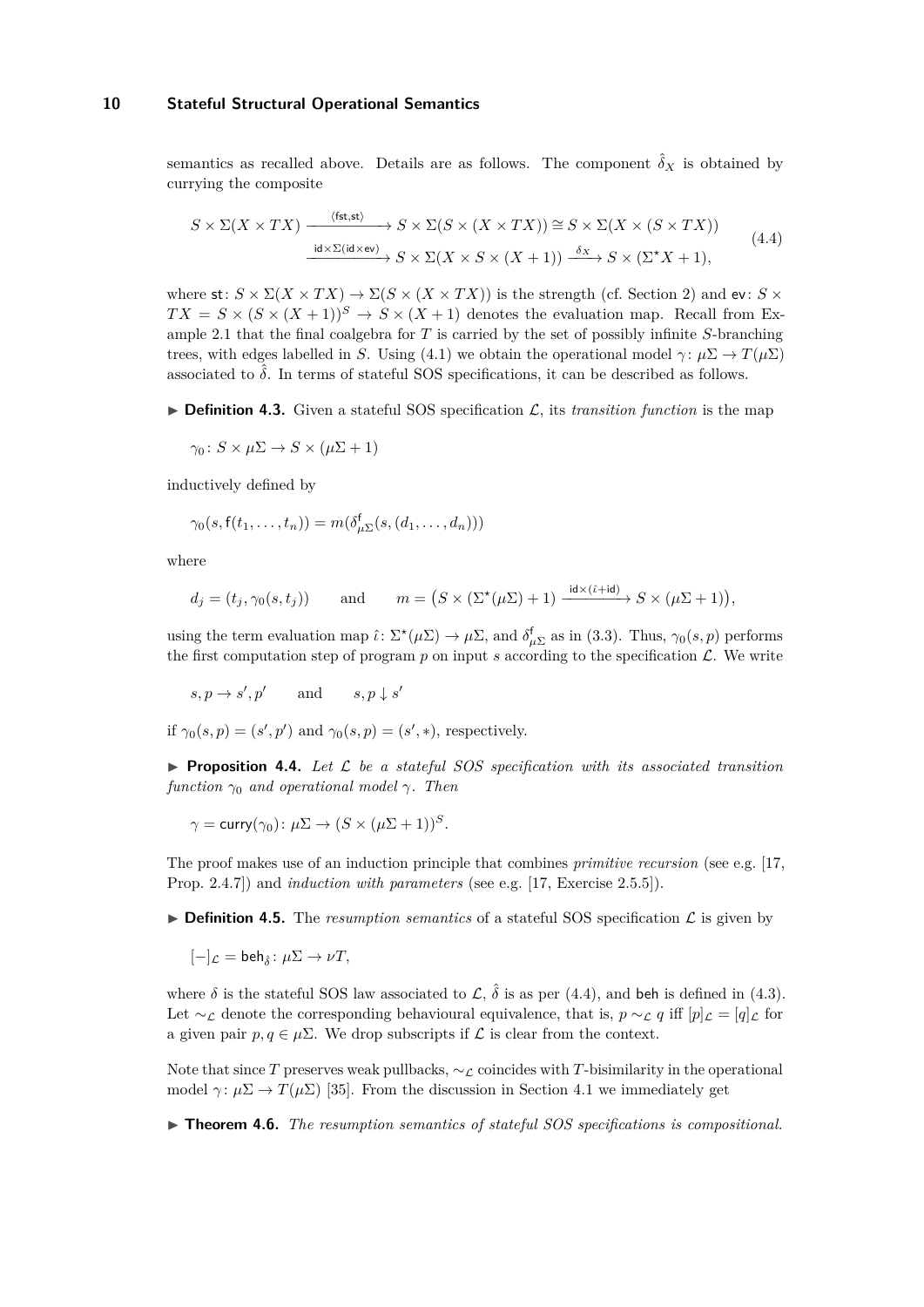Resumption semantics is very fine-grained, essentially because it does not pass the output state of a computation step on as the input state of the next step; that is, resumption semantics assumes that the environment takes complete control in between steps. For instance, consider the *While* programs

$$
t_1 = (\mathbf{x} := 1; \mathbf{x} := \mathbf{x} + 1)
$$
 and  $t_2 = (\mathbf{x} := 1; \mathbf{x} := \mathbf{x} * 2).$ 

The resumption semantics of these programs in each case consists in an *S*-branching tree of depth 2, in which the edge from the root to its *s*-th child is labelled  $s[x \leftarrow 1]$  and the edges at the next level are correspondingly labelled according to the effect of the assignments  $x := x + 1$  and  $x := x * 2$ , respectively. In particular, the semantics of the two programs differ as intuitively expected under a resumption semantics, since the environment may manipulate the value of *x* in between the two assignments. To obtain a more coarse-grained notion of process equivalence, we have to quotient the semantic domain  $\nu T$  further.

**Trace Semantics** Consider the set functor *B* given by

$$
BX = S \times (X + 1);
$$

thus  $TX = (BX)^S$ . Recall from [Example 2.1](#page-0-0) that the final coalgebra  $\nu B$  is carried by the set  $S^+ + S^{\omega}$  of possibly terminating *S*-streams. The set  $(\nu B)^S$  serves as the semantic domain for *trace semantics* for imperative programs [\[26,](#page-17-4) [28,](#page-18-4) [29\]](#page-18-5), which associates to a program the possibly terminating sequence of states it computes from a given initial state. In order to formally introduce trace semantics in our setting, we proceed to construct a quotient map  $\nu T \twoheadrightarrow (\nu B)^S$  by coinduction. To this end, we define the functor  $\overline{(-)}$ : Coalg  $T \rightarrow$  Coalg *B*, which maps a *T*-coalgebra  $(C, \zeta)$  to the *B*-coalgebra

$$
\bar{\zeta} = S \times C \xrightarrow{\text{id} \times \zeta} S \times (BC)^S \xrightarrow{\text{ev}} BC = S \times (C+1) \xrightarrow{\langle \text{fst,st} \rangle} S \times (S \times C+1) = B(S \times C),
$$

where  $st: S \times (C + 1) \rightarrow S \times C + 1$  is the strength of the functor  $(-)+1$ , given by  $(s, c) \mapsto (s, c)$ and  $(s, *) \mapsto *$ . Intuitively, while  $\zeta^{\sharp}: C \to \nu T$  (see [Section 2](#page-3-0) for the notation) maps a coalgebra state of *C* to its tree of state transformers,  $\overline{\zeta}^{\sharp}(s,x) \in \nu B$  executes all these state transformers without interruption, beginning at *s* and feeding the output state of each previous step to the next step, and outputs the intermediate states reached in each step. Applying  $\overline{(-)}$  to the final coalgebra  $(\nu T, \tau)$ , we obtain a *B*-coalgebra  $(S \times \nu T, \overline{\tau})$ , and currying the unique coalgebra homomorphism  $\overline{\tau}^{\sharp}$ :  $S \times \nu T \rightarrow \nu B$  yields the desired quotient map

$$
\text{trc} = \text{curry}(\overline{\tau}^{\sharp}) \colon \nu T \to (\nu B)^S. \tag{4.5}
$$

<span id="page-10-0"></span>▶ **Proposition 4.7.** *The map* trc *is surjective.*

 $\triangleright$  **Definition 4.8.** The *trace semantics* of a stateful SOS specification  $\mathcal{L}$  is given by

$$
[\![-]\!]_{\mathcal{L}} = (\mu \Sigma \xrightarrow{[-]_{\mathcal{L}}} \nu T \xrightarrow{\text{trc}} (\nu B)^S).
$$

Let  $\simeq_{\mathcal{L}}$  denote the corresponding behavioural equivalence, that is,  $p \simeq_{\mathcal{L}} q$  iff  $[p]_{\mathcal{L}} = [q]_{\mathcal{L}}$ , for  $p, q \in \mu\Sigma$ . We drop subscripts if  $\mathcal L$  is clear from the context.

**► Remark 4.9.** Equivalently,  $\llbracket - \rrbracket_{\mathcal{L}}$  is the curried form of the unique *B*-coalgebra homomorphism from  $(S \times \mu\Sigma, \overline{\gamma})$  to  $\nu B$  (recall that  $(\mu\Sigma, \gamma)$  is the operational model of  $\mathcal{L}$ ). Since

$$
\bar{\gamma} = (S \times \mu\Sigma \xrightarrow{\gamma_0} S \times (\mu\Sigma + 1) \xrightarrow{\langle \text{fst}, \text{st} \rangle} S \times (S \times \mu\Sigma + 1) = B(S \times \mu\Sigma))
$$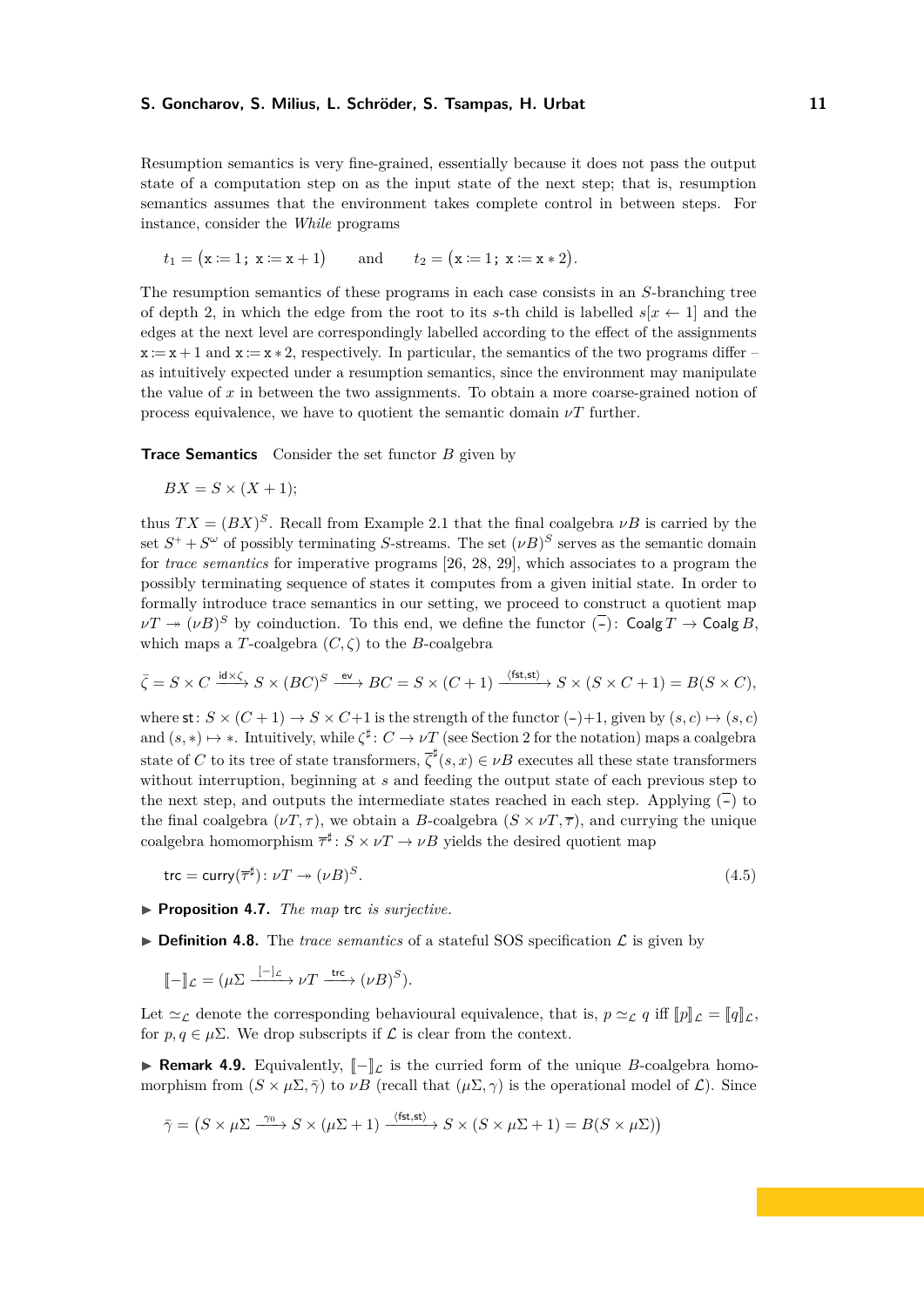by definition of  $\bar{\gamma}$  and [Proposition 4.4,](#page-9-2) we see that for every  $p \in \mu \Sigma$  and  $s \in S$ , the possibly infinite stream  $[p]_c(s) = s_1 s_2 s_3 \cdots$  is the sequence of states computed by the program p on input state *s*, cf. [Definition 4.3:](#page-9-3)

$$
s, p \to s_1, p_1 \to s_2, p_2 \to s_3, p_3 \to \cdots.
$$

Hence trace equivalence  $p \simeq q$  holds iff for each input state *s*, programs *p* and *q* produce the same sequence of states.

The following example demonstrates that trace semantics is generally not compositional:

<span id="page-11-0"></span>▶ **Example 4.10.** We extend *While* by adding a unary operator  $|·|$  with

$$
\frac{s,p\to s',p'}{s,\,[p]\to \emptyset,\,[p']} \qquad \frac{s,p\downarrow s'}{s,\,[p]\downarrow s'}
$$

where  $\emptyset$  denotes the store with all variables set to 0. For  $t_1 = (\mathbf{x} \coloneqq 1; \mathbf{x} \coloneqq \mathbf{x} + 1)$  and  $t_2 = (\mathbf{x} := 1; \mathbf{x} := \mathbf{x} * 2)$ , we have that  $t_1 \simeq t_2$  but  $\lfloor t_1 \rfloor \not\approx \lfloor t_2 \rfloor$  (since in  $\lfloor t_1 \rfloor$  and  $\lfloor t_2 \rfloor$ , the store is erased after the first assignment).

**Termination Semantics** As the coarsest of our semantic domains, we shall use the set  $(S + {\{\perp}\})^S \cong (S + 1)^S$  of state transformers on *S* with possible non-termination featuring pervasively in the denotational semantics of imperative programming (e.g. [\[34,](#page-18-6) [32,](#page-18-7) [31\]](#page-18-8)). In comparison to  $(\nu B)^S$ , this domain abstracts from the intermediate steps of the computation. The essence of this abstraction is captured by the map

$$
\text{fn}: \nu B \to S + 1 \qquad \text{defined by} \qquad \text{fn}(x) = \begin{cases} s & \text{if } x \text{ is finite, with last state } s, \\ \bot & \text{otherwise.} \end{cases}
$$

 $\triangleright$  **Definition 4.11.** The *termination semantics* of a stateful SOS specification  $\mathcal{L}$  is given by

$$
\mathbb{I} - \mathbb{I}\mathbb{L} = (\mu \Sigma \xrightarrow{\mathbb{I} - \mathbb{L}\mathbb{L}} (\nu B)^S \xrightarrow{\text{fn}^S} (S+1)^S).
$$

Let  $\approx_{\mathcal{L}}$  denote the corresponding behavioural equivalence, that is,  $p \approx_{\mathcal{L}} q$  iff  $[\![p]\!]_{\mathcal{L}} = [\![q]\!]_{\mathcal{L}}$ for  $p, q \in \mu\Sigma$ . We drop subscripts if  $\mathcal L$  is clear from the context.

Thus  $p \approx q$  iff for each initial state *s*, if *p* eventually terminates with final state *s'* then *q* eventually terminates with final state s' and vice-versa. Termination semantics is generally not compositional: the programs  $t_1$  and  $t_2$  of [Example 4.10](#page-11-0) satisfy  $t_1 \approx t_2$  but  $|t_1| \not\approx |t_2|$ .

The maps introduced in this section are summarized in the following commutative diagram:

*µ*Σ *νT* (*νB*) *<sup>S</sup>* (*S* + 1)*<sup>S</sup>* [−]<sup>L</sup> <sup>J</sup>−K<sup>L</sup> JJ−KK<sup>L</sup> trc fn*<sup>S</sup>* (4.6)

### **4.3 Compositionality is Undecidable**

We have seen that in contrast to resumption semantics, both trace and termination semantics generally fail to be compositional. As it turns out, reasoning about compositionality in these two cases is a very complex, viz. undecidable, task.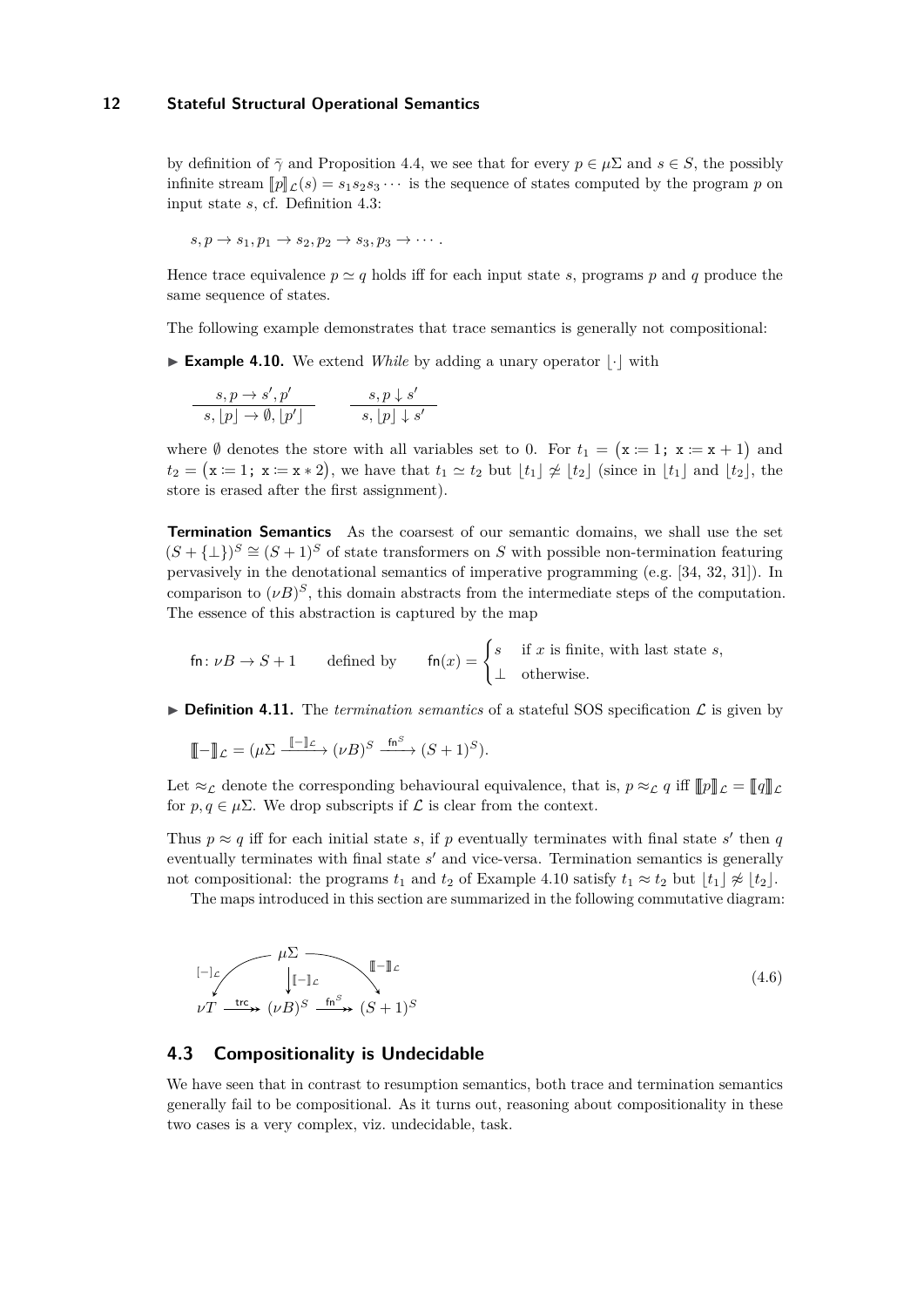To make the ensuing decision problems precise, we fix suitable encodings of states and terms as finite strings and regard a stateful SOS specification  $\mathcal L$  as a total function that assigns to a given operation symbol, input state and list of premisses the target of the conclusion and output state of the respective rule. From a computational point of view, a minimum requirement on every reasonable specification  $\mathcal L$  is that it admits some finite representation. Hence, for simplicity, we assume in the following theorem that specifications are primitive recursive functions. For instance, this is clearly the case for the *While* language.

<span id="page-12-2"></span>▶ **Theorem 4.12.** *It is undecidable whether the trace semantics (or termination semantics, respectively) induced by a primitive recursive stateful SOS specification is compositional.*

**Proof sketch.** The halting problem reduces to the compositionality problem. The idea is to take programs akin to  $t_1$  and  $t_2$  in [Example 4.10](#page-11-0) and precompose them with the simulation of a given Turing machine. This can be specified in stateful SOS. The failure of compositionality described in [Example 4.10](#page-11-0) then occurs if, and only if, the simulated machine halts. ◀

In view of the fact that there is no sound and complete decision procedure for compositionality w.r.t. ≃ and ≈, we instead move on to identify easily checked *sound* syntactic criteria that, although necessarily incomplete, are sufficiently broad.

# **5 Cooling the Stateful SOS Format**

We now introduce two sets of restrictions on the stateful SOS rule format, called *streamlined stateful SOS* and *cool stateful SOS*, that guarantee trace and termination semantics, respectively, to be compositional. Our approach is inspired by the work of Bloom [\[8\]](#page-16-1) and van Glabbeek [\[40\]](#page-18-0) on the *cool* congruence formats for weak bisimilarity for GSOS specifications. The following definition will help describe the restricted formats. We make pervasive use of the abbreviations from [Notation 3.4,](#page-5-0) and we will additionally employ  $s, p \rightarrow s'$ ,  $*$  as an alternative notation for a terminating literal  $s, p \downarrow s'$ .

 $\triangleright$  **Definition 5.1.** Let  $\mathcal{L}$  be a stateful SOS specification.

**1.** An *n*-ary operator f is *passive* if all rules for f are of the form

$$
\overline{s, f(x_1, \ldots, x_n) \to s', t}
$$
 where  $t \in \Sigma^*(\{x_1, \ldots, x_n\})$  or  $t = *$ .

In other words, the one-step behaviour of  $f(x_1, \ldots, x_n)$  does not depend on the one-step behaviour of any of its subterms. In particular, every constant is passive. An *active* operator is one which is not passive.

**2.** A progressing rule for an *n*-ary operator f is *receiving at position*  $j \in \{1, ..., n\}$  if its *j*-th premiss  $s, x_j \rightarrow s', y_j$  is progressing and the variable  $y_j$  appears in the target of the conclusion. We say that the rule is *receiving* if it is receiving at some position *j*.

# <span id="page-12-1"></span>**5.1 Streamlined Stateful SOS**

As indicated above, the streamlined Stateful SOS format, introduced next, will guarantee compositionality of trace semantics.

<span id="page-12-0"></span>▶ **Definition 5.2.** A stateful SOS specification is *streamlined* if for every active operator f of arity *n* there exists  $j \in \{1, \ldots, n\}$  (the *receiving position* of f) such that the following holds: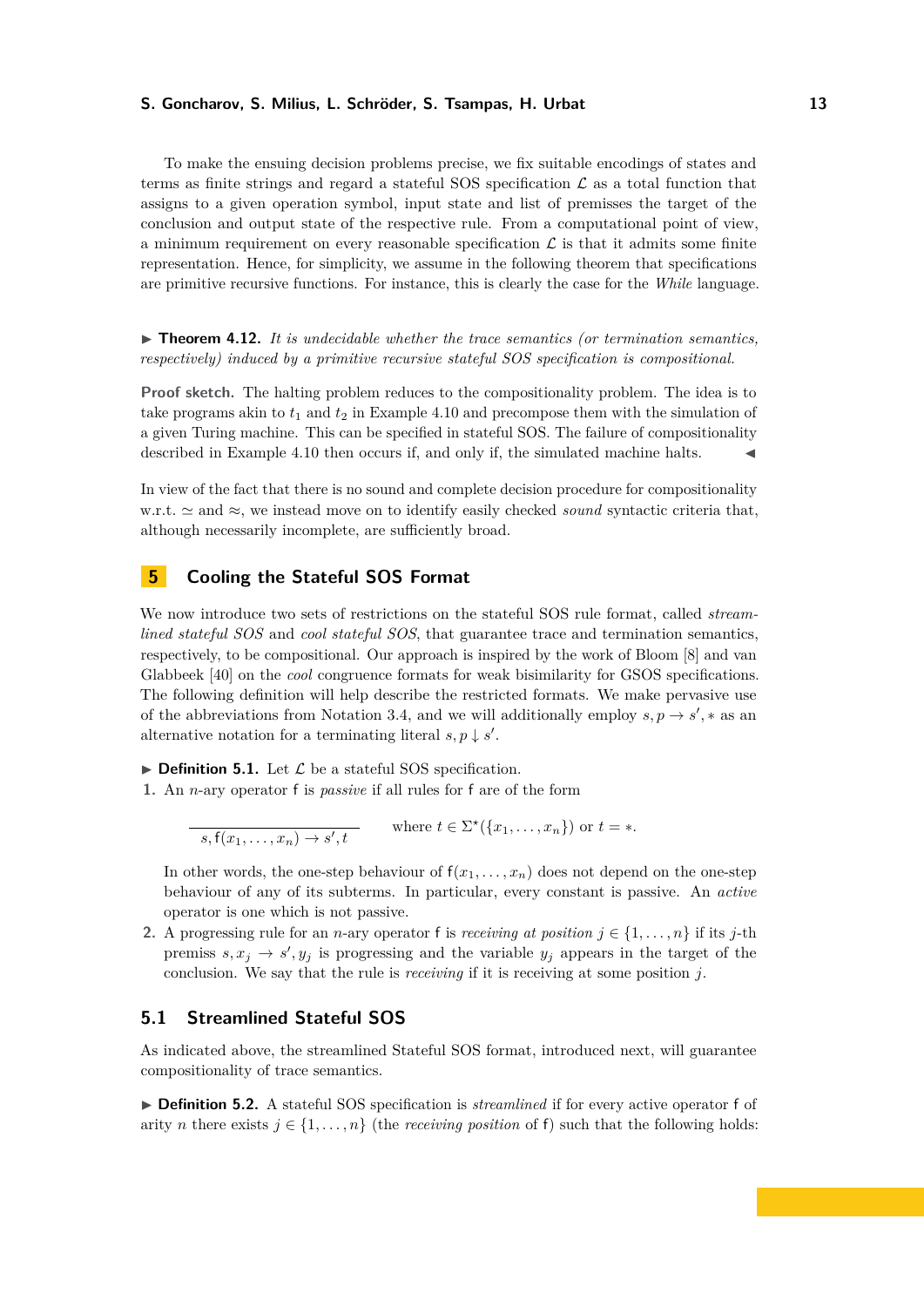**1.** All receiving rules for f are of the form

$$
\frac{s, x_j \to s', y_j}{s, f(x_1, \ldots, x_n) \to s', t}
$$
 where  $t = f(x_1, \ldots, x_n)[y_j/x_j]$  or  $t = y_j$ ;

here,  $[u/x]$  denotes substitution of the variable x by the term  $u$ .

**2.** All non-receiving rules for f are of the form

$$
\frac{l_1 \quad l_2 \quad \cdots \quad l_n}{s, f(x_1, \ldots, x_n) \to s', t} \qquad \text{where } t \in \Sigma^{\star}(\{x_1, \ldots, x_n\} \setminus \{x_j\}) \text{ or } t = \ast.
$$

Note that in a stateful SOS specification, receiving rules for an active operator f are receiving *only* in the receiving position of f. What [Definition 5.2](#page-12-0) boils down to is that an active operator can only progress its subterm at the receiving position *j*, leaving everything else unchanged and making sure that the output state in the *j*-th premiss is correctly propagated, and discards the *j*-th subterm once it terminates.

<span id="page-13-2"></span>▶ **Example 5.3.** The *While* language (cf. [Figure 1\)](#page-6-0) is streamlined. The only active operator is sequential composition *p*; *q*. Its progressing rules are receiving in the left position, and upon termination the left subterm is discarded.

Further examples are discussed after [Corollary 5.5.](#page-13-0)

<span id="page-13-1"></span>▶ **Theorem 5.4.** *Trace semantics is compositional for streamlined stateful SOS specifications.* 

**Proof sketch.** For  $p, q \in \mu\Sigma$  and  $k \in \mathbb{N}$  we put  $p \simeq_k q$  if the programs  $p$  and  $q$  are  $k$ -step trace equivalent, that is, for every  $s \in S$  the streams  $\llbracket p \rrbracket(s)$  and  $\llbracket q \rrbracket(s)$  have the same prefix of length at most *k*. By induction on *k* one proves  $\simeq_k$  to be a congruence, using a judicious strengthening of the inductive claim for receiving positions of active operators. This implies that  $\simeq$  is a congruence, whence trace semantics is compositional.

From [Theorem 5.4](#page-13-1) we can deduce a slightly stronger statement. In what follows, the *kernel* of a map  $e: X \to Y$  is the equivalence relation on *X* relating  $x, x'$  iff  $e(x) = e(x')$ .

<span id="page-13-0"></span>▶ **Corollary 5.5.** *For every streamlined stateful SOS specification, the kernel of the map*  $\text{trc: } \nu T \rightarrow (\nu B)^S$  is a congruence w.r.t. the canonical  $\Sigma$ -algebra structure on  $\nu T$  as per [\(4.2\)](#page-8-2).

We next look at examples of streamlined specifications but also at a few pathological cases where compositionality breaks.

<span id="page-13-3"></span>▶ **Example 5.6.** Streamlined specifications allow for complex control flow over programs, including *signal* or *interrupt handling*. For instance, we can extend *While* by a distinguished variable i serving as an interrupt flag and modify the rules of sequential composition to

$$
\begin{array}{c}\ns, p \downarrow s' \\
\hline\ns, (p; q) \rightarrow s', q\n\end{array}\n\qquad\n\begin{array}{c}\ns, p \rightarrow s', p' \\
\hline\ns, (p; q) \rightarrow s', (p'; q)\n\end{array}\n\begin{array}{c}\n\text{is a constant}\n\\
\hline\ns, (p; q) \rightarrow s', (p'; q)\n\end{array}\n\begin{array}{c}\n\text{is a constant}\n\\
\hline\ns, (p; q) \rightarrow s', (p'; q)\n\end{array}\n\begin{array}{c}\n\text{is a constant}\n\\
\hline\ns, (p; q) \rightarrow s', (p'; q)\n\end{array}\n\begin{array}{c}\n\text{is a constant}\n\\
\hline\n\end{array}
$$

where  $P \subseteq S$ . If flag i is enabled and predicate P is true for the output *s'* of p, then p is terminated prematurely. This type of rules can also be used to implement *listeners* or *observers* in high-level programming languages [\[18\]](#page-17-11).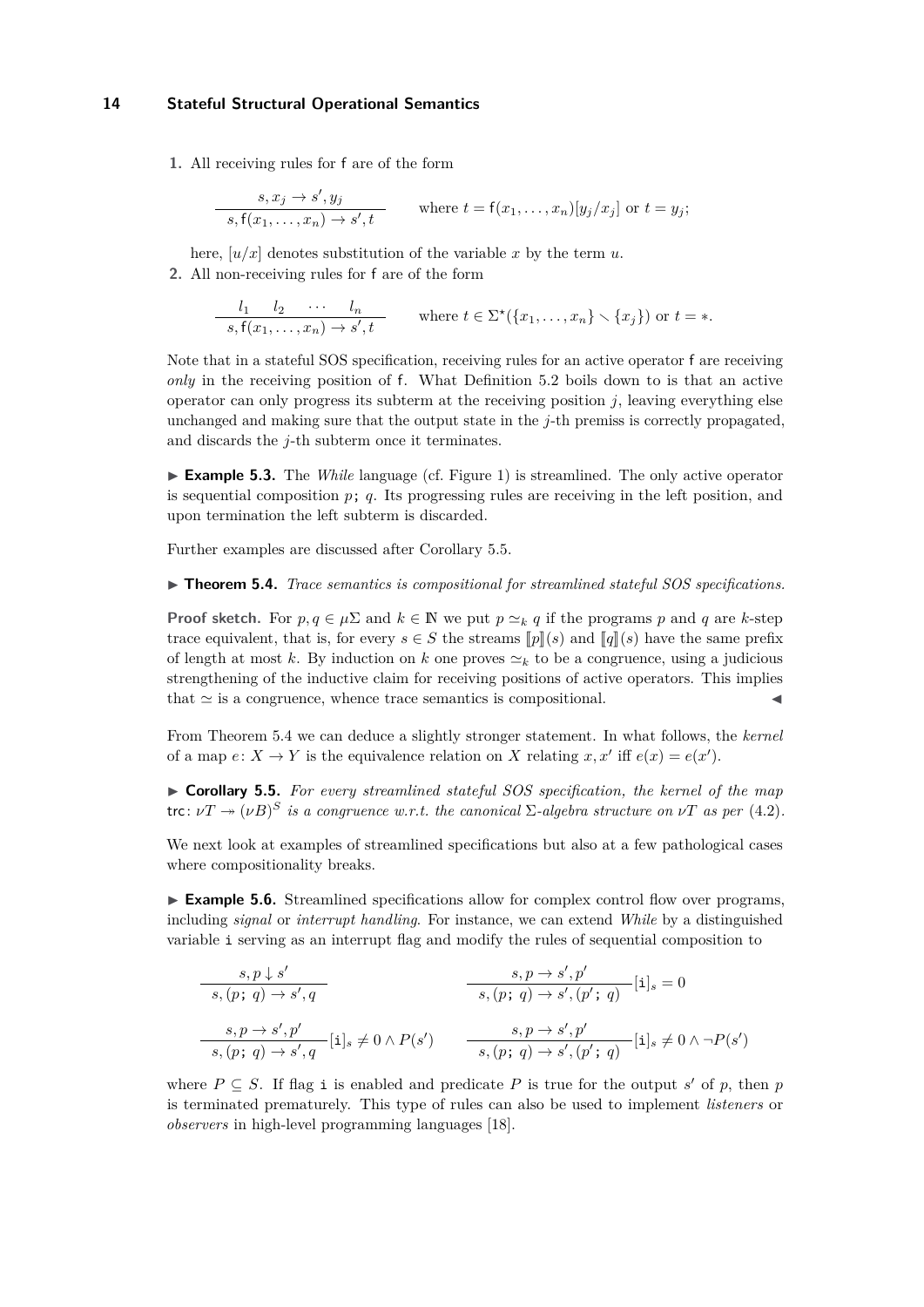- ▶ **Example 5.7.** 1. Recall the operator |  $\cdot$  | from [Example 4.10,](#page-11-0) which breaks compositionality for trace semantics. The operator is active, and its progressing rule is receiving but does not propagate the output state of its premiss, so the stateful SOS specification of *While* with  $|\cdot|$  fails to be streamlined (as it must, by [Theorem 5.4\)](#page-13-1).
- <span id="page-14-0"></span>**2.** Consider the extension of *While* with a binary left-first interleaving operator *◁* specified by the rules

$$
\frac{s, p \to s', p'}{s, p \triangleleft q \to s', q \triangleleft p'}
$$
\n
$$
\frac{s, p \downarrow s'}{s, p \triangleleft q \to s', q}
$$

Again,  $\simeq$  is not a congruence: For  $t_1 = (\mathbf{x} := 2; \mathbf{x} := \mathbf{x} + 2)$  and  $t_2 = (\mathbf{x} := 2; \mathbf{x} := \mathbf{x} * 2)$ , we have  $t_1 \simeq t_2$  but  $t_1 \triangleleft (\mathbf{x} := 0) \not\cong t_2 \triangleleft (\mathbf{x} := 0)$ . Indeed the left of the above rules is receiving but the target of its conclusion does not have one of the allowed forms.

**3.** Extend *While* with a step-by-step branching operator  $\nabla$  specified by

$$
\frac{s, p \to s_1, p' \quad s, q \to s_2, q'}{s, p \lor q \to s_1, p' \lor q} P(s) \qquad \frac{s, p \to s_1, p' \quad s, q \to s_2, q'}{s, p \lor q \to s_2, p \lor q'} \neg P(s)
$$

and termination in all other cases. If the predicate  $P \subseteq S$  is, for example,  $x = 0$ , then the same  $t_1, t_2$  as in [item 2](#page-14-0) witness that  $\simeq$  is not a congruence: We have  $t_1 \simeq t_2$  but  $t_1 \triangledown (\mathbf{x} := 0) \not\cong t_2 \triangledown (\mathbf{x} := 0)$ . In this case, the condition that is violated is the requirement that all rules for  $\nabla$  must be receiving in the same position.

**4.** Consider the operator  $\lceil \cdot \rceil$  specified by

$$
\frac{s, p \to s', p'}{s, [p] \to s', [p']} \qquad \frac{s, p \downarrow s'}{s, [p] \to s', p}
$$

Again,  $t_1, t_2$  as in [item 2](#page-14-0) witness failure of congruence:  $t_1 \simeq t_2$  but  $[t_1] \not\approx [t_2]$ . Indeed, the second rule violates [Definition 5.2](#page-12-0) as *p* terminates but is not discarded.

# **5.2 Cool stateful SOS**

We now further restrict the streamlined format as follows:

<span id="page-14-2"></span><span id="page-14-1"></span>▶ **Definition 5.8.** A stateful SOS specification is *cool* if for every active operator f there exists  $j \in \{1, \ldots, n\}$  (again called the *receiving position of* f) such that the following holds: **1.** All rules for f whose *j*-th premiss is progressing are of the form

$$
s, x_j \to s', y_j
$$

$$
s, f(x_1, \ldots, x_n) \to s', f(x_1, \ldots, x_n)[y_j/x_j]
$$

**2.** All rules for f whose *j*-th premiss is terminating are of the form

$$
\frac{s, x_j \downarrow s'}{s, f(x_1, \dots, x_n) \to s'', t} \quad \text{where } t \in \Sigma^{\star}(\{x_1, \dots, x_n\} \setminus \{x_j\}) \text{ or } t = *,
$$

and moreover  $s''$  and  $t$  depend only on  $s'$  but not on  $s$ . A stateful SOS specification is *uncool* if it is not cool.

The cool format asserts that an active operator f runs its *j*-th subterm until termination and then discards it, proceeding to a state derivable from the terminating state of the subterm. In GSOS, rules of type [1](#page-14-1) (without states) are known as *patience rules* [\[40\]](#page-18-0).

▶ **Example 5.9.** The rules of the *While* language, which we have already observed to be streamlined [\(Example 5.3\)](#page-13-2), are also cool.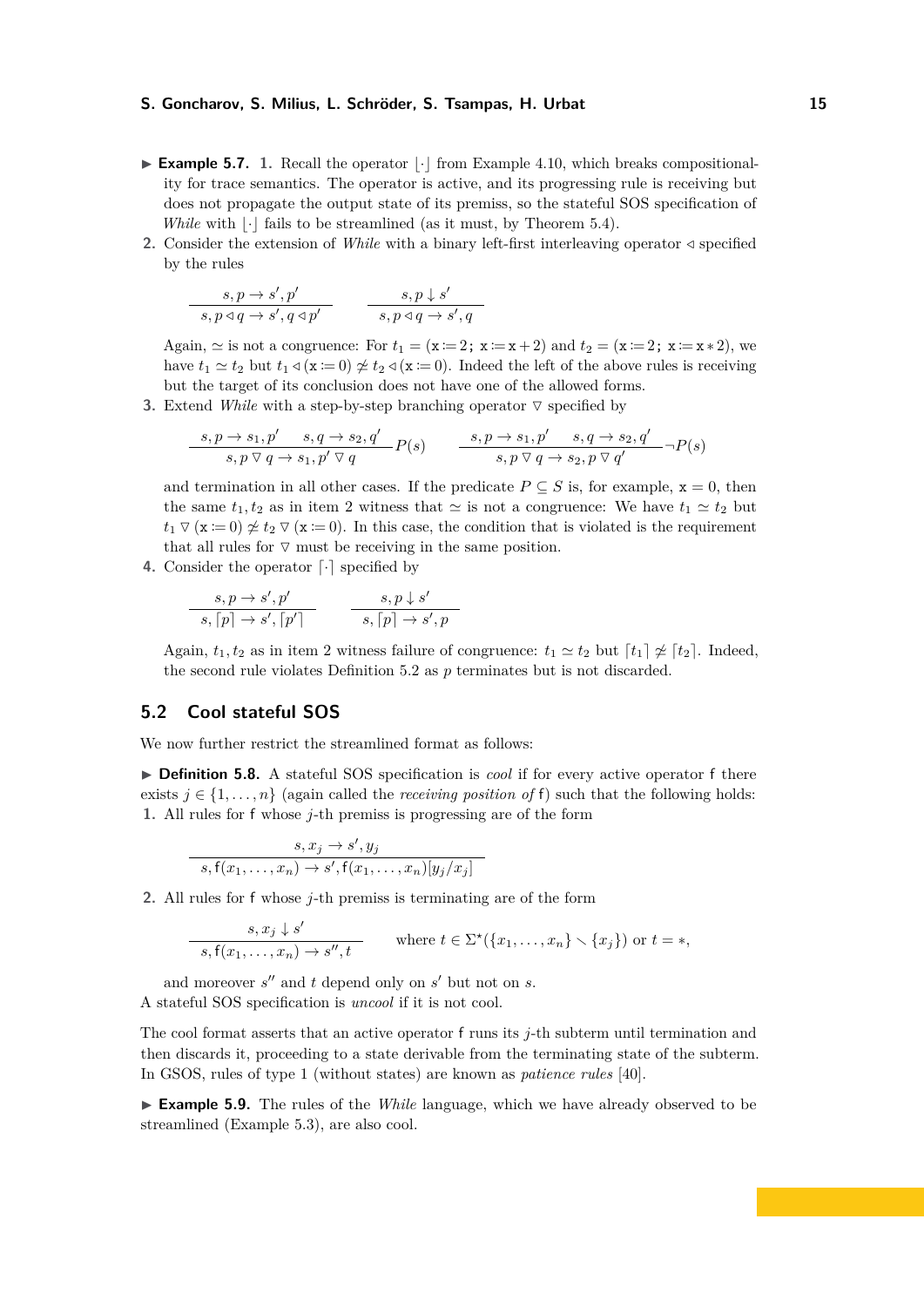Cool stateful SOS specifications are streamlined, and all of the negative examples from [Section 5.1](#page-12-1) apply here as well. Here is an example that separates the two concepts:

▶ **Example 5.10.** The sequential composition semantics with interrupts from [Example 5.6](#page-13-3) is uncool, as the third rule has a progressing premiss but is not of the form in [Definition 5.8.](#page-14-2)[1.](#page-14-1) Indeed,  $\approx$  is not a congruence: For the predicate  $x = 42$  and the programs  $t_1 = (x:=42; x:=2)$ and  $t_2 = (\mathbf{x} \coloneqq 2)$ , we have  $t_1 \approx t_2$  but  $t_1$ ; skip  $\not\approx t_2$ ; skip.

As indicated above, coolness guarantees congruence for termination semantics:

<span id="page-15-0"></span>▶ **Theorem 5.11.** *Termination semantics is compositional for cool stateful SOS specifications.*

**Proof sketch.** Suppose that  $f \in \Sigma$  is an *n*-ary operator and  $p_m, q_m \in \mu\Sigma$  are programs with  $p_m \approx q_m$  for  $m = 1, \ldots, n$ . By symmetry, it suffices to show the following for all  $s, \overline{s} \in S$ :

If  $s, f(p_1, \ldots, p_m)$  terminates in state  $\overline{s}$ , then  $s, f(q_1, \ldots, q_m)$  terminates in state  $\overline{s}$ .

The proof proceeds by an outer induction on the number of steps until termination of  $s, f(p_1, \ldots, p_m)$  and an inner induction on the structure of the programs.

By [Corollary 5.5](#page-13-0) we know that for every cool (whence streamlined) specification the kernel of trc:  $\nu T \rightarrow (\nu B)^S$  forms a congruence. Since trc is surjective, this means precisely that there is a (unique)  $\Sigma$ -algebra structure on  $(\nu B)^S$  for which trc is a  $\Sigma$ -algebra homomorphism.

<span id="page-15-1"></span>**Corollary 5.12.** For every cool stateful SOS specification, the kernel of  $\text{fn}^S$ :  $(\nu B)^S \rightarrow$  $(S+1)^S$  *is a congruence w.r.t. the induced*  $\Sigma$ -*algebra structure on*  $(\nu B)^S$ *.* 

# **6 Conclusions and Future Work**

We have introduced the *stateful SOS* rule format for the operational semantics of stateful languages, and equipped it with three semantics: resumption semantics, trace semantics, and termination semantics, in decreasing order of granularity. Our main interest has been in compositionality of these semantics. While resumption semantics is always compositional, it is in general undecidable whether the coarser semantics are compositional. However, compositionality is ensured by restricting to *streamlined* stateful SOS specifications for trace semantics, and to *cool* stateful SOS specifications for termination semantics. The compositionality result for the cool format improves on previous results for the similar *evaluation-in-context* formats [\[2\]](#page-16-5) by abstracting from steps until termination. The streamlined format is more permissive, as we illustrate on a signal handling construct.

Our results currently work with deterministic state transformers, captured by the functor  $TX = (BX)^S$  where  $BX = S \times (X + 1)$ . We believe that our results generalize to functors *B* equipped with a natural transformation  $c_X : BX \to S$ . As a first step, this generalization requires an abstract characterization of our streamlined and cool rule formats in terms of their corresponding natural transformations, along with categorical proofs of the respective congruence theorems. We leave this as an important point for future work.

A further direction of possible generalization is to cover *effects*, such as non-determinism, in a similar style as in work on evaluation-in-context [\[2\]](#page-16-5). Our work embeds the standard semantics of sequential imperative programming (in particular termination semantics) into the paradigm of operational semantics via distributive laws, and we expect to relate our results to work on morphisms of distributive laws [\[41,](#page-18-12) [21\]](#page-17-12), which, for instance, have recently been shown to have applications to secure compilation [\[36\]](#page-18-13). Extending the overall paradigm to support higher-order languages is a well-known and, so far, elusive problem. Like in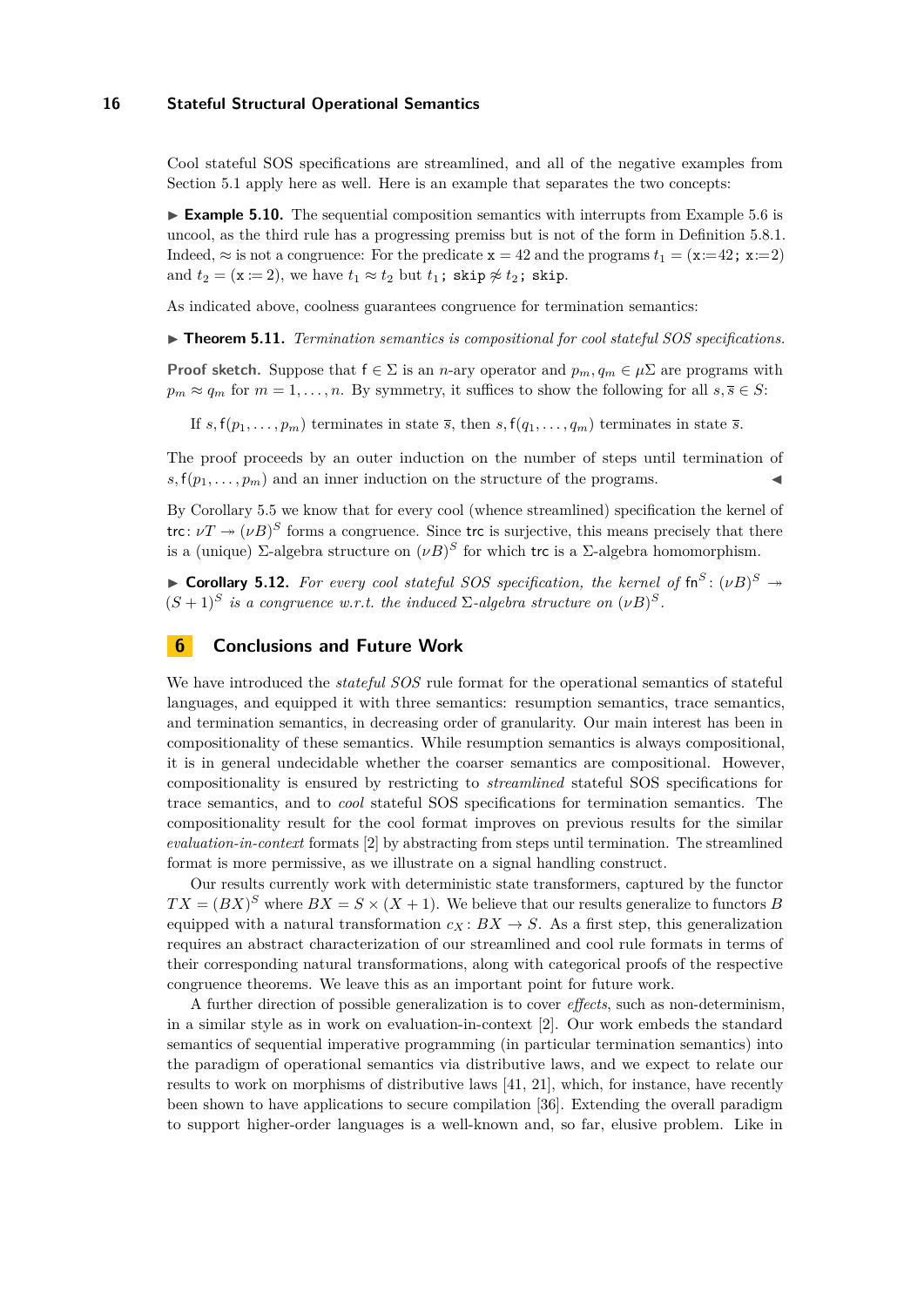the current work, tackling this problem may require a slight deviation from the standard form of GSOS laws. It is worth noting that rule formats for higher-order languages have been proposed in the past by Howe [\[16\]](#page-17-13), Bernstein [\[7\]](#page-16-8) and more recently Hirschowitz and Lafont [\[15\]](#page-17-14).

Our treatment of resumption and trace semantics and their relationship is generic, and presumably can be transferred to other settings, in particular to constructive and typetheoretic frameworks. Indeed we expect that it can be implemented relatively directly in foundational proof assistants such as Agda, without additional postulates (such as the axiom of choice or the law of excluded middle). In contrast, the domain  $(S+1)^S$  of termination semantics is inherently classical, as it postulates that every computation will either terminate or diverge. This can be remedied by replacing the maybe-monad  $(-) + 1$  with a suitable *partiality monad* [\[4,](#page-16-9) [12\]](#page-16-10). We will explore to what extent our results regarding termination semantics can be rebased on this more general perspective.

#### **References**

- <span id="page-16-4"></span>**1** Faris Abou-Saleh and Dirk Pattinson. Towards effects in mathematical operational semantics. In Michael W. Mislove and Joël Ouaknine, editors, *Mathematical Foundations of Programming Semantics, MFPS 2011*, volume 276 of *Electron. Notes Theor. Comput. Sci.*, pages 81–104. Elsevier, 2011. [doi:10.1016/j.entcs.2011.09.016](https://doi.org/10.1016/j.entcs.2011.09.016).
- <span id="page-16-5"></span>**2** Faris Abou-Saleh and Dirk Pattinson. Comodels and effects in mathematical operational semantics. In Frank Pfenning, editor, *Foundations of Software Science and Computation Structures - 16th International Conference, FOSSACS 2013, Held as Part of the European Joint Conferences on Theory and Practice of Software, ETAPS 2013, Rome, Italy, March 16-24, 2013. Proceedings*, volume 7794 of *Lecture Notes in Computer Science*, pages 129–144. Springer, 2013. [doi:10.1007/978-3-642-37075-5\\\_9](https://doi.org/10.1007/978-3-642-37075-5_9).
- <span id="page-16-11"></span>**3** Jiří Adámek. Free algebras and automata realizations in the language of categories. *Commentationes Mathematicae Universitatis Carolinae*, 15(4):589–602, 1974.
- <span id="page-16-9"></span>**4** Thorsten Altenkirch, Nils Danielsson, and Nicolai Kraus. Partiality, revisited - the partiality monad as a quotient inductive-inductive type. In Javier Esparza and Andrzej Murawski, editors, *Foundations of Software Science and Computation Structures, FOSSACS 2017*, volume 10203 of *Lecture Notes Comput. Sci.*, pages 534–549, 2017.
- <span id="page-16-7"></span>**5** Michael Barr. Coequalizers and free triples. *Math. Z.*, 116:307–322, 1970.
- <span id="page-16-2"></span>**6** Falk Bartels. *On generalised coinduction and probabilistic specification formats: Distributive laws in coalgebraic modelling*. PhD thesis, Vrije Universiteit Amsterdam, 2004.
- <span id="page-16-8"></span>**7** Karen L. Bernstein. A congruence theorem for structured operational semantics of higherorder languages. In *Thirteenth Annual IEEE Symposium on Logic in Computer Science, Indianapolis, Indiana, USA, June 21-24, 1998*, pages 153–164. IEEE Computer Society, 1998. [doi:10.1109/LICS.1998.705652](https://doi.org/10.1109/LICS.1998.705652).
- <span id="page-16-1"></span>**8** Bard Bloom. Structural operational semantics for weak bisimulations. *Theor. Comput. Sci.*,  $146(1&2):25-68, 1995.$ [doi:10.1016/0304-3975\(94\)00152-9](https://doi.org/10.1016/0304-3975(94)00152-9).
- <span id="page-16-0"></span>**9** Bard Bloom, Sorin Istrail, and Albert R. Meyer. Bisimulation can't be traced. *J. ACM*, 42(1):232–268, 1995. [doi:10.1145/200836.200876](https://doi.org/10.1145/200836.200876).
- <span id="page-16-6"></span>**10** Bard Bloom and Frits Vandraager. Sos rule formats for parameterized and state-bearing processes. [http://www.sws.cs.ru.nl/publications/papers/fvaan/bardfrits.ps,](http://www.sws.cs.ru.nl/publications/papers/fvaan/bardfrits.ps) 1994.
- <span id="page-16-3"></span>**11** Stephen D. Brookes. Full abstraction for a shared variable parallel language. In *Proceedings of the Eighth Annual Symposium on Logic in Computer Science (LICS '93), Montreal, Canada, June 19-23, 1993*, pages 98–109. IEEE Computer Society, 1993. [doi:10.1109/LICS.1993.](https://doi.org/10.1109/LICS.1993.287596) [287596](https://doi.org/10.1109/LICS.1993.287596).
- <span id="page-16-10"></span>**12** James Chapman, Tarmo Uustalu, and Niccolò Veltri. Quotienting the delay monad by weak bisimilarity. *Mathematical Structures in Computer Science*, 29(1):67–92, 2019.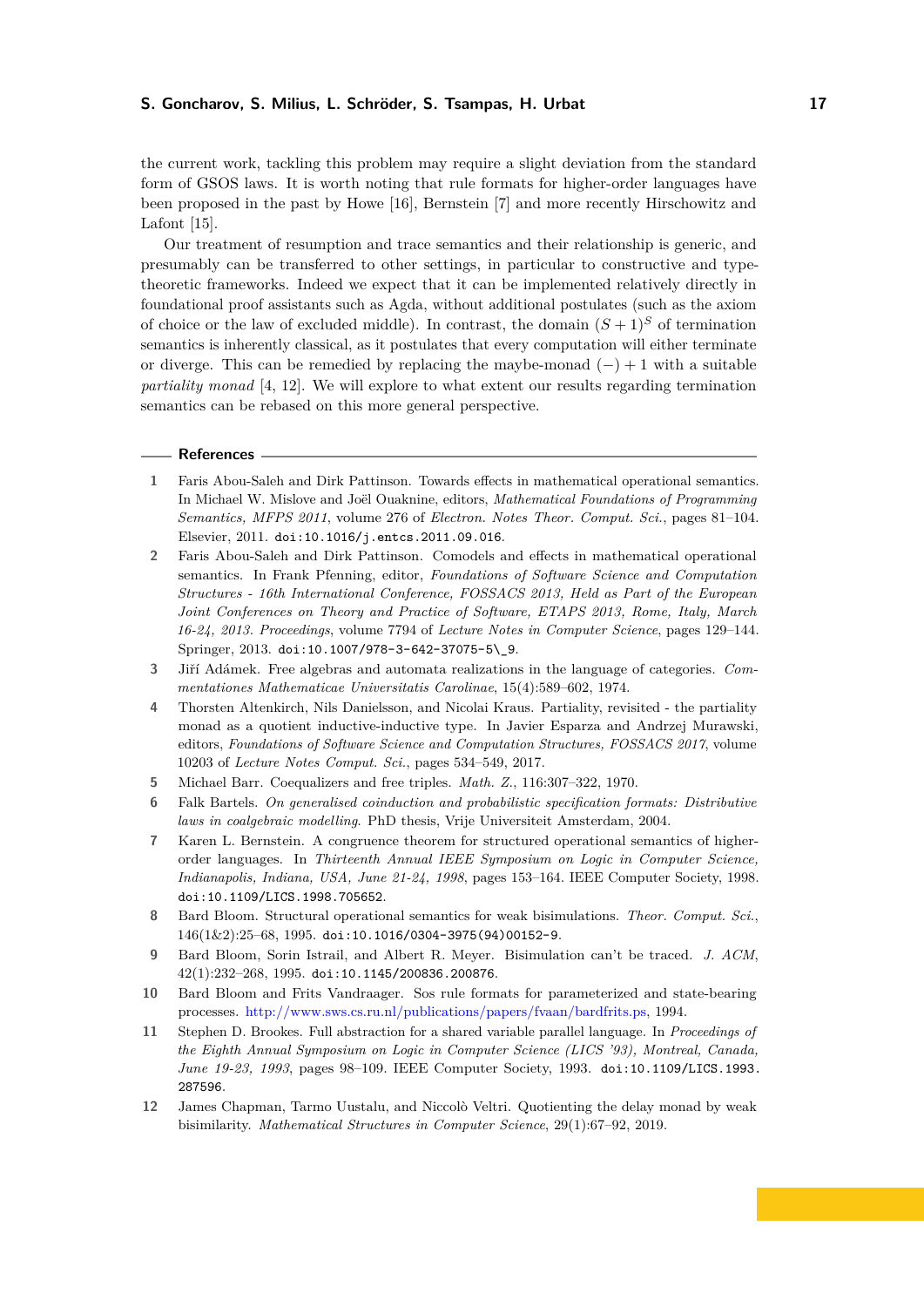- <span id="page-17-1"></span>**13** Marcelo P. Fiore and Sam Staton. A congruence rule format for name-passing process calculi from mathematical structural operational semantics. In *21th IEEE Symposium on Logic in Computer Science (LICS 2006), 12-15 August 2006, Seattle, WA, USA, Proceedings*, pages 49–58. IEEE Computer Society, 2006. [doi:10.1109/LICS.2006.7](https://doi.org/10.1109/LICS.2006.7).
- <span id="page-17-3"></span>**14** Matthew Hennessy and Gordon D. Plotkin. Full abstraction for a simple parallel programming language. In Jirí Becvár, editor, *Mathematical Foundations of Computer Science 1979, Proceedings, 8th Symposium, Olomouc, Czechoslovakia, September 3-7, 1979*, volume 74 of *Lecture Notes in Computer Science*, pages 108–120. Springer, 1979. [doi:10.1007/3-540-09526-8\\\_8](https://doi.org/10.1007/3-540-09526-8_8).
- <span id="page-17-14"></span>**15** Tom Hirschowitz and Ambroise Lafont. A categorical framework for congruence of applicative bisimilarity in higher-order languages. *CoRR*, abs/2103.16833, 2021. URL: [https://arxiv.org/](https://arxiv.org/abs/2103.16833) [abs/2103.16833,](https://arxiv.org/abs/2103.16833) [arXiv:2103.16833](http://arxiv.org/abs/2103.16833).
- <span id="page-17-13"></span>**16** Douglas J. Howe. Proving congruence of bisimulation in functional programming languages. *Inf. Comput.*, 124(2):103–112, 1996. [doi:10.1006/inco.1996.0008](https://doi.org/10.1006/inco.1996.0008).
- <span id="page-17-10"></span>**17** Bart Jacobs. *Introduction to Coalgebra: Towards Mathematics of States and Observation*, volume 59 of *Cambridge Tracts in Theoretical Computer Science*. Cambridge University Press, 2016. [doi:10.1017/CBO9781316823187](https://doi.org/10.1017/CBO9781316823187).
- <span id="page-17-11"></span>**18** Alan Jeffrey and Julian Rathke. Java Jr: Fully abstract trace semantics for a core Java language. In Shmuel Sagiv, editor, *14th European Symposium on Programming*, volume 3444 of *Lecture Notes in Computer Science*, pages 423–438. Springer, 2005. [doi:10.1007/](https://doi.org/10.1007/978-3-540-31987-0_29) [978-3-540-31987-0\\_29](https://doi.org/10.1007/978-3-540-31987-0_29).
- <span id="page-17-7"></span>**19** Gilles Kahn. Natural semantics. In Franz-Josef Brandenburg, Guy Vidal-Naquet, and Martin Wirsing, editors, *STACS 87, 4th Annual Symposium on Theoretical Aspects of Computer Science, Passau, Germany, February 19-21, 1987, Proceedings*, volume 247 of *Lecture Notes in Computer Science*, pages 22–39. Springer, 1987. [doi:10.1007/BFb0039592](https://doi.org/10.1007/BFb0039592).
- <span id="page-17-9"></span>**20** Bartek Klin. Bialgebras for structural operational semantics: An introduction. *Theor. Comput. Sci.*, 412(38):5043–5069, 2011. [doi:10.1016/j.tcs.2011.03.023](https://doi.org/10.1016/j.tcs.2011.03.023).
- <span id="page-17-12"></span>**21** Bartek Klin and Beata Nachyla. Presenting morphisms of distributive laws. In *6th Conference on Algebra and Coalgebra in Computer Science, CALCO 2015, June 24-26, 2015, Nijmegen, The Netherlands*, pages 190–204, 2015. [doi:10.4230/LIPIcs.CALCO.2015.190](https://doi.org/10.4230/LIPIcs.CALCO.2015.190).
- <span id="page-17-0"></span>**22** Bartek Klin and Vladimiro Sassone. Structural operational semantics for stochastic process calculi. In Roberto M. Amadio, editor, *Foundations of Software Science and Computational Structures, 11th International Conference, FOSSACS 2008, Held as Part of the Joint European Conferences on Theory and Practice of Software, ETAPS 2008, Budapest, Hungary, March 29 - April 6, 2008. Proceedings*, volume 4962 of *Lecture Notes in Computer Science*, pages 428–442. Springer, 2008. [doi:10.1007/978-3-540-78499-9\\\_30](https://doi.org/10.1007/978-3-540-78499-9_30).
- <span id="page-17-5"></span>**23** Xavier Leroy and Hervé Grall. Coinductive big-step operational semantics. *CoRR*, abs/0808.0586, 2008. [arXiv:0808.0586](http://arxiv.org/abs/0808.0586).
- <span id="page-17-2"></span>**24** Marino Miculan and Marco Peressotti. Structural operational semantics for non-deterministic processes with quantitative aspects. *Theor. Comput. Sci.*, 655:135–154, 2016. [doi:10.1016/j.](https://doi.org/10.1016/j.tcs.2016.01.012) [tcs.2016.01.012](https://doi.org/10.1016/j.tcs.2016.01.012).
- <span id="page-17-8"></span>**25** Mohammad Reza Mousavi, Michel Reniers, and Jan Friso Groote. Congruence for sos with data. In *LICS*, pages 302–313. IEEE Computer Society Press, 2004.
- <span id="page-17-4"></span>**26** Keiko Nakata and Tarmo Uustalu. Trace-based coinductive operational semantics for while. In Stefan Berghofer, Tobias Nipkow, Christian Urban, and Makarius Wenzel, editors, *Theorem Proving in Higher Order Logics, 22nd International Conference, TPHOLs 2009, Munich, Germany, August 17-20, 2009. Proceedings*, volume 5674 of *Lecture Notes in Computer Science*, pages 375–390. Springer, 2009. [doi:10.1007/978-3-642-03359-9\\\_26](https://doi.org/10.1007/978-3-642-03359-9_26).
- <span id="page-17-6"></span>**27** Scott Owens, Magnus O. Myreen, Ramana Kumar, and Yong Kiam Tan. Functional big-step semantics. In Peter Thiemann, editor, *Programming Languages and Systems - 25th European Symposium on Programming, ESOP 2016, Held as Part of the European Joint Conferences on Theory and Practice of Software, ETAPS 2016, Eindhoven, The Netherlands, April 2-8, 2016,*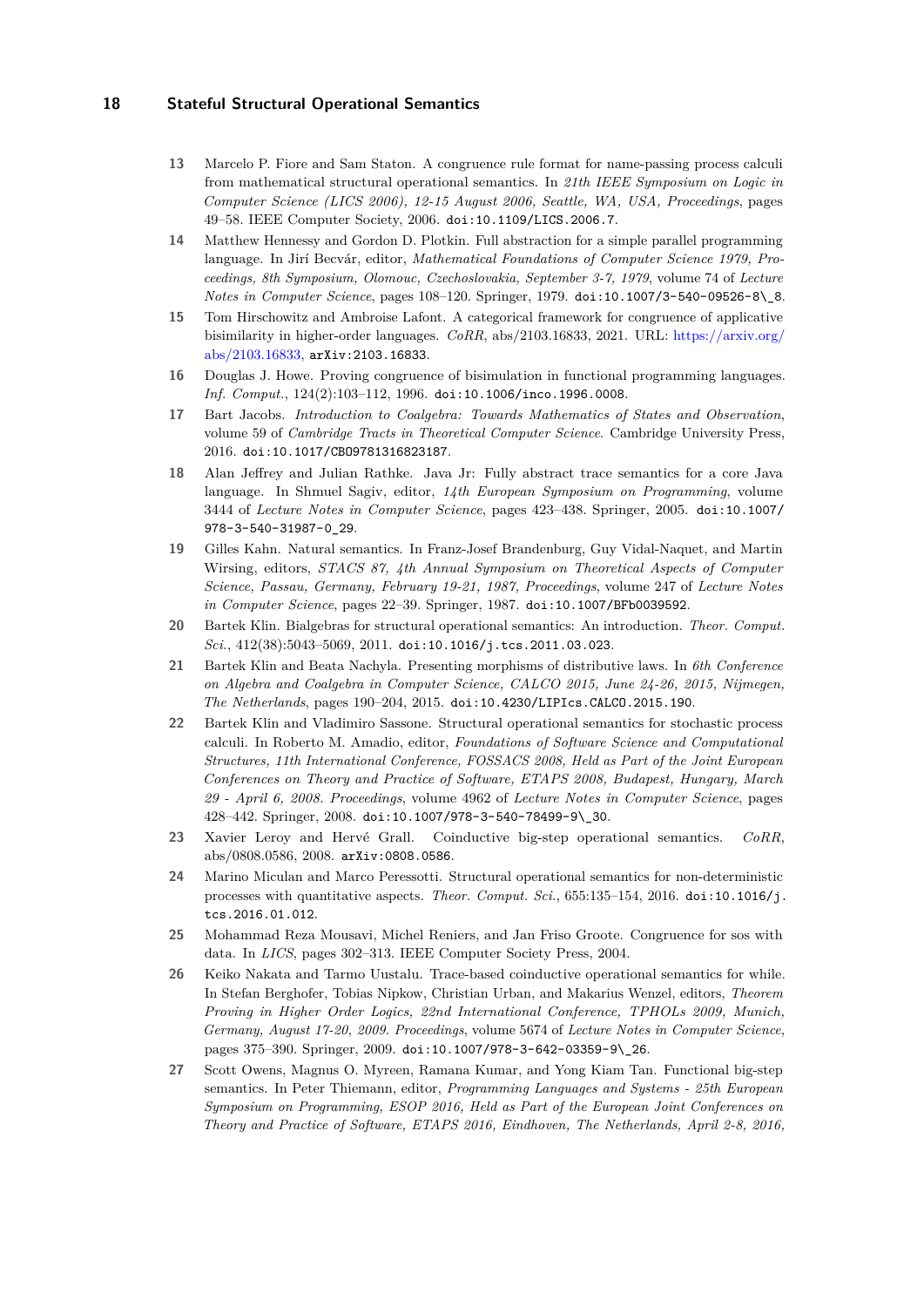*Proceedings*, volume 9632 of *Lecture Notes in Computer Science*, pages 589–615. Springer, 2016. [doi:10.1007/978-3-662-49498-1\\\_23](https://doi.org/10.1007/978-3-662-49498-1_23).

- <span id="page-18-4"></span>**28** Marco Patrignani and Dave Clarke. Fully abstract trace semantics for protected module architectures. *Comput. Lang. Syst. Struct.*, 42:22–45, 2015. [doi:10.1016/j.cl.2015.03.002](https://doi.org/10.1016/j.cl.2015.03.002).
- <span id="page-18-5"></span>**29** Marco Patrignani, Dominique Devriese, and Frank Piessens. On modular and fully-abstract compilation. In *IEEE 29th Computer Security Foundations Symposium, CSF 2016, Lisbon, Portugal, June 27 - July 1, 2016*, pages 17–30. IEEE Computer Society, 2016. [doi:10.1109/](https://doi.org/10.1109/CSF.2016.9) [CSF.2016.9](https://doi.org/10.1109/CSF.2016.9).
- <span id="page-18-3"></span>**30** Maciej Piróg and Jeremy Gibbons. Monads for behaviour. In *Mathematical Foundations of Programming Semantics, MFPS 2013*, volume 298 of *Electron. Notes Theor. Comput. Sci.*, pages 309–324, 2015.
- <span id="page-18-8"></span>**31** Andrew M. Pitts. Operational semantics and program equivalence. In Gilles Barthe, Peter Dybjer, Luís Pinto, and João Saraiva, editors, *Applied Semantics, International Summer School, APPSEM 2000, Caminha, Portugal, September 9-15, 2000, Advanced Lectures*, volume 2395 of *Lecture Notes in Computer Science*, pages 378–412. Springer, 2000. [doi:10.1007/](https://doi.org/10.1007/3-540-45699-6_8) [3-540-45699-6\\\_8](https://doi.org/10.1007/3-540-45699-6_8).
- <span id="page-18-7"></span>**32** Andrew M. Pitts and Ian D. B. Stark. Operational reasoning for functions with local state. In Andrew D. Gordon and Andrew M. Pitts, editors, *Higher Order Operational Techniques in Semantics*, pages 227–274. Cambridge University Press, New York, NY, USA, 1998.
- <span id="page-18-2"></span>**33** Gordon D. Plotkin. A structural approach to operational semantics. *J. Log. Algebr. Program.*, 60-61:17–139, 2004.
- <span id="page-18-6"></span>**34** Jan J. M. M. Rutten. A note on coinduction and weak bisimilarity for while programs. *ITA*,  $33(4/5):393-400, 1999.$  [doi:10.1051/ita:1999125](https://doi.org/10.1051/ita:1999125).
- <span id="page-18-11"></span>**35** Jan J. M. M. Rutten. Universal coalgebra: a theory of systems. *Theoretical Computer Science*,  $249(1):3 - 80, 2000.$
- <span id="page-18-13"></span>**36** Stelios Tsampas, Andreas Nuyts, Dominique Devriese, and Frank Piessens. A categorical approach to secure compilation. In Daniela Petrisan and Jurriaan Rot, editors, *Coalgebraic Methods in Computer Science - 15th IFIP WG 1.3 International Workshop, CMCS 2020, Colocated with ETAPS 2020, Dublin, Ireland, April 25-26, 2020, Proceedings*, volume 12094 of *Lecture Notes in Computer Science*, pages 155–179. Springer, 2020. [doi:10.1007/978-3-030-57201-3\\\_9](https://doi.org/10.1007/978-3-030-57201-3_9).
- <span id="page-18-9"></span>**37** Stelios Tsampas, Christian Williams, Andreas Nuyts, Dominique Devriese, and Frank Piessens. Abstract congruence criteria for weak bisimilarity. In Filippo Bonchi and Simon J. Puglisi, editors, *46th International Symposium on Mathematical Foundations of Computer Science, MFCS 2021, August 23-27, 2021, Tallinn, Estonia*, volume 202 of *LIPIcs*, pages 88:1–88:23. Schloss Dagstuhl - Leibniz-Zentrum für Informatik, 2021. [doi:10.4230/LIPIcs.MFCS.2021.88](https://doi.org/10.4230/LIPIcs.MFCS.2021.88).
- <span id="page-18-10"></span>**38** Daniele Turi. Categorical modelling of structural operational rules: Case studies. In *Category Theory and Computer Science, 7th International Conference, CTCS '97, Santa Margherita Ligure, Italy, September 4-6, 1997, Proceedings*, pages 127–146, 1997. [doi:10.1007/BFb0026985](https://doi.org/10.1007/BFb0026985).
- <span id="page-18-1"></span>**39** Daniele Turi and Gordon D. Plotkin. Towards a mathematical operational semantics. In *Proceedings, 12th Annual IEEE Symposium on Logic in Computer Science, Warsaw, Poland, June 29 - July 2, 1997*, pages 280–291, 1997. [doi:10.1109/LICS.1997.614955](https://doi.org/10.1109/LICS.1997.614955).
- <span id="page-18-0"></span>**40** Rob J. van Glabbeek. On cool congruence formats for weak bisimulations. *Theor. Comput. Sci.*, 412(28):3283–3302, 2011. [doi:10.1016/j.tcs.2011.02.036](https://doi.org/10.1016/j.tcs.2011.02.036).
- <span id="page-18-12"></span>**41** Hiroshi Watanabe. Well-behaved translations between structural operational semantics. *Electr. Notes Theor. Comput. Sci.*, 65(1):337–357, 2002. [doi:10.1016/S1571-0661\(04\)80372-4](https://doi.org/10.1016/S1571-0661(04)80372-4).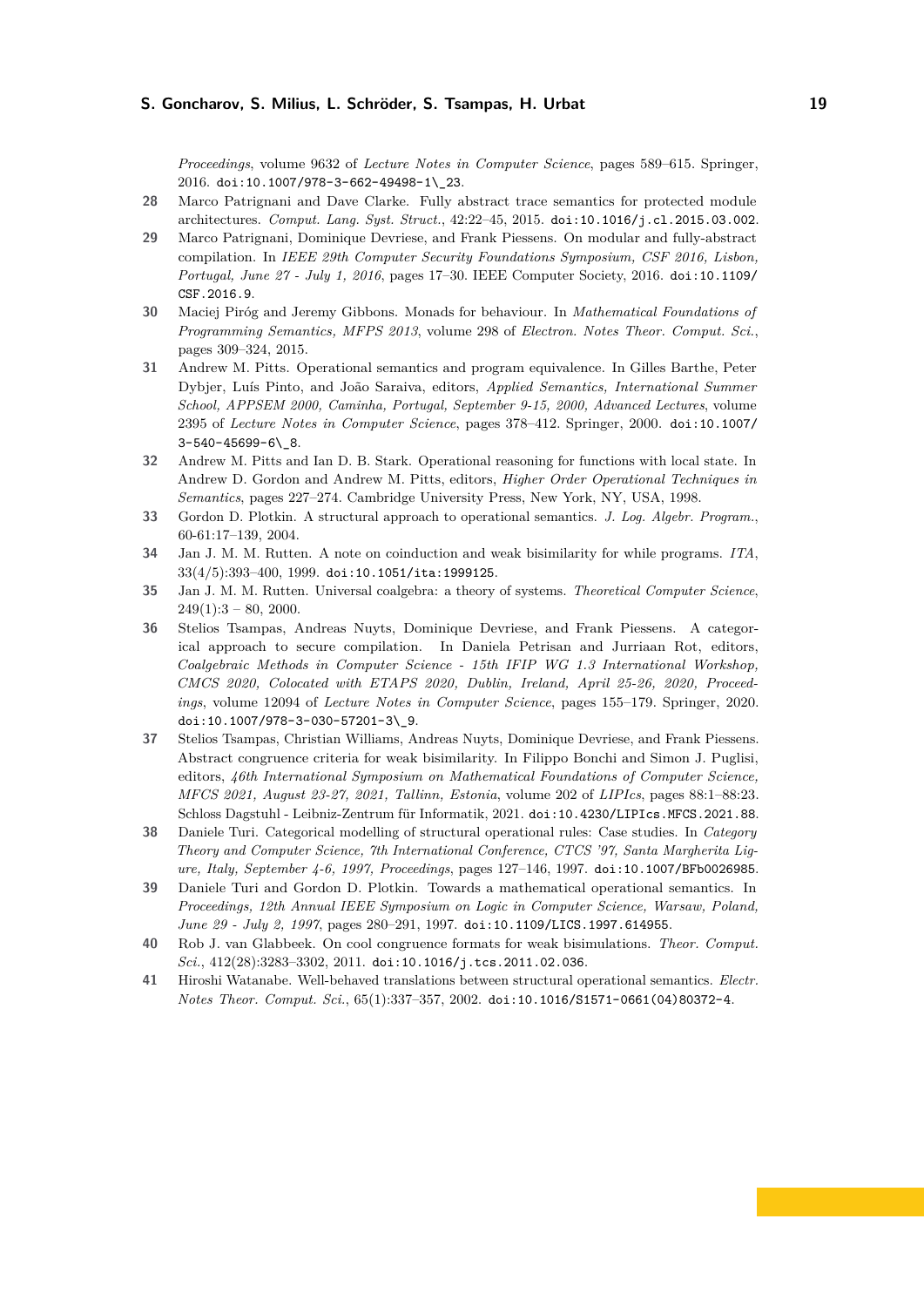### **A Appendix: Omitted Proofs**

# **Proof of [Theorem 3.9](#page-7-0)**

Let  $B = S \times (Id + 1)$ . The correspondence between (2) and (3) is proven by the following bijections:

$$
\begin{aligned}\n&\mathrm{Nat}(S\times\Sigma(\mathrm{Id}\times B),B\Sigma^{\star})\\&\cong\mathrm{Nat}\Big(\sum_{\mathsf{f}\in\Sigma}S\times(\mathrm{Id}\times B)^{\mathsf{ar}(\mathsf{f})},B\Sigma^{\star}\Big)\\&\cong\prod_{\mathsf{f}\in\Sigma}\mathrm{Nat}(S\times(\mathrm{Id}\times S)\mathsf{a}^{\mathsf{r}(\mathsf{f})},B\Sigma^{\star})\\&\cong\prod_{\mathsf{f}\in\Sigma}\mathrm{Nat}(S\times(\mathrm{Id}\times S\times(\mathrm{Id}+1))^{\mathsf{ar}(\mathsf{f})},B\Sigma^{\star})\\&\cong\prod_{\mathsf{f}\in\Sigma}\mathrm{Nat}(S\times S^{\mathsf{ar}(\mathsf{f})}\times\mathrm{Id}^{\mathsf{ar}(\mathsf{f})}\times(\mathrm{Id}+1)^{\mathsf{ar}(\mathsf{f})},B\Sigma^{\star})\\&\cong\prod_{\mathsf{f}\in\Sigma}\mathrm{Nat}(\mathrm{Id}^{\mathsf{ar}(\mathsf{f})}\times(\mathrm{Id}+1)^{\mathsf{ar}(\mathsf{f})},(B\Sigma^{\star})^{S\times S^{\mathsf{ar}(\mathsf{f})}})\\&\cong\prod_{\mathsf{f}\in\Sigma}\mathrm{Nat}\Big(\mathrm{Id}^{\mathsf{ar}(\mathsf{f})}\times\sum_{W\subseteq\mathsf{ar}(\mathsf{f})}\mathrm{Id}^{W},(B\Sigma^{\star})^{S\times S^{\mathsf{ar}(\mathsf{f})}}\Big)\\&\cong\prod_{\mathsf{f}\in\Sigma}\prod_{W\subseteq\mathsf{ar}(\mathsf{f})}\mathrm{Nat}(\mathrm{Id}^{\mathsf{ar}(\mathsf{f})}\times\mathrm{Id}^{W},(B\Sigma^{\star})^{S\times S^{\mathsf{ar}(\mathsf{f})}})\\&\cong\prod_{\mathsf{f}\in\Sigma}\prod_{W\subseteq\mathsf{ar}(\mathsf{f})}\mathrm{Nat}(\mathrm{Id}^{\mathsf{ar}(\mathsf{f})+W},(B\Sigma^{\star})^{S\times S^{\mathsf{ar}(\mathsf{f})}})\\&\cong\prod_{\mathsf{f}\in\Sigma}\prod_{W\subseteq\mathsf{ar}(\mathsf{f})}(B\Sigma^{\star}(\mathsf{ar}(\mathsf{f})+W))^{S\times S^{\mathsf{ar}(\mathsf{f})}}\end{aligned}
$$

The last step uses the Yoneda lemma, and all other steps follow from the definition of (co-)products and the fact that products distribute over coproducts in **Set**.

To prove the correspondence between (1) and (2) we first observe that every stateful SOS specification  $\mathcal L$  induces a family

$$
(r_{\mathsf{f},W} \colon S \times S^{\mathsf{ar}(\mathsf{f})} \to S \times \Sigma^{\star}(\mathsf{ar}(\mathsf{f}) + W) + S)_{\mathsf{f} \in \Sigma, W \subseteq \mathsf{ar}(\mathsf{f})}
$$

as follows: for every *n*-ary  $f \in \Sigma$ ,  $s, s'_1, \ldots, s'_n \in S$  and  $W \subseteq \{1, \ldots, n\}$ , if  $\mathcal L$  contains the rule

*,*

*.*

$$
\frac{(s, x_j \to s'_j, y_j)_{j \in W} \qquad (x_j \downarrow s'_j)_{j \in \{1, \dots, n\} \smallsetminus W}}{s, f(x_1, \dots, x_n) \to s', t}
$$

then  $r_{f,W}(s, s'_1, \ldots, s'_n) = (s', t')$  where  $t' \in \Sigma^*(\text{ar}(f) + W)$  is obtained from *t* by substituting the variable  $x_j$  by *j* (in the left coproduct component of  $ar(f) + W$ ) for each  $j \in ar(f)$ , and the variable  $y_j$  by *j* (in the right coproduct component of  $ar(f) + W$ ) for each  $j \in W$ . If L contains the rule

$$
\frac{(s, x_j \rightarrow s'_j, y_j)_{j \in W} \qquad (x_j \downarrow s'_j)_{j \in \{1, \dots, n\} \setminus W}}{s, f(x_1, \dots, x_n) \downarrow s'}
$$

then  $r_{f,W}(s, s'_1, \ldots, s'_n) = s'$ . This translation clearly defines a bijective correspondence between stateful SOS specifications  $\mathcal{L}$  and families  $(r_f, w)_f, W$ .

The construction  $\mathcal{L} \mapsto \delta$  in [Remark 3.8.](#page-0-0)[1](#page-6-4) is obtained by first forming the family  $(r_f, W)_f, W$ corresponding to  $\mathcal L$  and then taking the stateful SOS law  $\delta$  corresponding to  $(r_f, w)_{f, W}$ according to the above isomorphism.

Similarly, the construction  $\delta \mapsto \mathcal{L}$  in [Remark 3.8](#page-0-0)[.2](#page-7-3) is obtained by first forming the family  $(r_f, w)_f, w$  corresponding to  $\delta$  according to the above isomorphism, and then taking the stateful SOS specification  $\mathcal L$  corresponding to  $(r_{f,W})_{f,W}$ .

Consequently, the two constructions in [Remark 3.8](#page-0-0) are mutually inverse. ◀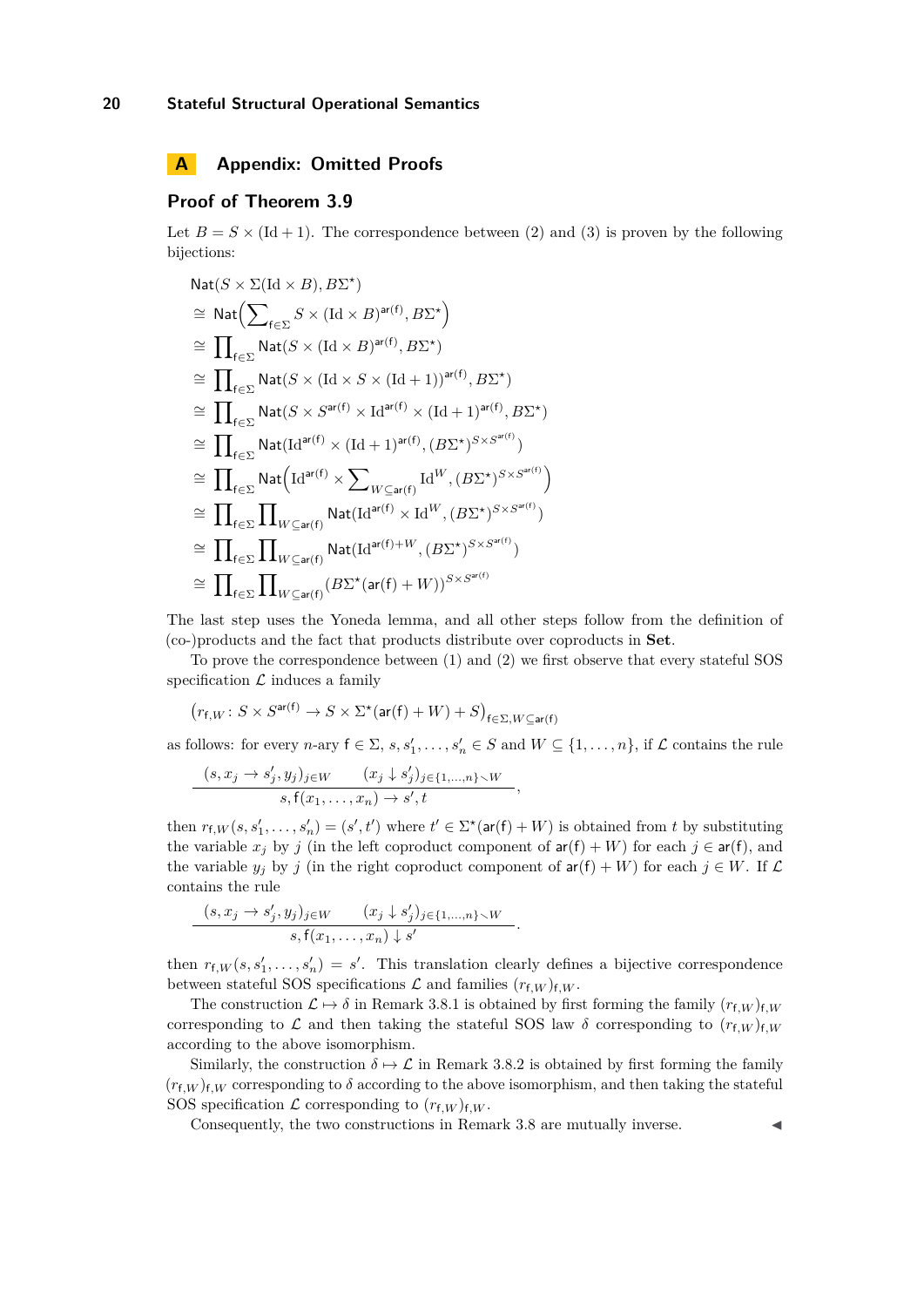# **Proof of [Proposition 4.4](#page-9-2)**

▶ **Remark A.1.** The proof of [Proposition 4.4](#page-9-2) makes use of an induction principle which combines two induction principles known in the literature: *primitive recursion* (see e.g. [\[17,](#page-17-10) Prop. 2.4.7]) and *induction with parameters* (see e.g. [\[17,](#page-17-10) Exercise. 2.5.5]. We recall primitive recursion in [item 1](#page-20-0) below and use it in [item 2](#page-20-1) to establish the combined principle we need.

<span id="page-20-0"></span>**1.** Let F be a functor with an initial algebra  $\mu$ F on a category with finite products. Primitive recursion states that for every morphism  $\alpha$ :  $F(\mu F \times A) \rightarrow A$  there exists a unique morphism  $h: \mu F \to A$  such that the following square commutes:

$$
F(\mu F) \xrightarrow{\iota} \mu F
$$
  

$$
F(\mu F \times A) \xrightarrow{\alpha} A
$$
  

$$
F(\mu F \times A) \xrightarrow{\alpha} A
$$

<span id="page-20-1"></span>**2.** Now assume in addition that *F* is strong and that the base category is cartesian closed. Then for every object *Y* and every morphism  $\beta: Y \times F(\mu F \times A) \to A$  there exists a unique morphism  $h: Y \times \mu \to A$  such that the following diagram commutes:

<span id="page-20-2"></span>
$$
Y \times F(\mu F) \xrightarrow{\text{id} \times \iota} Y \times \mu F
$$
  
\n
$$
\begin{array}{c}\n\langle \text{fst}, \text{st} \rangle \\
Y \times F(Y \times \mu F) \\
\text{id} \times F \langle \text{snd}, h \rangle \\
Y \times F(\mu F \times A) \xrightarrow{\beta} A\n\end{array}
$$
\n(A.1)

Indeed, given  $\beta$  one obtains a morphism  $\alpha \colon F(\mu F \times A^Y) \to A^Y$  by currying the morphism

$$
Y \times F(\mu F \times A^Y) \xrightarrow{\langle \text{fst}, \text{st} \rangle} Y \times F(Y \times \mu F \times A^Y) \cong Y \times F(\mu F \times Y \times A^Y)
$$
\n
$$
\xrightarrow{\text{id} \times F(\text{id} \times \text{ev})} Y \times F(\mu F \times A) \xrightarrow{\beta} A.
$$
\n(A.2)

By primitive recursion there exists a unique morphism  $h: Y \times \mu F \rightarrow A$  such that the square below commutes:

<span id="page-20-3"></span>
$$
F(\mu F) \xrightarrow{\iota} \mu F
$$
  
\n
$$
F(\text{id,curry}(h)) \downarrow \qquad \qquad \downarrow \text{curry}(h)
$$
  
\n
$$
F(\mu F \times A^Y) \xrightarrow{\alpha} A^Y
$$
 (A.3)

Now consider the diagram below:

$$
Y \times F(\mu F) \xrightarrow{\text{id} \times F(\text{id,curry}(h))} Y \times \mu F
$$
\n
$$
Y \times F(Y \times \mu F) \xrightarrow{\text{id} \times F(\text{id,curry}(h))} Y \times F(\mu F \times A^Y)
$$
\n
$$
Y \times F(\text{end}, h) \xrightarrow{\text{id} \times F(\text{id,curry}(h)))} Y \times F(Y \times \mu F \times A^Y)
$$
\n
$$
Y \times F(\mu F \times A) \xrightarrow{\text{id} \times F(\text{id} \times \text{ev})} \beta
$$
\n
$$
A
$$
\n(A.4)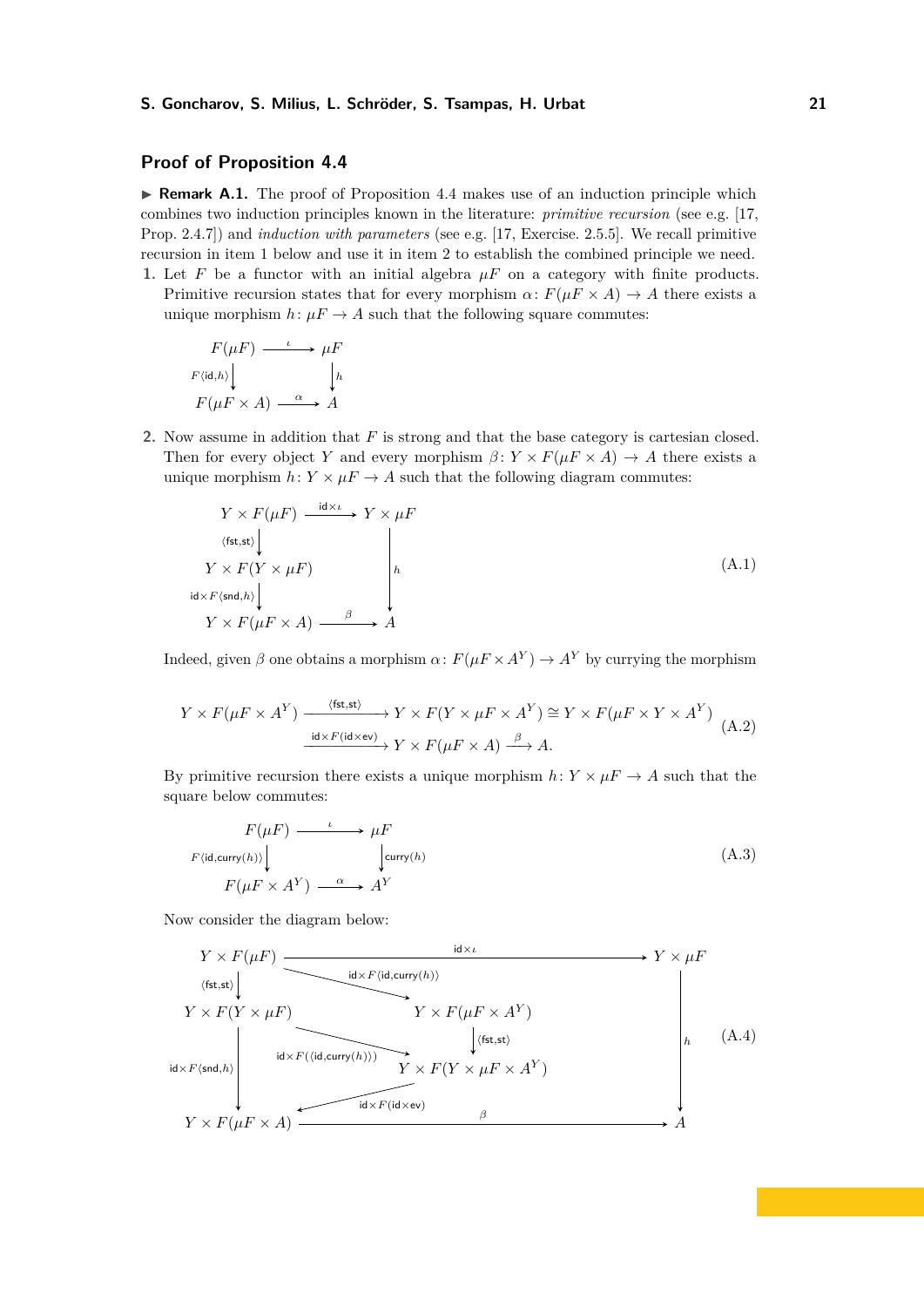Its outside is  $(A.1)$ , the right-hand part is precisely the uncurrying of  $(A.3)$ , and the remaining two inner parts clearly commute. Hence, the outside commutes iff so does the right-hand part which happens iff [\(A.3\)](#page-20-3) commutes. This proves the desired result.

**Proof of [Proposition 4.4.](#page-9-2)** In [Definition 4.3,](#page-9-3) the map  $\gamma_0$ :  $S \times \mu \Sigma \rightarrow S \times (\mu \Sigma + 1)$  is defined such that the following diagram commutes:

$$
S \times \Sigma(\mu\Sigma)
$$
\n
$$
\begin{array}{ccc}\n & \text{dist}_{\mathsf{S}}(S \times \mu\Sigma) & \\
 & \text{dist}_{\mathsf{S}}(S \times \mu\Sigma) & \\
 & \text{dist}_{\mathsf{S}}(S \times \mu\Sigma) & \\
 & \text{dist}_{\mathsf{S}}(S \times \mu\Sigma) & \\
 & \text{dist}_{\mathsf{S}}(S \times \mu\Sigma) & \\
 & \text{dist}_{\mathsf{S}}(S \times \mu\Sigma) & \\
 & \text{dist}_{\mathsf{S}}(S \times \mu\Sigma) & \\
 & \text{dist}_{\mathsf{S}}(S \times \mu\Sigma) & \\
 & \text{dist}_{\mathsf{S}}(S \times \mu\Sigma) & \\
 & \text{dist}_{\mathsf{S}}(S \times \mu\Sigma) & \\
 & \text{dist}_{\mathsf{S}}(S \times \mu\Sigma) & \\
 & \text{dist}_{\mathsf{S}}(S \times \mu\Sigma) & \\
 & \text{dist}_{\mathsf{S}}(S \times \mu\Sigma) & \\
 & \text{dist}_{\mathsf{S}}(S \times \mu\Sigma) & \\
 & \text{dist}_{\mathsf{S}}(S \times \mu\Sigma) & \\
 & \text{dist}_{\mathsf{S}}(S \times \mu\Sigma) & \\
 & \text{dist}_{\mathsf{S}}(S \times \mu\Sigma) & \\
 & \text{dist}_{\mathsf{S}}(S \times \mu\Sigma) & \\
 & \text{dist}_{\mathsf{S}}(S \times \mu\Sigma) & \\
 & \text{dist}_{\mathsf{S}}(S \times \mu\Sigma) & \\
 & \text{dist}_{\mathsf{S}}(S \times \mu\Sigma) & \\
 & \text{dist}_{\mathsf{S}}(S \times \mu\Sigma) & \\
 & \text{dist}_{\mathsf{S}}(S \times \mu\Sigma) & \\
 & \text{dist}_{\mathsf{S}}(S \times \mu\Sigma) & \\
 & \text{dist}_{\mathsf{S}}(S \times \mu\Sigma) & \\
 & \text{dist}_{\mathsf{S}}(S \times \mu\Sigma) & \\
 & \text{dist}_{\mathsf{S}}(S \times \mu\Sigma) & \\
 & \
$$

This is an instance of [\(A.1\)](#page-20-2) with  $h = \gamma_0$  and  $\beta = (\mathsf{id} \times (\hat{\iota} + \mathsf{id})) \cdot \delta_{\mu \Sigma}$ . The map  $\alpha$  in [\(A.3\)](#page-20-3) is the  $\mu\Sigma$ -component of the natural transformation in [\(4.4\)](#page-9-1) composed with id  $\times$  ( $\hat{\iota}$  + id). Thus currying this yields  $T\hat{\iota} \cdot \hat{\delta}_{\mu \Sigma}$  (cf. [\(4.1\)](#page-8-0)). This implies the desired result.

# **Proof of [Proposition 4.7](#page-10-0)**

The object  $(\nu B)^S$  can be equipped with the *T*-coalgebra structure

$$
(\nu B)^S \xrightarrow{\beta^S} (B(\nu B))^S = T(\nu B) \xrightarrow{T\Delta} T((\nu B)^S),
$$

where  $\beta$  is the structure of the final coalgebra  $\nu B$  and  $\Delta = \langle id \rangle_{s \in S}$  denotes the diagonal. We claim that the unique *T*-coalgebra homomorphism

$$
m = (T\Delta \cdot \beta^S)^{\sharp} \colon (\nu B)^S \to \nu T
$$

is a splitting of trc (that is, trc  $\cdot$  *m* = id), which implies that trc is surjective. To prove the claim, we consider the following *B*-coalgebra structure on  $S \times (\nu B)^S$ :

$$
S \times (\nu B)^S \xrightarrow{\text{ev}} \nu B \xrightarrow{\beta} B(\nu B) \xrightarrow{\langle \text{fst}, B\Delta \rangle} S \times B((\nu B)^S) \xrightarrow{\text{st}} B(S \times (\nu B)^S).
$$

We will show below that both  $ev: S \times (\nu B)^S \to \nu B$  and  $\bar{\tau}^{\sharp} \cdot (S \times m)$  are homomorphisms from this coalgebra to  $\nu B$ . Then  $\bar{\tau}^{\sharp} \cdot (S \times m) = \text{ev}$  by finality, whence the desired result holds as follows:

$$
\mathsf{trc}\cdot m=\mathsf{curry}(\bar\tau^\sharp)\cdot m=\mathsf{curry}(\mathsf{ev})=\mathsf{id}.
$$

The commutative diagram below proves ev to be a coalgebra homomorphism:

$$
S \times (\nu B)^S \xrightarrow{\text{ev}} \nu B \xrightarrow{\beta} B(\nu B) \xrightarrow{(\text{fst}, B^{\text{th}})} S \times B((\nu B)^S) \xrightarrow{\text{st}} B(S \times (\nu B)^S)
$$
  
\n
$$
\nu B \xrightarrow{\text{dev}} B(\nu B) \xrightarrow{\text{let}}
$$
  
\n
$$
\beta
$$
  
\n
$$
\beta
$$

To see that the right-hand triangle commutes, let  $(s, w) \in S \times (\nu B + 1) = B(\nu B)$ . If  $w \in \nu B$ , then we have

$$
(s,w) \xrightarrow{\langle \mathsf{fst}, B\Delta \rangle} (s,(s,c_w)) \xrightarrow{\mathsf{st}} (s,(s,c_w)) \xrightarrow{B \mathsf{ev}} (s,w)
$$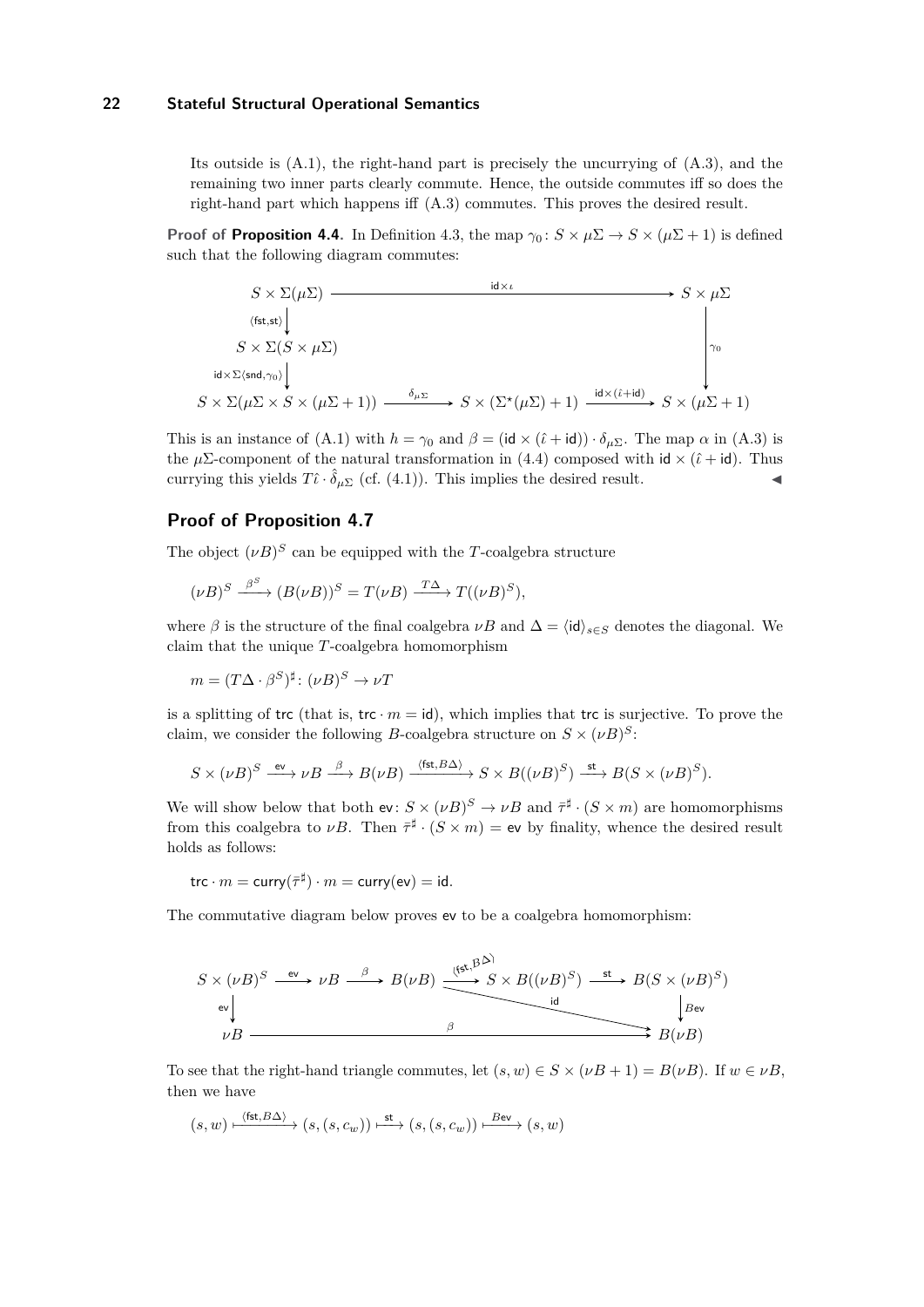where  $c_w \in (\nu B)^S$  is the constant map with value *w*. If  $w = *$ , we have

$$
(s, w) = (s, *) \xrightarrow{\text{(fst, B\Delta)}} (s, (s, *)) \xrightarrow{\text{st}} (s, *) \xrightarrow{\text{Bev}} (s, *) = (s, w).
$$

Similarly, the diagram below shows that  $\bar{\tau}^{\sharp} \cdot (S \times m)$  is a coalgebra homomorphism:



Indeed, we show that all its inner parts commutes, whence so does the outside as desired. The lowest part commutes since  $\bar{\tau}^{\sharp}$  is a coalgebra homomorphism, and the small part above it is the definition of  $\bar{\tau}$ . The upper right-hand part commutes by the naturality of st:  $S \times BX \to B(S \times X)$ , and the triangles below it and on its left obviously do. The upper left-hand triangle commutes by the naturality of ev, and the left-hand part does since  $m: (\nu B)^S \to \nu T$  is a *T*-coalgebra homomorphism. For the remaining middle part we consider the components of the product  $S \times B(\nu)$  separately. The right-hand component commutes due to the naturality of  $ev: S \times TX = S \times (BX)^S \to BX$ , and for the left-hand component we expand the definition of *T* and obtain the following commutative diagram:

$$
S \times (B(\nu B))^S \xrightarrow{\text{ev}} B(\nu B) = S \times (\nu B + 1)
$$
  
\n
$$
S \times (B(\nu T))^S \xrightarrow{\text{S} \times (\text{fst})^S} S \times S^S \xrightarrow{\text{ev}} S
$$
  
\n
$$
S \times (B(\nu T))^S \xrightarrow{\text{ev}} B(\nu B) = S \times (\nu B + 1)
$$

The two right-hand parts obviously commute, and the left-hand triangle also clearly does: remove  $S \times (-)^S$  and use that  $B(m \cdot \Delta) = S \times (m \cdot \Delta + 1)$ . This completes the proof.

### **Proof of [Theorem 4.12](#page-12-2)**

We split [Theorem 4.12](#page-12-2) into two separate results:

<span id="page-22-0"></span> $\triangleright$  **Theorem A.2.** It is undecidable whether the trace semantics induced by a primitive *recursive stateful SOS specification is compositional.*

**Proof.** We reduce the undecidable problem whether a given Turing machine *M* halts on the empty tape to the compositionality problem. Let *Q* be the set of states and *A* ∪ {*♯*} the tape alphabet with *♯* representing empty cells. Recall that a *configuration* of *M* is a pair  $C = (q, vaw)$  where  $q \in Q$  is the current state, *vaw* is the tape content and the underscore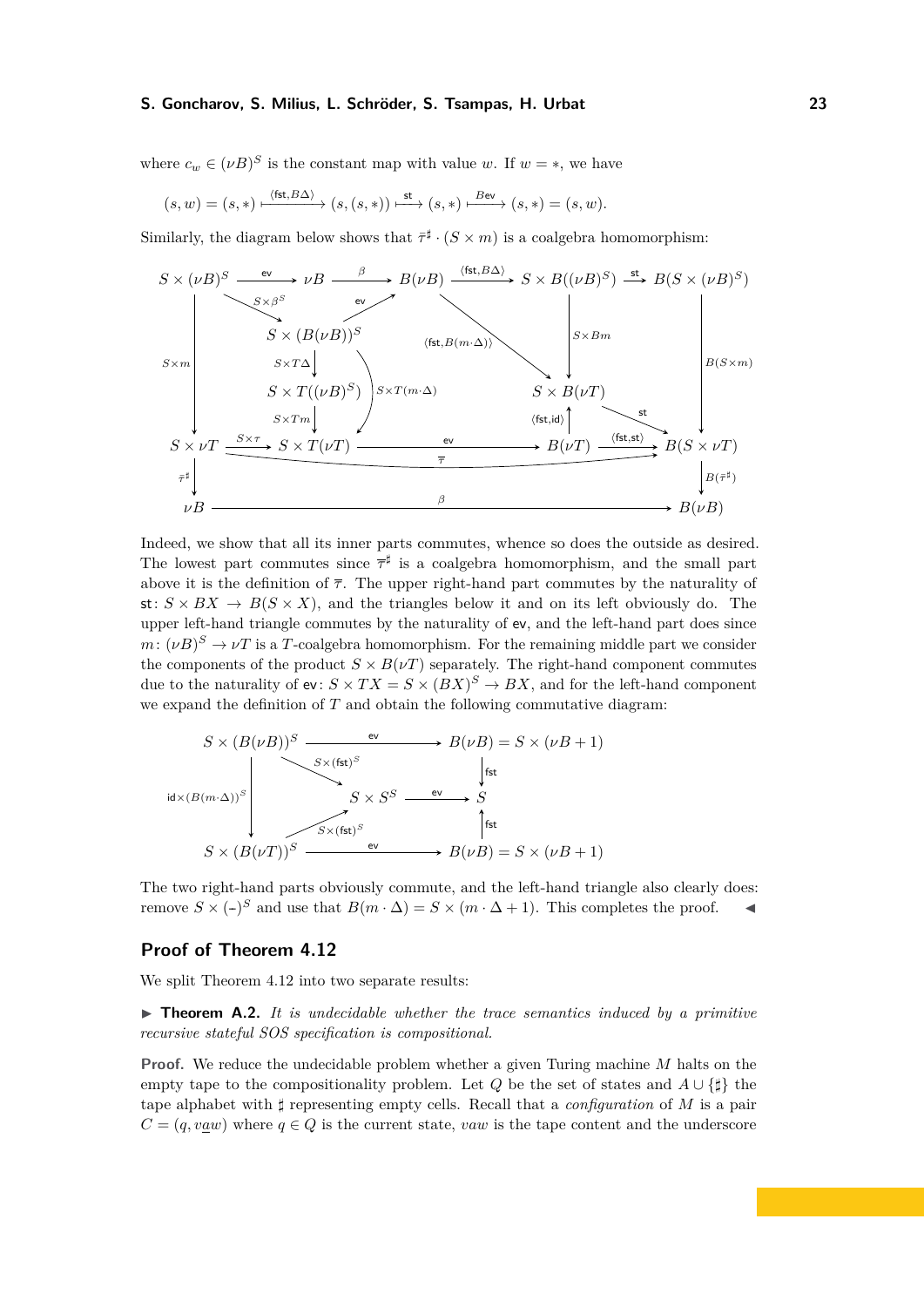indicates the head position. We write  $C \vdash C'$  if  $C'$  is the successor configuration of  $C$ according to the transitions of *M*. The initial configuration is  $C_0 = (q_0, \sharp)$ , and we assume w.l.o.g. that there is a unique halting configuration *C*halt.

From *M* we construct a stateful SOS specification  $\mathcal L$  as follows. The signature is  $\Sigma = \{i, j, c_0, c, d_0, d, u\}$  with *u* unary and all other symbols constants, and the states are

$$
S = \text{Conf} \cup \{0, 1, \text{err}\} \cup \mathbb{N} \times \{c_0, c, d_0, d\}
$$

where Conf is the set of configurations of M. The rules are listed below; all cases where no explicit rule is specified lead to termination in the error state err.

Rules for  $i$  and  $j$ :

$$
\overline{s,i \to C_0, c_0} \qquad \overline{s,j \to C_0, d_0}
$$

for all  $s \in S$ .

Rules for  $c_0$  and  $d_0$ :

| $C, c_0 \rightarrow C', c_0$ | $C_{\text{halt}}, c_0 \rightarrow 0, c$ | $(n, c_0), c_0 \downarrow (n, c_0)$ |
|------------------------------|-----------------------------------------|-------------------------------------|
| $C, d_0 \rightarrow C', d_0$ | $C_{\text{halt}}, d_0 \rightarrow 0, d$ | $(n, d_0), d_0 \downarrow (n, d_0)$ |

for all  $C, C' \in \text{Conf}$  with  $C \vdash C'$  and  $n \in \mathbb{N}$ .

Rules for *c* and *d*:  $\equiv$ 

$$
\overline{0, c \to 0, c} \qquad \overline{1, c \downarrow 1} \qquad \overline{(n, c), c \downarrow (n, c)}
$$
\n
$$
\overline{0, d \to 0, d} \qquad \overline{1, d \downarrow 0} \qquad \overline{(n, d), d \downarrow (n, d)}
$$
\nfor all  $n \in \mathbb{N}$ .

Rules for *u*:

$$
\frac{s, p \to s', p'}{s, u(p) \to 1, p'} \qquad \frac{C, p \to s', p'}{C, u(p) \to s', u(p')} \qquad \frac{}{(n, k), u(p) \to (n + 1, k), p}
$$

for all  $s \in \{0, 1\}, s' \in S, C \in \text{Conf} \text{ and } (n, k) \in \mathbb{N} \times \{c_0, c, d_0, d\}.$ 

Clearly  $\mathcal L$  has a primitive recursive representation derivable from the description of the given machine *M*. For the induced trace equivalence  $\simeq = \simeq_{\mathcal{L}}$  we now show that

*M* halts on the empty tape iff  $\simeq$  is not a congruence.

From the undecidability of the halting problem on the empty tape it then follows that the congruence property of  $\approx$ , i.e. compositionality of  $\mathcal L$  under trace semantics, is undecidable.

( $\implies$ ) Suppose that *M* halts on the empty tape, and let  $C_0$  ⊢  $C_1$  ⊢  $\ldots$  ⊢  $C_n = C_{\text{halt}}$  be the finite run of *M*. Then  $i \approx j$  but  $u(i) \not\approx u(j)$ . Indeed, running *i* and *j* on any input *s* yields

$$
s, i \to C_0, c_0 \to C_1, c_0 \to \cdots \to C_n = C_{\text{halt}}, c_0 \to 0, c \to 0, c \to \cdots
$$

and

$$
s, j \to C_0, d_0 \to C_1, d_0 \to \cdots \to C_n = C_{halt}, d_0 \to 0, d \to 0, d \to \cdots
$$

and so  $i \approx j$ . On the other hand, running  $u(i)$  and  $u(j)$  on input  $C_0$  yields

 $C_0, u(i) \to C_0, u(c_0) \to C_1, u(c_0) \to \cdots \to C_n = C_{\text{halt}}, u(c_0) \to 0, u(c) \to 1, c \downarrow 1$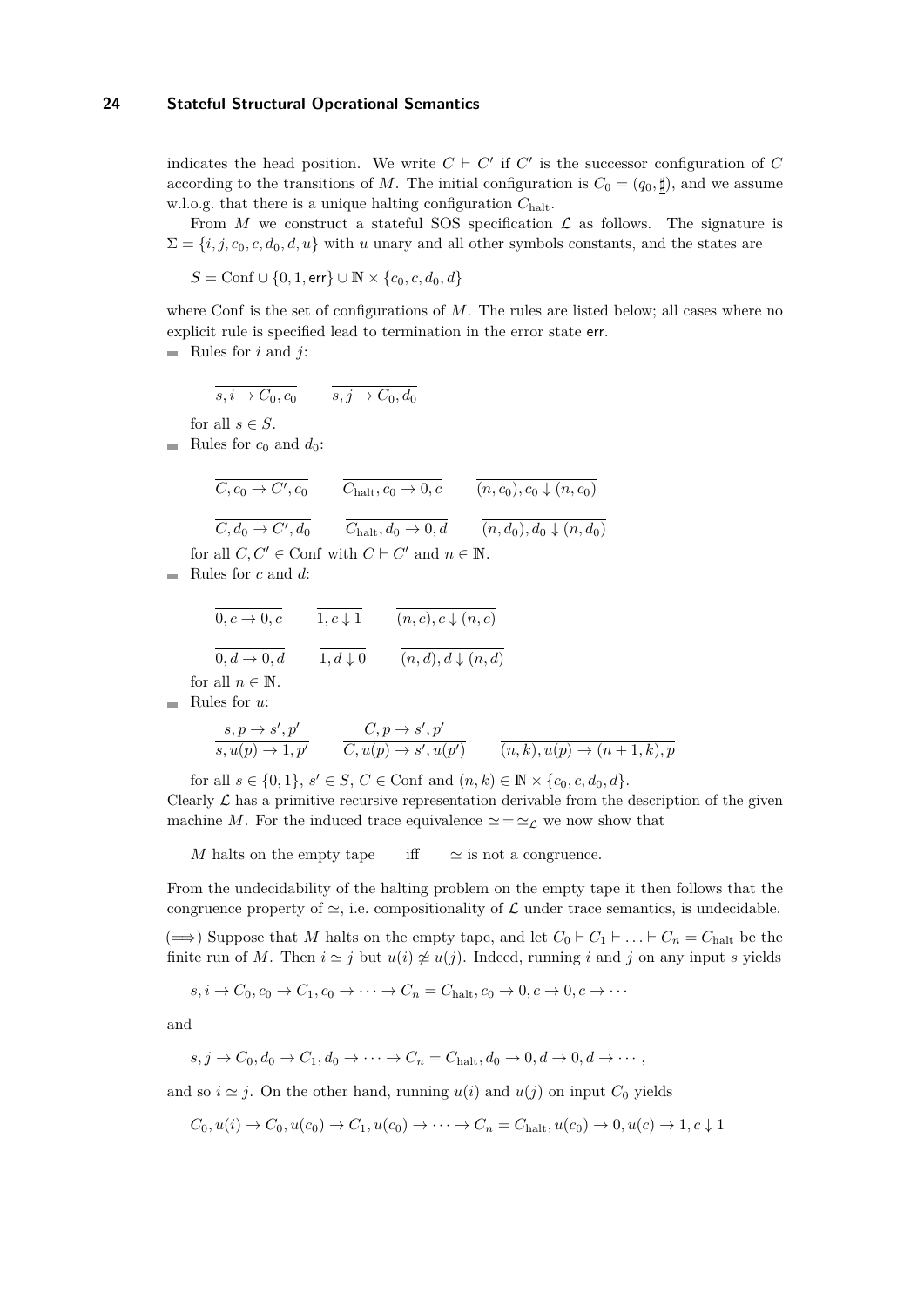and

$$
C_0, u(j) \to C_0, u(d_0) \to C_1, u(d_0) \to \cdots \to C_n = C_{\text{halt}}, u(d_0) \to 0, u(d) \to 1, d \downarrow 0,
$$

whence  $u(i) \not\simeq u(j)$ . This shows that  $\simeq$  is not a congruence.

 $(\Leftarrow)$  We argue by contraposition. Suppose that *M* does not halt on the empty tape, and let  $C_0 \vdash C_1 \vdash C_2 \vdash \cdots$  be the infinite run of *M*. We claim that  $\simeq$  is the finest equivalence relation containing the pairs

$$
u^n(i) \simeq u^n(j) \qquad (n \in \mathbb{N})
$$

(that is,  $\simeq$  consists of these pairs, their converses, and all diagonal pairs). This equivalence relation is clearly a congruence. Thus let us prove the claim:

<span id="page-24-0"></span>**1.** We have  $i \approx j$ : running *i* and *j* on any input state *s* yields

$$
s, i \rightarrow C_0, c_0 \rightarrow C_1, c_0 \rightarrow C_2, c_0 \rightarrow \cdots
$$
 and  $s, j \rightarrow C_0, d_0 \rightarrow C_1, d_0 \rightarrow C_2, d_0 \rightarrow \cdots$ .

Thus *i* and *j* are trace equivalent.

- <span id="page-24-1"></span>**2.** We have  $u^n(i) \simeq u^n(j)$  for all  $n \geq 1$ : running  $u^n(i)$  on all possible input states yields the following computations, where  $s \in \{0,1\}$ ,  $C \in \text{Conf}$ , and  $(m, k) \in \mathbb{N} \times \{c_0, c, d_0, d\}$ :
	- $s, u^n(i) \rightarrow 1, c_0 \downarrow$  err
	- $C, u^n(i) \to C_0, u^n(c_0) \to C_1, u^n(c_0) \to C_2, u^n(c_0) \to \cdots$
	- $(m, k), u^{n}(i) \rightarrow (m+1, k), u^{n-1}(i) \rightarrow \cdots \rightarrow (m+n, k), i \rightarrow C_0, c_0 \rightarrow C_1, c_0 \rightarrow C_2, c_0 \rightarrow$ · · ·

 $=$  err,  $u^n(i) \downarrow$  err

The computations for  $u^n(j)$  are analogous, with  $d_0$  in place of  $c_0$ . Thus  $u^n(i)$  and  $u^n(j)$ are trace equivalent.

- **3.** We have  $u^m(i) \neq u^n(i)$  and  $u^m(j) \neq u^n(j)$  for  $m \neq n$ . To see this, suppose w.l.o.g. that  $m < n$ . Running  $u^m(i)$  and  $u^n(i)$  on input state  $(0, c_0)$  yields:
	- $(0, c_0), u^m(i) \to (1, c_0), u^{m-1}(i) \to \cdots \to (m, c_0), i \to C_0, c_0 \to C_1, c_0 \to \cdots$
	- $(0, c_0), u^n(i) \to (1, c_0), u^{n-1}(i) \to \cdots \to (m, c_0), u^{n-m}(i) \to (m+1, c_0), u^{n-m-1}(i) \to$ · · ·

Since the two computations lead to different states after  $m + 1$  steps, we see that  $u^m(i) \not\simeq u^n(i)$ . The same argument with  $d_0$  in place of  $c_0$  shows  $u^m(j) \not\simeq u^n(j)$ .

<span id="page-24-2"></span>**4.** For each *n* ∈ **N** the program  $u^n(c)$  is not ≃-equivalent to any other program. In fact,  $u^n(c)$ is the unique program that on input state  $(0, c)$  eventually terminates in the state  $(n, c)$ . Analogously, none of the programs  $u^n(c_0)$ ,  $u^n(d_0)$  and  $u^n(d)$  is  $\simeq$ -equivalent to any other  $\blacksquare$ program.  $\blacktriangleleft$ 

▶ **Theorem A.3.** *It is undecidable whether the termination semantics induced by a primitive recursive stateful SOS specification is compositional.*

**Proof.** We use the same reduction  $M \mapsto \mathcal{L}$  as in the proof of [Theorem A.2.](#page-22-0) For the equivalence relation  $\approx = \approx_{\mathcal{L}}$  we show that

*M* halts on the empty tape iff  $\approx$  is not a congruence.

The proof of  $(\implies)$  is as before (with  $\simeq$  replaced by  $\approx$ ). In the proof of  $(\Longleftarrow)$  observe that the equivalence relation  $\approx$  is now generated by the pairs

 $i \approx j$  and  $u^m(i) \approx u^n(j)$   $(m, n \ge 1)$ *.* 

This is immediate from the analysis of computations in [items 1,](#page-24-0) [2](#page-24-1) and [4](#page-24-2) of the proof of [Theorem A.2.](#page-22-0)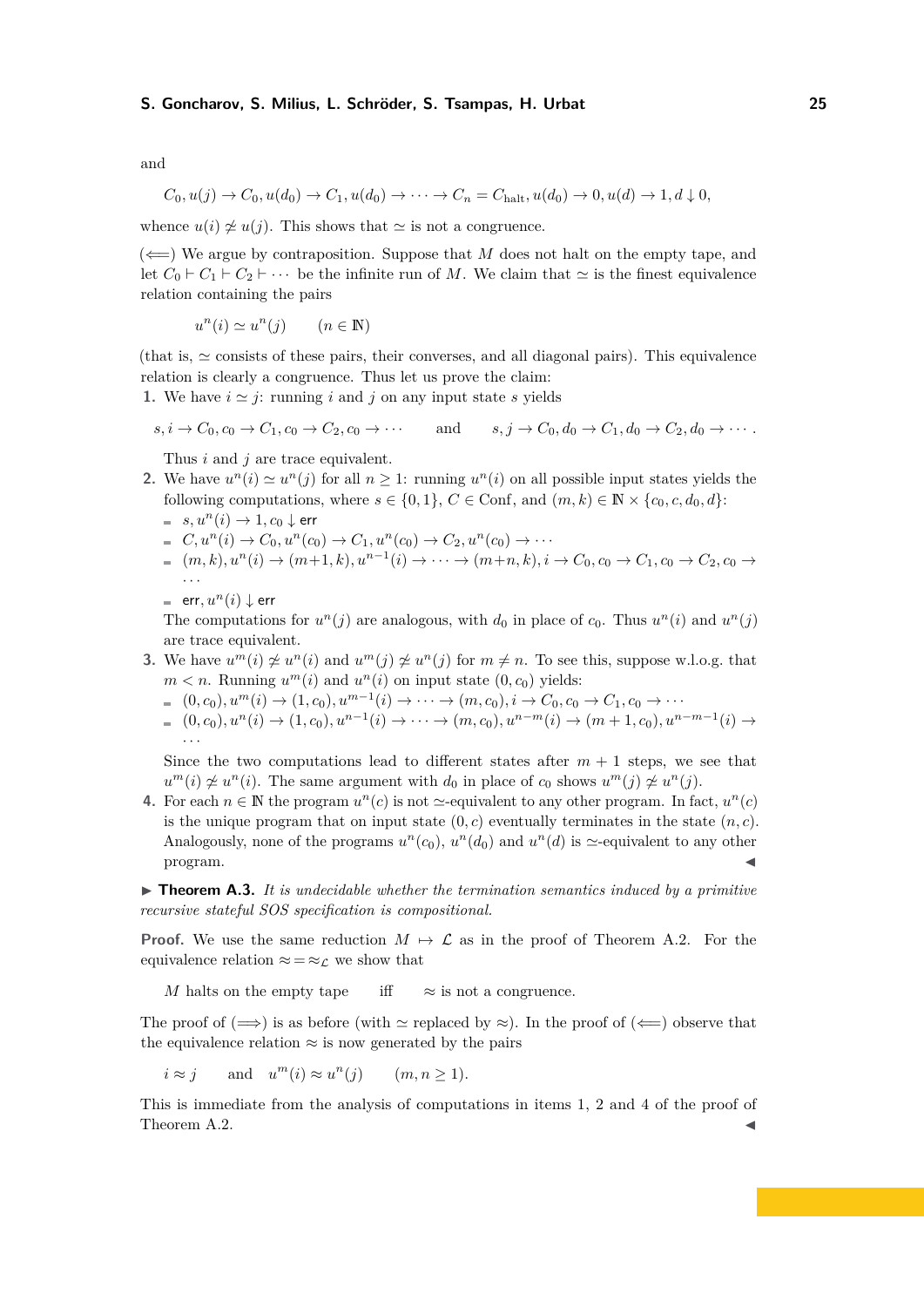# **Proof of [Theorem 5.4](#page-13-1)**

▶ **Remark A.4.** Recall the (dual of) the classical result by Adámek [\[3\]](#page-16-11) that for every category  $C$  with a terminal object 1 and limits of  $\omega^{\mathsf{op}}$ -chains and every endofunctor *B* on  $C$ preserving such limits, the final coalgebra  $\nu B$  is obtained as the limit of the  $\omega^{\rm op}$ -chain

 $1 \leftarrow B1 \leftarrow B^2 1 \leftarrow B^{2}$ <br>  $\cdots \leftarrow B^{k-1}$ <br> *B*<sup>k<sub>1</sub></sup>  $\leftarrow B^{k+1} 1 \leftarrow B^{k+1}$ <br>  $\cdots$ 

where ! is the unique morphism and  $B^k$  means *k*-fold application of *B*. For the functor  $BX = S \times (X + 1)$  on **Set**, letting  $S^{\leq k} \subseteq S^+$  denote the set of nonempty finite *S*-streams of length at most *k*, we have  $B^k1 \cong S^{\leq k} + S^k$  and  $\nu B \cong S^+ + S^\omega$ . The limit projection  $\pi_k: \nu B \to B^k 1$  maps every string  $w \in S^+$  to its prefix of length at most *k* in the first coproduct component and every stream in  $S^{\omega}$  to its prefix of length k in the second coproduct component.

▶ **Notation A.5.** For  $k \in \mathbb{N}$ , we put

$$
[\![-]\!]_k = (\mu \Sigma \xrightarrow{[\![-]\!]}\! (\nu B)^S \xrightarrow{\pi_k^S} (B^k 1)^S).
$$

Thus, given  $p \in \mu\Sigma$  and  $s \in S$ , the stream  $[\![p]\!]_k(s) \in B^k 1 = S^{\leq k} + S^k$  is the *k*-step behaviour of the program  $x$  on the input state *s* unto that  $[\![x]\!]$ , pateing the information whether *n* has of the program p on the input state  $s$ ; note that  $\llbracket p \rrbracket_k$  retains the information whether p has terminated after at most *k* steps or not. For  $p, q \in \mu \Sigma$  and  $s \in S$ , we put

$$
p \simeq_k q
$$
 iff  $[p]_k = [q]_k$  and  $p \simeq_{k,s} q$  iff  $[p]_k(s) = [q]_k(s)$ .

Observe that

 $p \simeq q$  iff  $p \simeq_k q$  for all *k*.

**Proof of [Theorem 5.4.](#page-13-1)** To prove that  $\simeq$  is a congruence, it suffices to prove that each  $\simeq$ <sub>*k*</sub> is a congruence. To this end, we shall establish the following slightly stronger statement:

**Claim.** For every  $k \in \mathbb{N}$ , every *n*-ary operator  $f \in \Sigma$ , and  $p_m, q_m \in \mu \Sigma$  for  $m = 1, \ldots, n$ , **1.** if f is passive, then

$$
p_m \simeq_k q_m \quad (m=1,\ldots,n) \qquad \Longrightarrow \qquad \mathsf{f}(p_1,\ldots,p_n) \simeq_k \mathsf{f}(q_1,\ldots,q_n),
$$

2. if f is active with receiving position  $j \in \{1, \ldots, n\}$  and  $s \in S$ , then

$$
p_m \simeq_k q_m (m \in \{1,\ldots,n\} \setminus \{j\})
$$
 and  $p_j \simeq_{k,s} q_j \implies f(p_1,\ldots,p_n) \simeq_{k,s} f(q_1,\ldots,q_n).$ 

The proof of the claim is by induction on k. The induction base  $(k = 0)$  holds trivially because  $p \simeq_{0,s} q$  and  $p \simeq_0 q$  for all programs  $p, q$  and states *s*.

Now for the induction step  $k \to k+1$ . Further below we write : for the prefixing operation on finite lists.

**1.** Suppose that f is passive and that  $p_m \simeq_{k+1} q_m$  for  $m = 1, \ldots, n$ . We need to show  $f(p_1, ..., p_n) \simeq_{k+1} f(q_1, ..., q_n)$ , that is,

$$
[\![f(p_1, ..., p_n)]\!]_{k+1}(s) = [\![f(q_1, ..., q_n)]\!]_{k+1}(s)
$$
 for every  $s \in S$ .

Given  $s \in S$ , the rule applying to *s* and f is of the form

$$
\overline{\quad s, f(x_1, \ldots, x_n) \to s', t}
$$
 where  $t \in \Sigma^*(\{x_1, \ldots, x_n\})$  or  $t = *$ .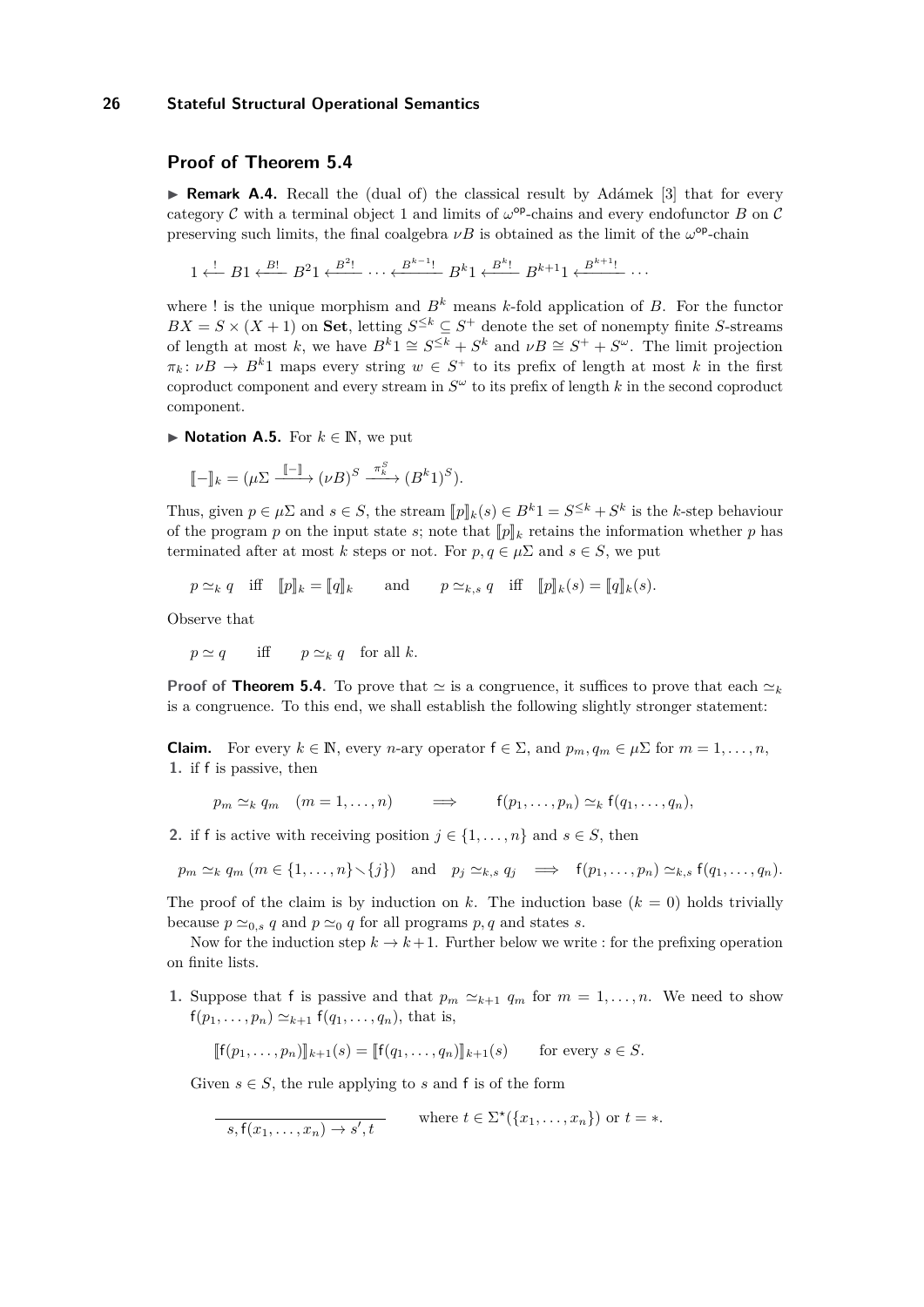If  $t = *$ , then

$$
[ [f(p_1, \ldots, p_n) ]]_{k+1}(s) = s' = [ [f(q_1, \ldots, q_n) ]]_{k+1}(s).
$$

Otherwise  $t \in \Sigma^*(\{x_1, \ldots, x_n\})$  and

$$
[[f(p_1,...,p_n)]]_{k+1}(s) = s' : [[t(p_1,...,p_n)]]_k(s') \qquad \text{def. of } [[-]]
$$
  
= s' : [[t(q\_1,...,q\_n)]]\_k(s')  
= [[f(q\_1,...,q\_n)]]\_{k+1}(s) \qquad \text{def. of } [[-]],

where in the second step we use that  $p_m \simeq_k q_m$  for  $m = 1, \ldots, n$  and that  $\simeq_k$  is a congruence by induction.

**2.** Suppose that f is active with receiving position *j*. Let *s*  $\in$  *S* and  $p_m \simeq_{k+1} q_m$  for *m* ∈ {1, . . . , *n*}  $\setminus$  {*j*} and *p<sub>j</sub>* ≃*k*+1*,s q<sub>j</sub>*. We need to show  $f(p_1, ..., p_n)$  ≃*k*+1*,s*  $f(q_1, ..., q_n)$ , that is,

$$
[[f(p_1,\ldots,p_n)]\!]_{k+1}(s) = [[f(q_1,\ldots,q_n)]\!]_{k+1}(s).
$$

Let  $s, p_j \to s', p$  and  $s, q_j \to s', q$  be the first computation steps of  $p_j$  and  $q_j$ , respectively; since  $p_j \sim_{1,s} q_j$ , both steps lead to the same state *s'*. Suppose first that the rule applying to *s* and f is receiving and thus of the form

$$
\frac{s, x_j \to s', y}{s, f(x_1, \dots, x_n) \to s', t} \quad \text{where } t = \{f(x_1, \dots, x_n)[y/x_j]\} \text{ or } t = y.
$$
  
If  $t = f(x_1, \dots, x_n)[y/x_j]$ , then  

$$
[[f(p_1, \dots, p_n)]]_{k+1}(s) = s' : [[f(p_1, \dots, p_{j-1}, p, p_{j+1}, \dots, p_n)]]_k(s') \quad \text{def. of } [[-\text{supp}(q_1, \dots, q_{j-1}, q, q_{j+1}, \dots, q_n)]]_k(s')
$$

$$
= [f(q_1, \ldots, q_n)]_{k+1}(s)
$$
def. of  $[-]$ ,

where in the second step we use that  $p_m \simeq_k q_m$  for  $m \neq j$  and  $p \simeq_{k,s'} q$ , which by induction implies

$$
[[f(p_1,\ldots,p_{j-1},p,p_{j+1},\ldots,p_n)]]_k(s')=[[f(q_1,\ldots,q_{j-1},q,q_{j+1},\ldots,q_n)]]_k(s').
$$

If  $t = y$ , then

$$
\begin{aligned}\n[\![\mathbf{f}(p_1,\ldots,p_n)]\!]_{k+1}(s) &= s': [\![p]\!]_k(s') & \text{def. of } [\![-\!] \\
&= s': [\![q]\!]_k(s') & \text{since } p \simeq_{k,s'} q \\
&= [\![\mathbf{f}(q_1,\ldots,q_n)]\!]_{k+1}(s) & \text{def. of } [\![-\!].\n\end{aligned}
$$

Finally, suppose that the rule applying to *s* and f is non-receiving and thus of the form

$$
\frac{l_1 \quad l_2 \quad \cdots \quad l_n}{s, f(x_1, \ldots, x_n) \to s', t} \qquad \text{where } t \in \Sigma^{\star}(\{x_1, \ldots, x_n\} \setminus \{x_j\}) \text{ or } t = \ast.
$$

If  $t = *$ , we have

$$
[[(p_1,\ldots,p_n)]]_{k+1}(s) = s' = [[[(q_1,\ldots,q_n)]]_{k+1}(s).
$$

Otherwise,

$$
[[f(p_1, ..., p_n)]]_{k+1}(s) = s' : [[t(p_1, ..., p_{j-1}, p_{j+1}, ..., p_n)]]_k(s') \text{ def. of } [-\mathbf{z}]
$$
  
= s' : 
$$
[t(q_1, ..., q_{j-1}, q_{j+1}, ..., q_n)]_k(s')
$$
  
= 
$$
[[f(q_1, ..., q_n)]]_{k+1}(s) \text{ def. of } [-\mathbf{z}],
$$

where in the second step we use that  $p_m \simeq_k q_m$  for  $m \neq j$  and that  $\simeq_k$  is a congruence by induction.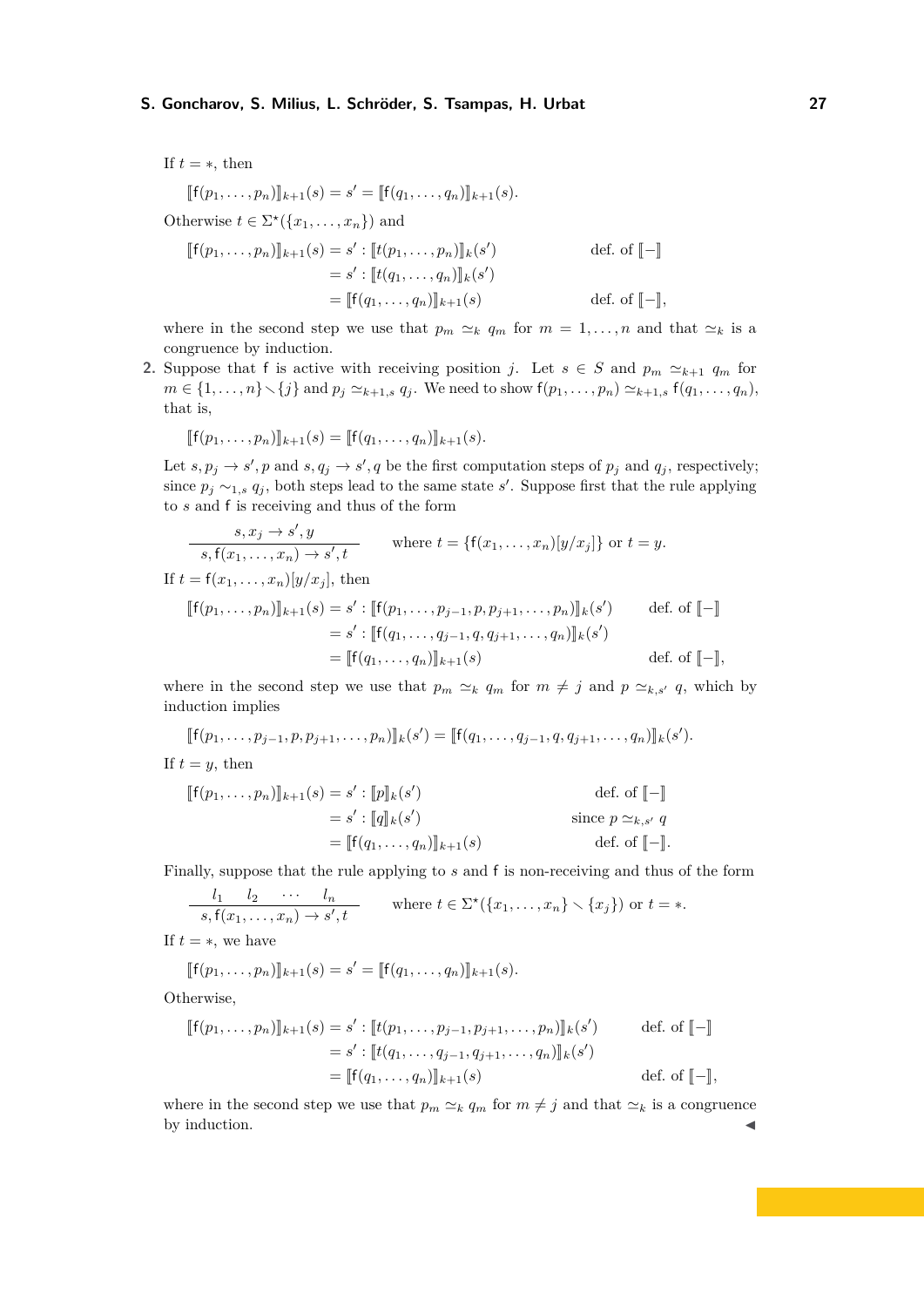# **Proof of [Corollary 5.5](#page-13-0)**

Let  $\mathcal L$  be a streamlined stateful SOS specification over the signature  $\Sigma$ .

<span id="page-27-0"></span>**1.** Suppose first that the map  $[-] = [-]_C : \mu \Sigma \to \nu T$  is surjective. Let  $f \in \Sigma$  be an *n*-ary operator and suppose that  $p_m, q_m \in \nu T$  ( $m = 1, ..., n$ ) satisfy  $\text{trc}(p_m) = \text{trc}(q_m)$  for all *m*. Choose  $\overline{p}_m, \overline{q}_m \in \mu \Sigma$  with  $p_m = [\overline{p}_m]$  and  $q_m = [\overline{q}_m]$ . Then we have for every *m* that

$$
[\![\overline{p}_m]\!]=\mathrm{trc}([\overline{p}_m])=\mathrm{trc}(p_m)=\mathrm{trc}(q_m)=\mathrm{trc}([\overline{q}_m])=[\overline{q}_m].
$$

Hence,  $[\![\mathsf{f}(\overline{p}_1,\ldots,\overline{p}_m)]\!] = [\![\mathsf{f}(\overline{q}_1,\ldots,\overline{q}_m)]\!]$  since the kernel  $\simeq$  of  $[\![-\!]$  is a congruence by Theorem 5.4. It follows that [Theorem 5.4.](#page-13-1) It follows that

$$
\mathsf{trc}(f(p_1,\ldots,p_m)) = \mathsf{trc}(f([\overline{p}_1],\ldots,[\overline{p}_n])) = \mathsf{trc}([\overline{f}(\overline{p}_1,\ldots,\overline{p}_n)]) = [\overline{f}(\overline{p}_1,\ldots,\overline{p}_n)]
$$

where the second equality uses that  $\llbracket - \rrbracket$  is a  $\Sigma$ -homomorphism. Similarly

$$
\mathsf{trc}(f(q_1,\ldots,q_m))=[\![f(\overline{q}_1,\ldots,\overline{q}_n)]\!].
$$

Thus  $\textsf{trc}(f(p_1, \ldots, p_m)) = \textsf{trc}(f(q_1, \ldots, q_m))$ , proving that the kernel of trc is a congruence. **2.** We now show that the general case can be reduced to the situation in [item 1.](#page-27-0) To this

- end, we extend the given specification  $\mathcal L$  to a specification  $\mathcal L'$  as follows:
- Extend  $\Sigma$  to a signature  $\Sigma'$  by adding a constant symbol  $c_t$  for every  $t \in \nu T$ .
- Add the new rules

$$
\frac{s, c_t \to s', c_{t'}}{s, c_t \to s', c_{t'}} \qquad \text{for every } s \in S \text{ and } t \in \nu T,
$$

where  $s'$  is the label of the edge from the root of  $t$  to its  $s$ -th child and  $t'$  is the corresponding subtree.

Clearly the extended specification  $\mathcal{L}'$  is streamlined since constants are passive operators, on which the streamlined format puts no restrictions. Moreover  $[c_t]_{\mathcal{L}'} = t$  for every  $t \in \nu T$ , hence the map  $[-]_{\mathcal{L}'}$  is surjective. By [item 1](#page-27-0) applied to  $\mathcal{L}'$  we know that the kernel of trc is congruence w.r.t. the  $\Sigma'$ -algebra structure on  $\nu T$ . In particular, it is a congruence w.r.t. its  $\Sigma$ -algebra structure.

### **Proof of [Theorem 5.11](#page-15-0)**

For every pair of complex terms  $p, q \in \Sigma^*(\mu\Sigma)$  we write  $(p, q) \in C[\approx]$  if p and q have the same shape (i.e. they are equal after forgetting the labels of  $\mu\Sigma$ -labelled leaves) and matching leaves from  $\mu\Sigma$  are pairwise  $\approx$ -equivalent. To prove that  $\approx$  is a congruence, we need to show

 $(p, q) \in C[\approx] \implies \hat{\iota}(p) \approx \hat{\iota}(q)$  for all  $p, q \in \mu\Sigma$ ,

where  $\hat{\iota}: \Sigma^*(\mu\Sigma) \to \mu\Sigma$  is the term evaluation map. By symmetry, it suffices to prove the following statement for all  $s, \overline{s} \in S$ :

If  $(p,q) \in C[\approx]$  and  $s, \hat{\iota}(p)$  terminates in state  $\bar{s}$ , then  $s, \hat{\iota}(q)$  terminates in state  $\bar{s}$ . (A.5)

The proof proceeds by induction on the number *k* of steps until termination of  $s, \hat{\iota}(p)$ . Note that we count a terminating step  $s, r \downarrow \overline{s}$  as one computation step.

For  $k = 0$  the statement is vacuously true since no program terminates after 0 steps.

For the induction step, let  $k > 0$  and suppose that  $s, \hat{\iota}(p)$  terminates after k steps in the state  $\bar{s}$ . We need to show that also  $s, \hat{\iota}(q)$  terminates in  $\bar{s}$ . This is shown by induction on the structure of *p*: